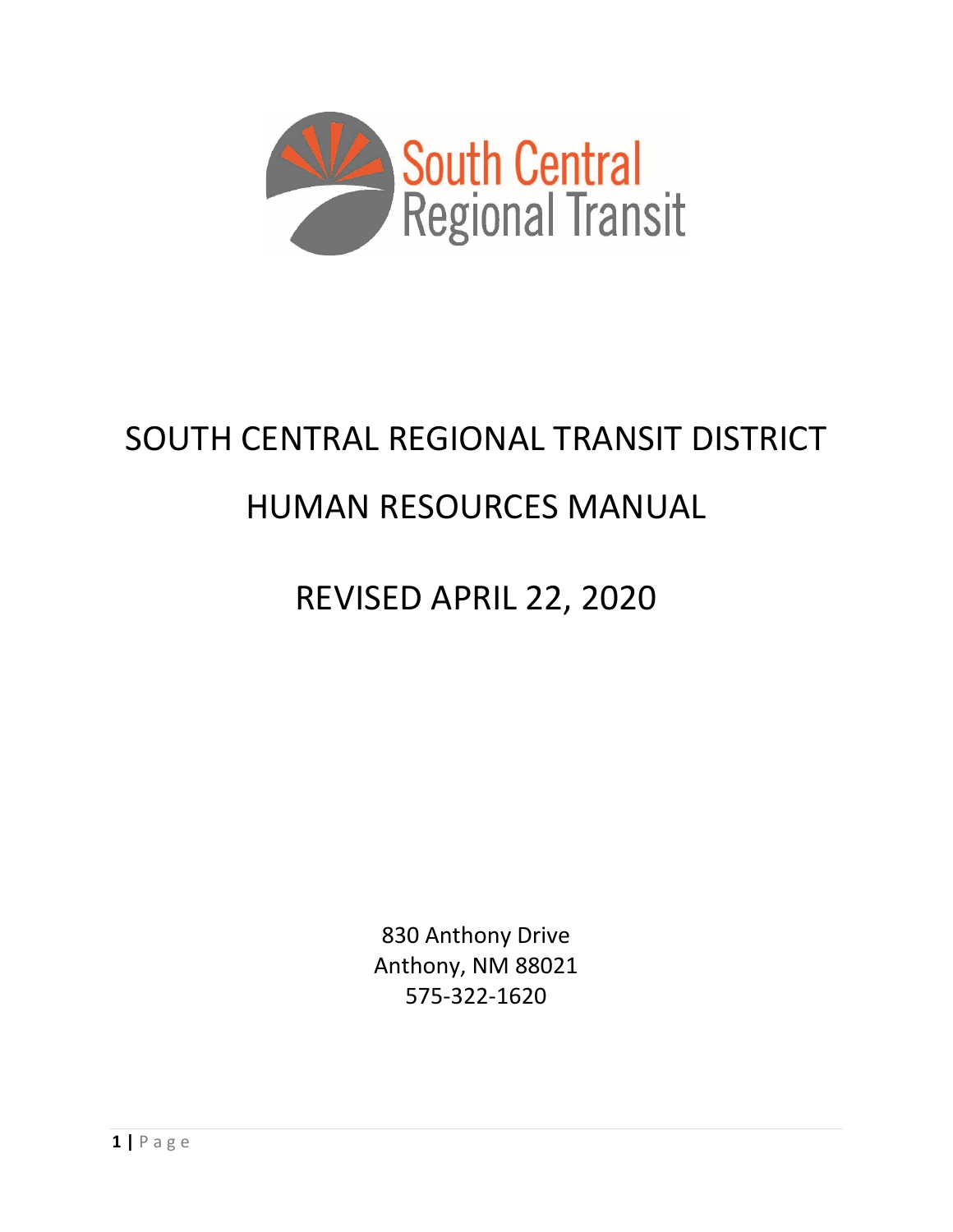#### **INTRODUCTION**

The South Central Regional Transit District (hereafter SCRTD) hereby establishes personnel policies to govern personnel administration. These policies define the system and state the principles that guide employment with SCRTD. The HR Manual was approved by the Board of Directors, fall 2017 and updated the following year. This revision is effective April 22, 2020.

These policies should generally be interpreted as a whole rather than in individual sections or sentences. The Executive Director is the final authority on the interpretation of these policies. SCRTD may issue other policies, rules and procedures which relate to subjects governed by these personnel policies. These personnel policies, however, will prevail over any other policy, in the event of a conflict.

These policies do not constitute an employment contract and the Executive Director of SCRTD may amend them at any time.

The SCRTD is a regional transit district that serves a three-county region, Sierra, Dona Ana and Otero counties. The District was established in November 2006 and is one of four transit districts in the State of New Mexico.

The mission of the district is to provide transportation services to communities not presently served and to connect service to those transit providers providing transportation services within the SCRTD Transit District jurisdiction. This may include, bus, rail and other mobility options to include carpool, bike and vanpool services.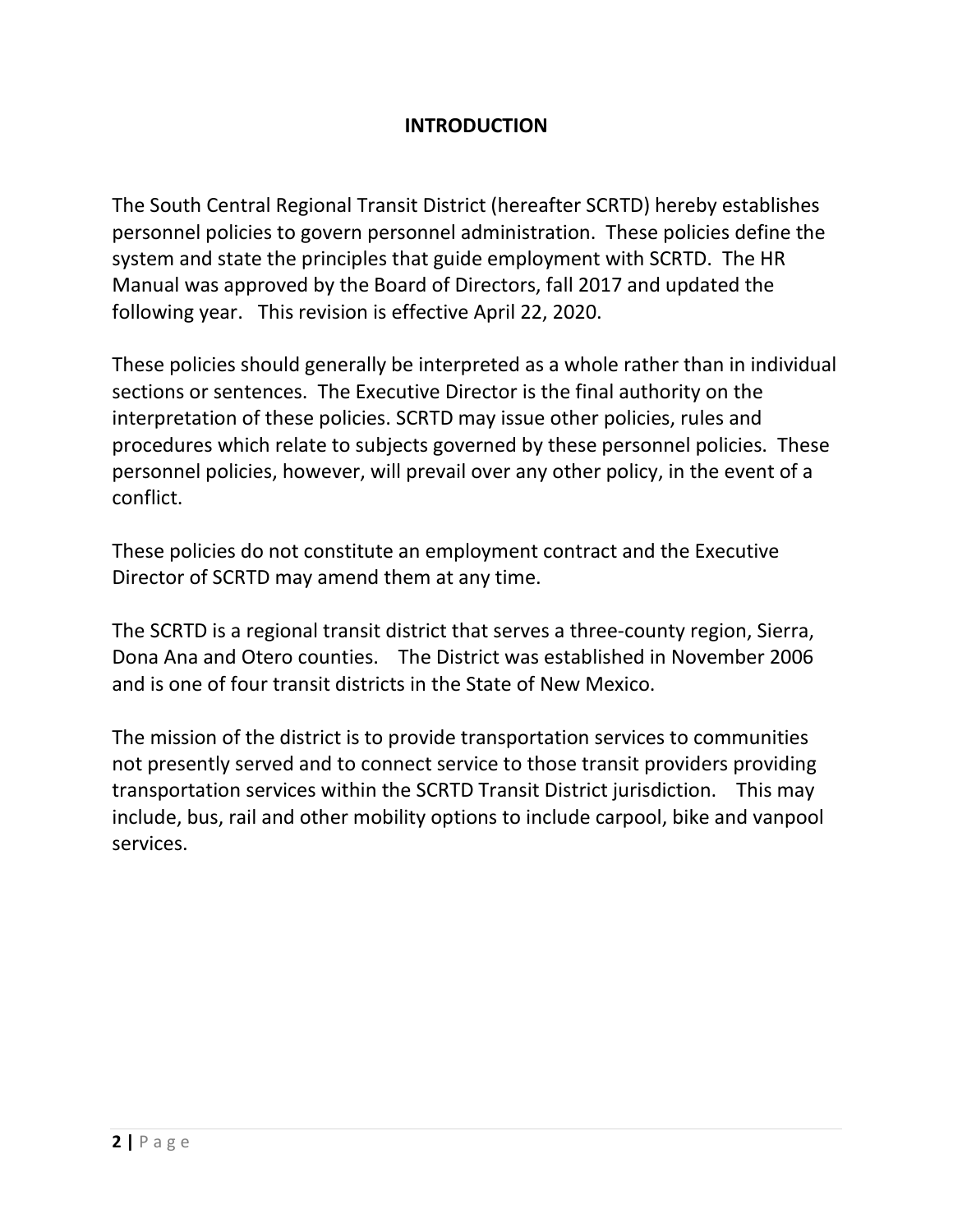#### **EQUAL EMPLOYMENT OPPORTUNITY**

SCRTD is an Equal Employment Opportunity Employer. SCRTD prohibits discrimination based on race, religion, color, gender, age, national origin, disability, sexual orientation or any other characteristic prohibited by applicable federal, state or local law. This policy shall apply to all phases of the employment relationship. SCRTD will make reasonable accommodations for qualified employees and applicants to perform the essential functions of the job unless doing so would result in unreasonable hardship.

The EEO policy and procedures is posted on the **SCRTD.org** website. For more information please refer to this manual or the guidelines and procedures established and posted on the SCRTD website.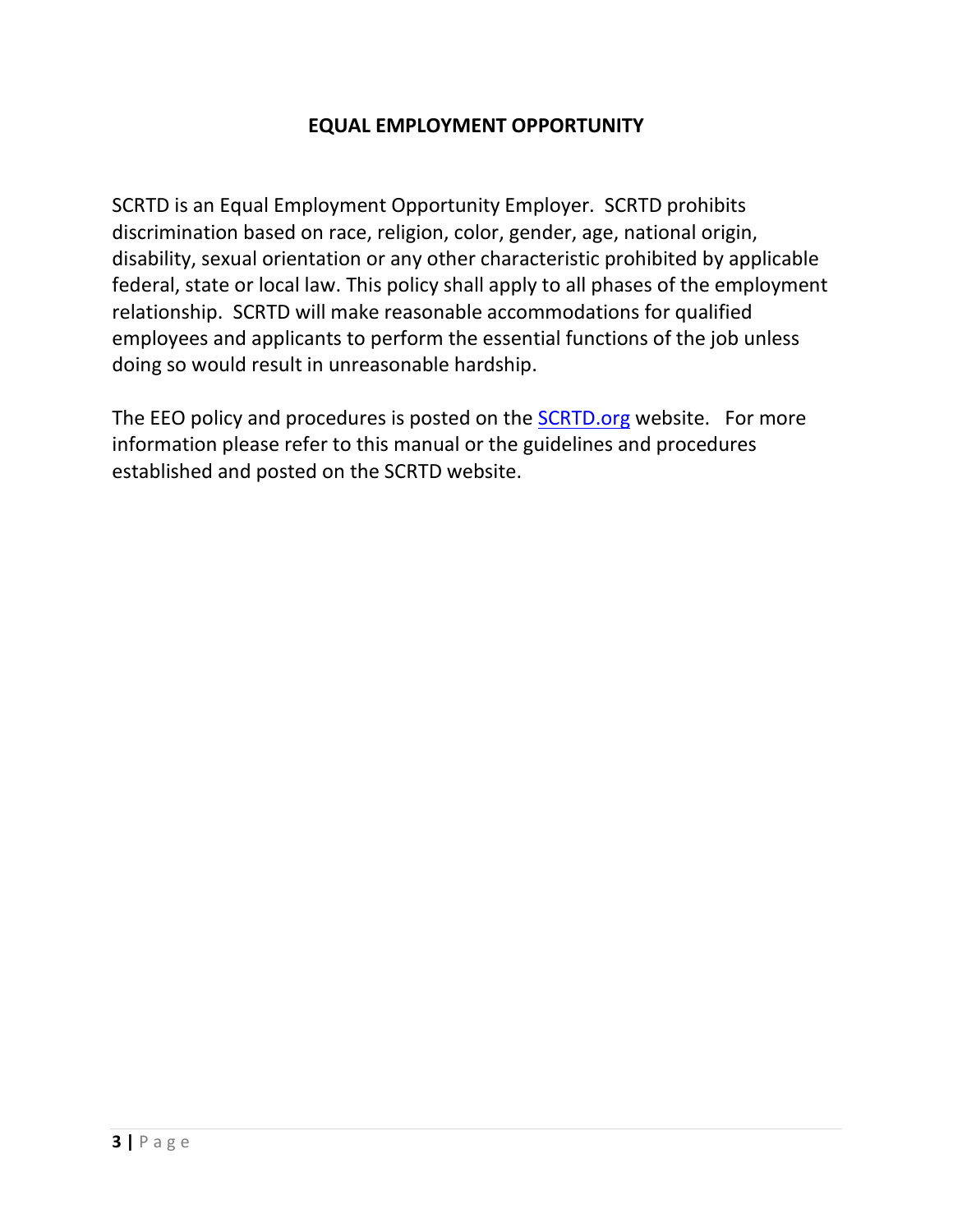#### **Table of Contents**

|                                                                                                                                                                                                                                | 5  |
|--------------------------------------------------------------------------------------------------------------------------------------------------------------------------------------------------------------------------------|----|
| Section 2 RESPONSIBILITIES OF THE HUMAN RESOURCES MANAGER (OR DESIGNEE)                                                                                                                                                        | 5  |
|                                                                                                                                                                                                                                | 6  |
|                                                                                                                                                                                                                                | 9  |
|                                                                                                                                                                                                                                | 10 |
|                                                                                                                                                                                                                                | 10 |
|                                                                                                                                                                                                                                | 12 |
|                                                                                                                                                                                                                                | 12 |
|                                                                                                                                                                                                                                | 14 |
|                                                                                                                                                                                                                                | 18 |
|                                                                                                                                                                                                                                | 26 |
|                                                                                                                                                                                                                                | 27 |
|                                                                                                                                                                                                                                |    |
|                                                                                                                                                                                                                                | 28 |
|                                                                                                                                                                                                                                |    |
|                                                                                                                                                                                                                                | 33 |
| Section 16 EMPLOYEE MEDICAL LEAVES manageneous management and contained a section 16 EMPLOYEE MEDICAL LEAVES management contains and contained a section of the section of the section of the section of the section of the se | 34 |
|                                                                                                                                                                                                                                | 36 |
|                                                                                                                                                                                                                                | 40 |
|                                                                                                                                                                                                                                | 41 |
|                                                                                                                                                                                                                                | 43 |
|                                                                                                                                                                                                                                | 45 |
|                                                                                                                                                                                                                                | 46 |
|                                                                                                                                                                                                                                | 48 |
|                                                                                                                                                                                                                                | 50 |
|                                                                                                                                                                                                                                | 53 |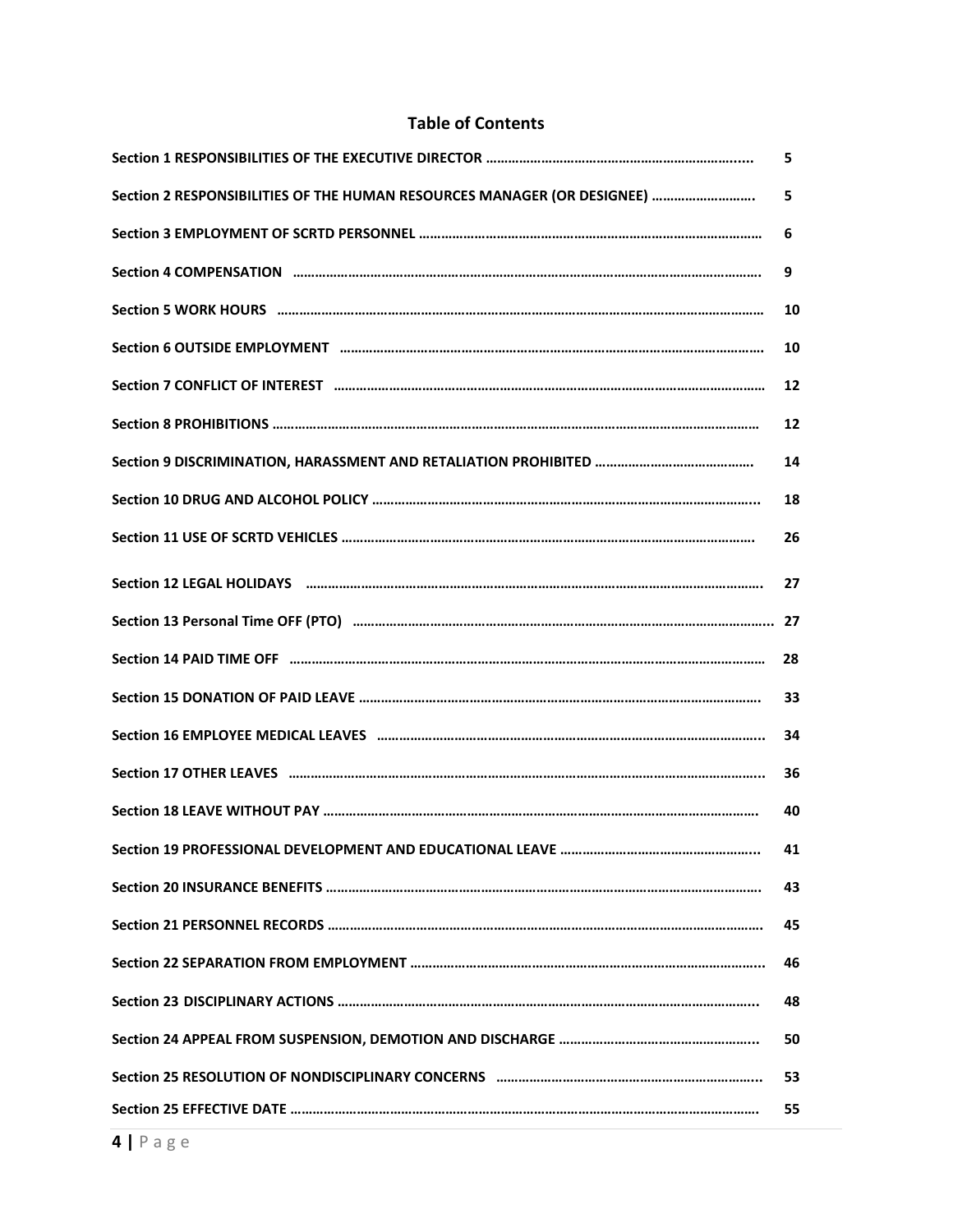# **SECTION 1: RESPONSIBILITIES OF THE EXECUTIVE DIRECTOR**

The Executive Director shall have the following responsibilities regarding personnel and human resources functions:

- Execute policies of the Board of Directors;
- Exercise leadership in and encourage the development of effective personnel administration within SCRTD;
- Hire, promote, evaluate, transfer, assign, demote and dismiss employees of SCRTD;
- Determine staffing requirements;
- Institute necessary procedures related to employee relations as provided for in these policies;
- Make changes to these policies as may become advisable;
- Designate an Acting Executive Director to assume the duties of the Executive Director in the event of his/her inability to act or in the event of his/her absence from the area; and
- Develop and maintain a Wage and Salary Schedule.

#### **SECTION 2: RESPONSIBILITIES OF THE HUMAN RESOURCES MANAGER (OR DESIGNEE OF THE EXECUTIVE DIRECTOR)**

The Human Resources Manager, or Designee of the Executive Director, shall under general direction of the Executive Director, have primary responsibility for matters relating to all the administrative and technical activities for personnel administration, including the following:

• Develop and maintain an effective personnel system for SCRTD;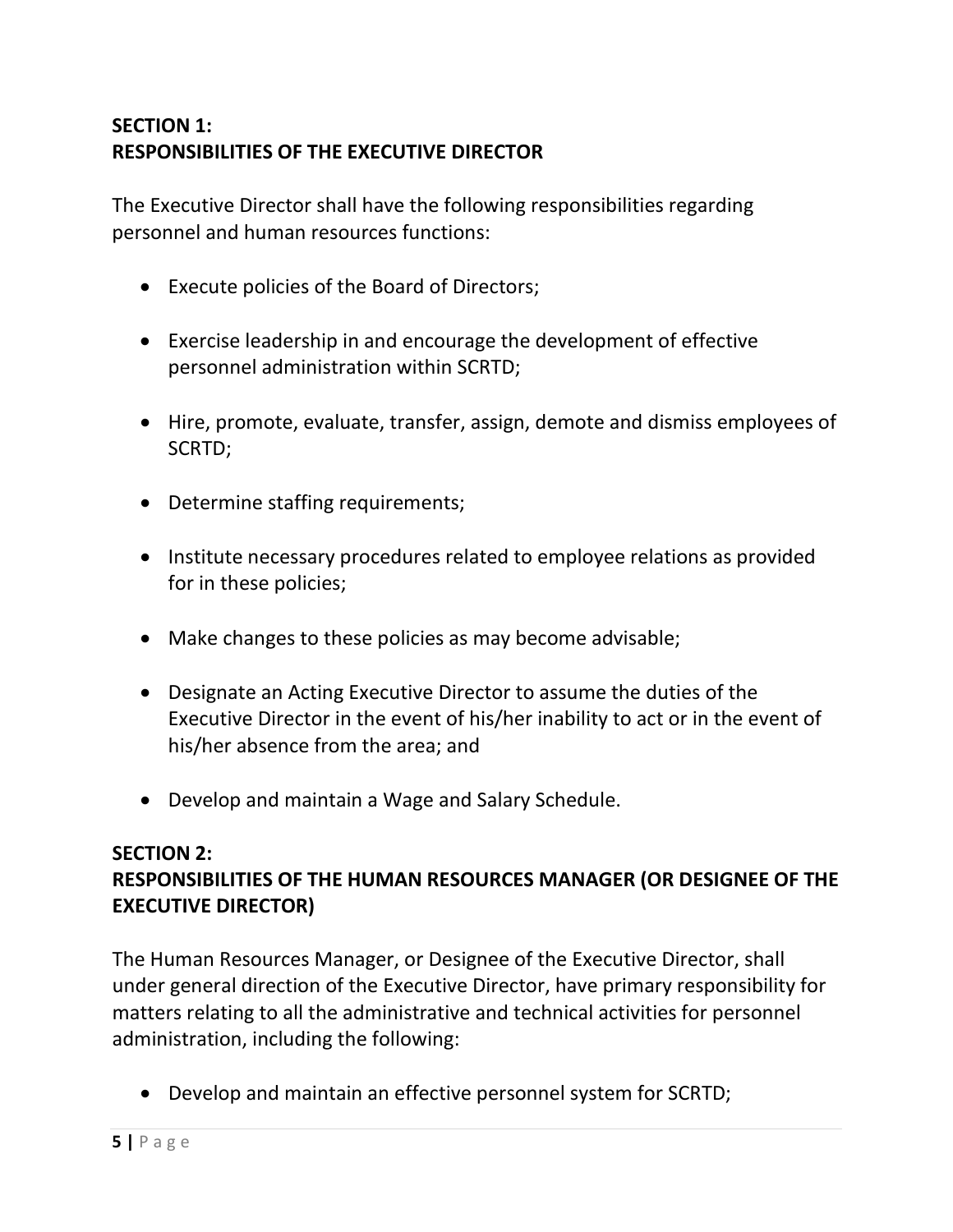- Prepare and recommend to the Executive Director changes in these policies as necessary, appropriate or desirable;
- Develop and maintain job descriptions and assure that they are kept on file;
- Establish and maintain a personnel file on all SCRTD personnel, which will include job title, pay status, background, performance records and other relevant data; and
- Develop procedures, where appropriate and approved by the Executive Director, for the conduct of examinations for new employees and for the evaluations of employees' work performance.

## **SECTION 3: EMPLOYMENT OF SCRTD PERSONNEL**

#### *Categories of Employment*

- A classified employee is either a full-time or a part-time employee who has completed the probationary period.
- A full-time employee has completed a probationary period and works 40 or more hours a week.
- A part-time employee has completed a probationary period and works less than 40 hours a week.
- An unclassified employee serves at the will of the Executive Director. Unclassified employees have no property interests in continued employment and may be terminated at any time for any reason and are not covered by Sections 21 and 23 of these policies. Temporary employees, students, interns and probationary employees are unclassified employees.
- A temporary employee is any SCRTD employee who is given a definite time of employment which may not exceed 12 months. If workload and budget allow, a status change may be made prior to 12 months as determined by the Executive Director.
- A student employee is an SCRTD employee who is enrolled in a public or private high school or at an educational institution whose academic credits would be accepted by a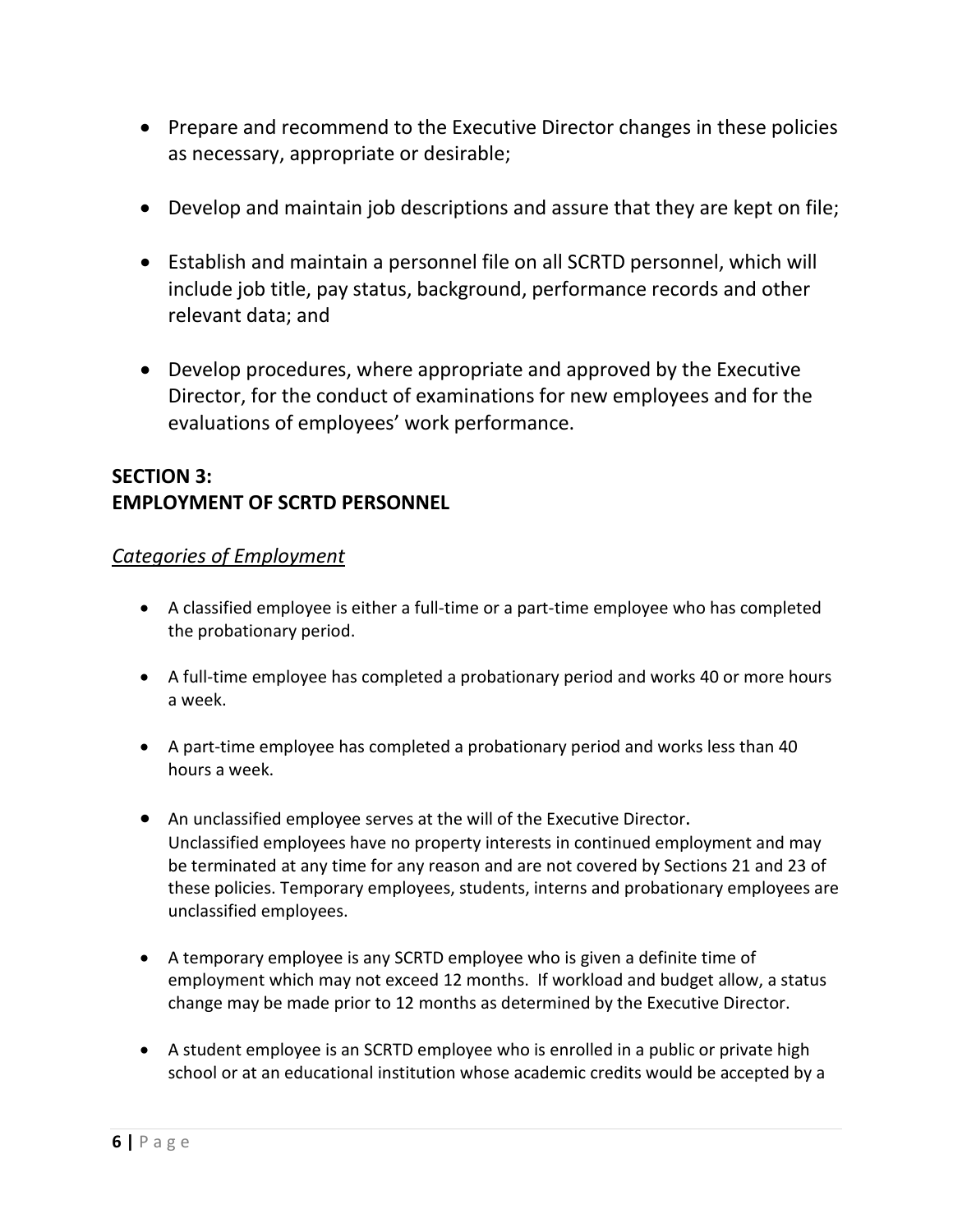state educational institution and who carries at least 12 credit hours or full-time student status during at least 8 months in any calendar year.

- An intern is an employee who works in a position that SCRTD designates as temporary and lasts no more than nine consecutive months.
- A probationary employee is any SCRTD full-time or part-time employee who has not completed the final phase of the selection process.

#### *Classification of Positions*

SCRTD classifies positions into clerical, professional and management according to the duties, authority, responsibilities and qualifications required of the position. The Wage and Salary Schedule identifies the classification of each position.

#### *Filling Vacancies*

Vacant positions at SCRTD will be filled with the best qualified candidates as determined by the SCRTD Executive Director.

- All full-time positions will be advertised to SCRTD employees. Applications from persons outside SCRTD may be considered at the same time.
- All applicants for positions shall obtain an application form available from SCRTD Human Resources shall complete the application and shall return the application together with proof of education, licenses or certifications and other supporting documents to Human Resources on or before the closing date of the recruitment. Incomplete applications will not be considered. No person will be hired unless he/she completes an application for employment. SCRTD will only accept applications for current job openings. Unsolicited applications for "any opening" will be declined. A person interested in more than one open position with SCRTD must apply for each position.
- The Human Resources Manager, or Executive Director's Designee, shall check personal references, conduct a background check and verify other information provided by the applicant. Applicant shall be advised that they are subject to such reference checks and data verification. All such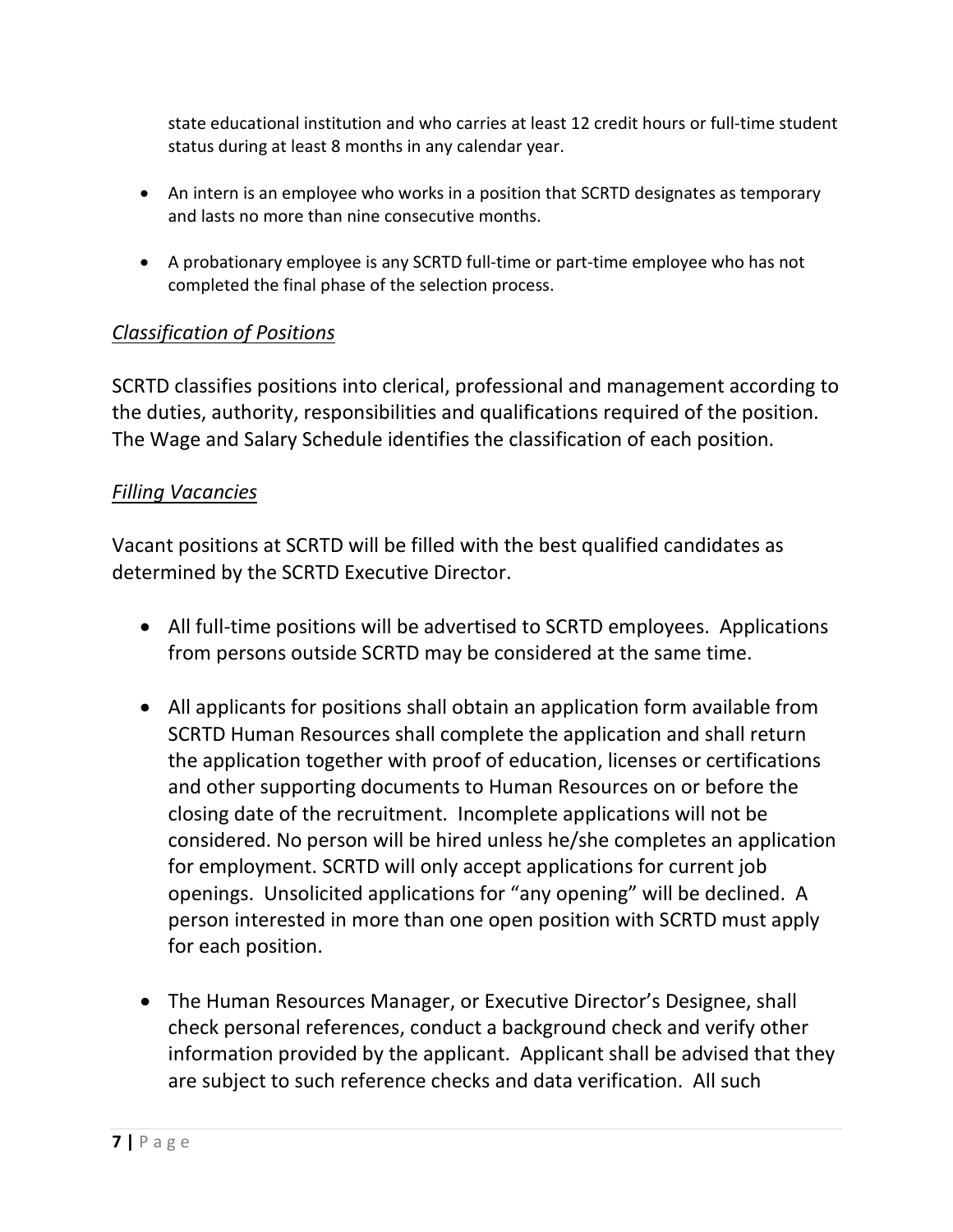inquiries, whether made in person, by telephone, or in writing, shall be documented and made a part of the applicant's file. All such responses that constitute personal statements which are a matter of opinion shall be held confidential and not be open to public inspection.

• SCRTD relies upon the accuracy of information provided by the applicant, as well as the accuracy of other data presented throughout the hiring or employment process. Any misrepresentations, falsifications or material omissions in any of this information or data may result in SCRTD's exclusion of the individual from further consideration for employment or, if the person has been hired, termination of employment.

#### *Probationary Period*

- As a condition of employment all employees must serve a probationary period of twelve (12) months. The probationary period is the final phase of the hiring process and evaluates the employee's performance on the job. SCRTD will use the probationary period for closely evaluating the employee's performance. During the probationary period the employee may be terminated without right of appeal or hearing.
- Prior to the end of the probationary period the supervisor/manager will conduct an evaluation and recommend to the Executive Director whether the employee should be retained or terminated. The Executive Director will make the final decision on continued employment.
- Probationary periods may be subject to extensions under unusual circumstances for a maximum period of two months for further evaluation of an employee's performance. The Executive Director has the discretion to allow a probationary employee to be absent for a period not to exceed two months based on an attending physician's documentation. The probationary period will be extended accordingly.
- A probationary employee is not entitled to the rights and benefits of the SCRTD disciplinary, appeal and grievance procedures.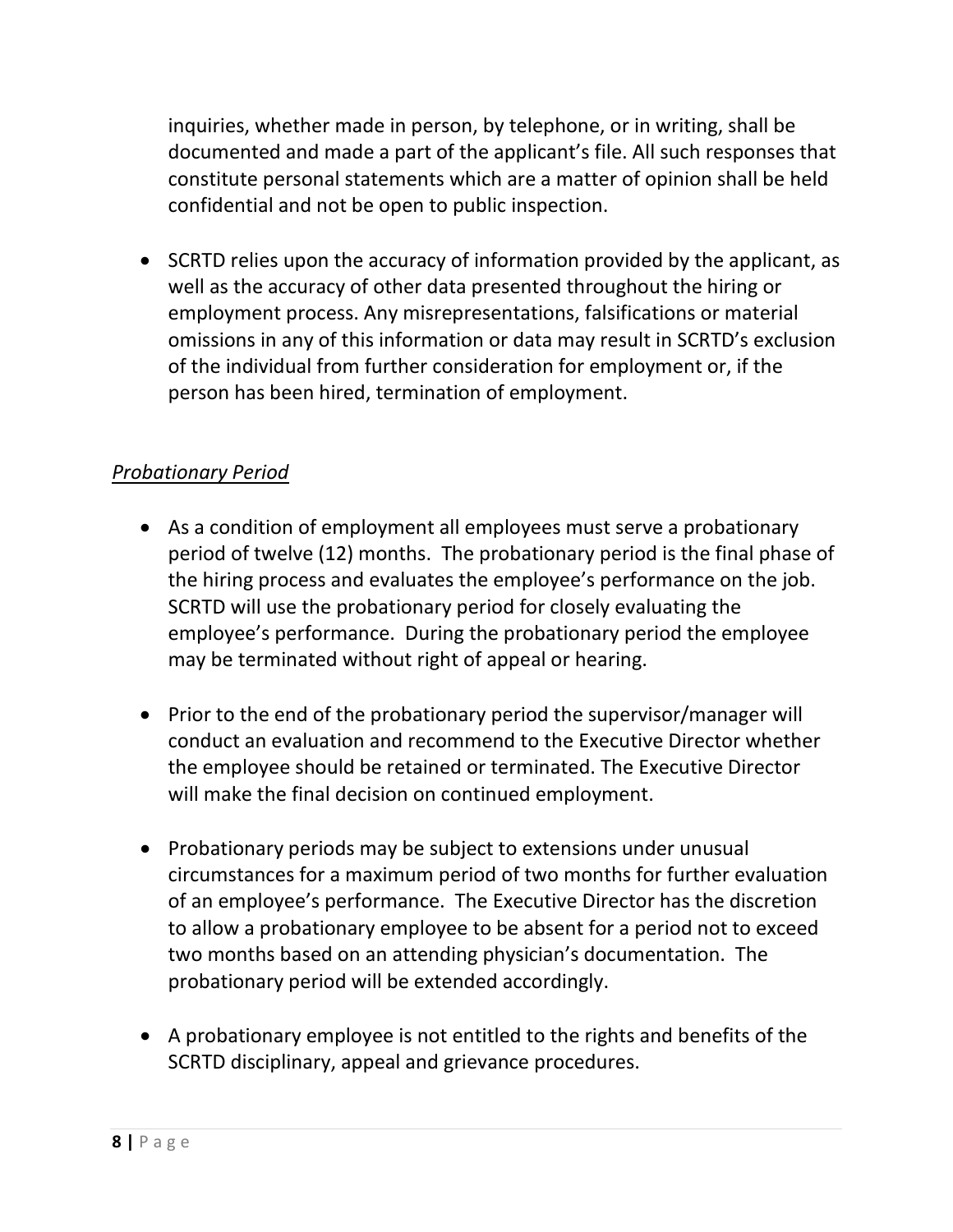## *Performance Evaluation*

- SCRTD will develop and maintain a system to review the work performance of its employees based on their job descriptions. Each employee's supervisor/manager will evaluate the work performance of the employee at the end of the probationary period and on each subsequent anniversary date of achieving classified status. In addition to the required evaluations, a supervisor/manager may also conduct an evaluation at any other time if determined appropriate. A managerial or supervisory level employee's evaluation will be conducted by his/her immediate supervisor or, if there is none, by the Executive Director.
- Performance evaluations affect decisions concerning compensation, promotion and disciplinary actions. A formal decision will be made annually by the Executive Director to determine if funding is available for merit increases for SCRTD's employees. Annual performance evaluations will be conducted regardless of any financial decision.

# *Layoff Status*

• In the unforeseen event that Layoffs become necessary, the Executive Director will determine the needs of SCRTD and make decisions based on seniority of SCRTD employees and staffing resources necessary.

#### **SECTION 4: COMPENSATION**

- Compensation, including salary increases and longevity pay if any, shall be in accordance with the Wage and Salary Schedule.
- A performance or merit increase in pay may be granted to employees based on performance and other relevant factors, including but not limited to funding availability.
- Approved overtime work for employees determined non-exempt based on the Fair Labor Standards Act (FLSA) will be compensated at one and onehalf times the employee's hourly rate.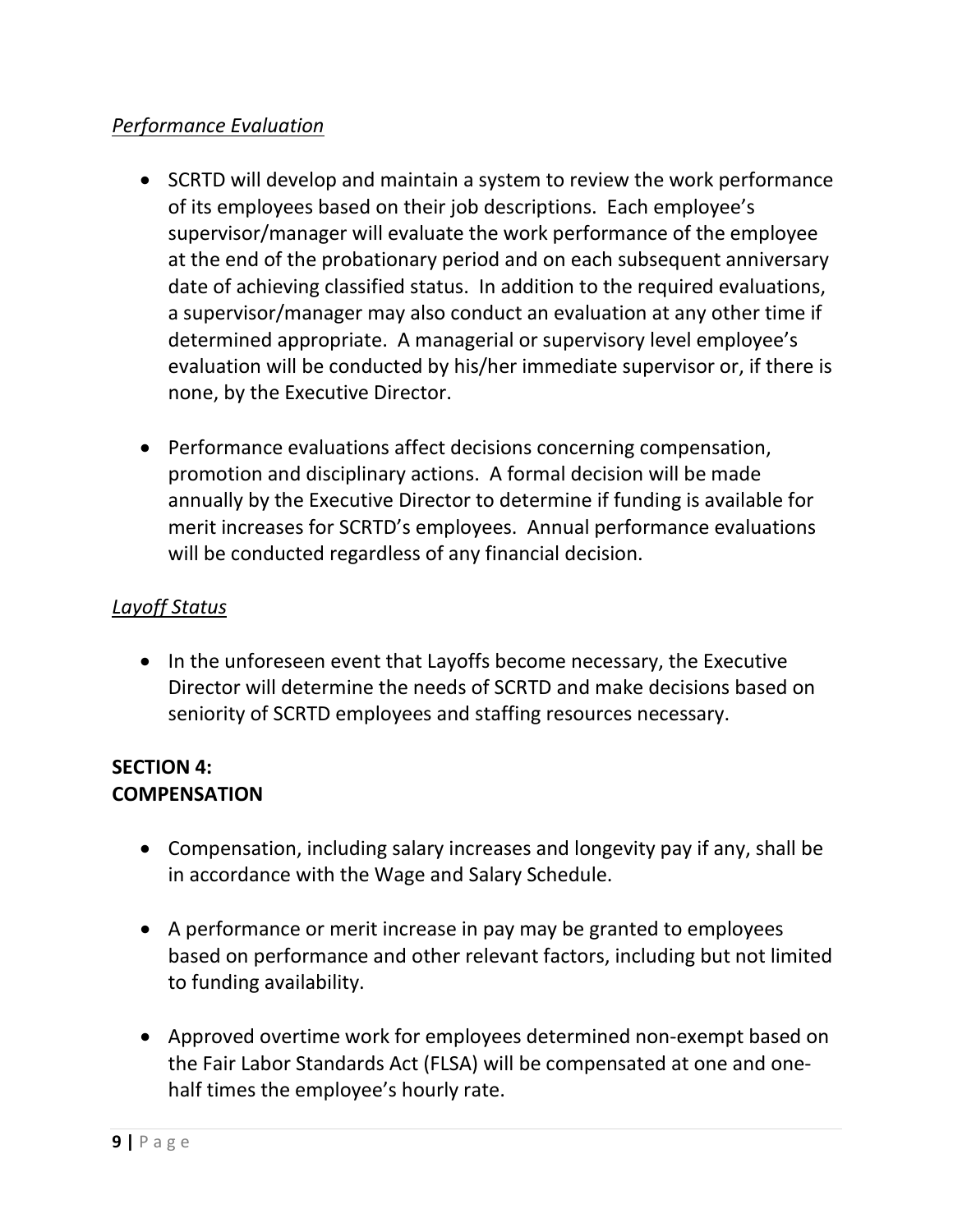### **SECTION 5: WORK HOURS**

- SCRTD employees will perform their work in a responsible manner, observing scheduled work hours and complying with SCRTD policy governing sick and vacation leave usage.
- The "core hours" for SCRTD employees, who are not Operators or other employees working an operations schedule, are 8:00 a.m. to 5:00 p.m. Monday through Friday. Lunch periods are usually one hour with one 15 minute break in the morning and one 15-minute break in the afternoon. Employees may not accumulate break periods to extend lunch periods or change the time of arriving at or departing from work. Employees will establish a work schedule, including definite times for lunch breaks within prescribed limits subject to the approval of the Executive Director or designee. Deviation from these schedules requires prior approval.
- Operators and other employees working an operations schedule should consult the Driver Manual or their supervisor/manager or the Executive Director for their Work Hours.
- A non-exempt employee shall not work more than the regularly scheduled 40-hour workweek without prior approval of their immediate supervisor/manager. Working overtime without prior approval is just cause for disciplinary action.
- When overtime is required for non-exempt employees, compensation will be paid in accordance with the Fair Labor Standards Act (FLSA).

## **SECTION 6: OUTSIDE EMPLOYMENT**

Employment outside of SCRTD without permission of the Executive Director or designee is prohibited for full-time employees and may be cause for termination. A formal letter or approved SCRTD form must be on file identifying the outside employment and the conditions of such employment. Employees who have a CDL license must provide proof that they are not exceeding the US DOT mandated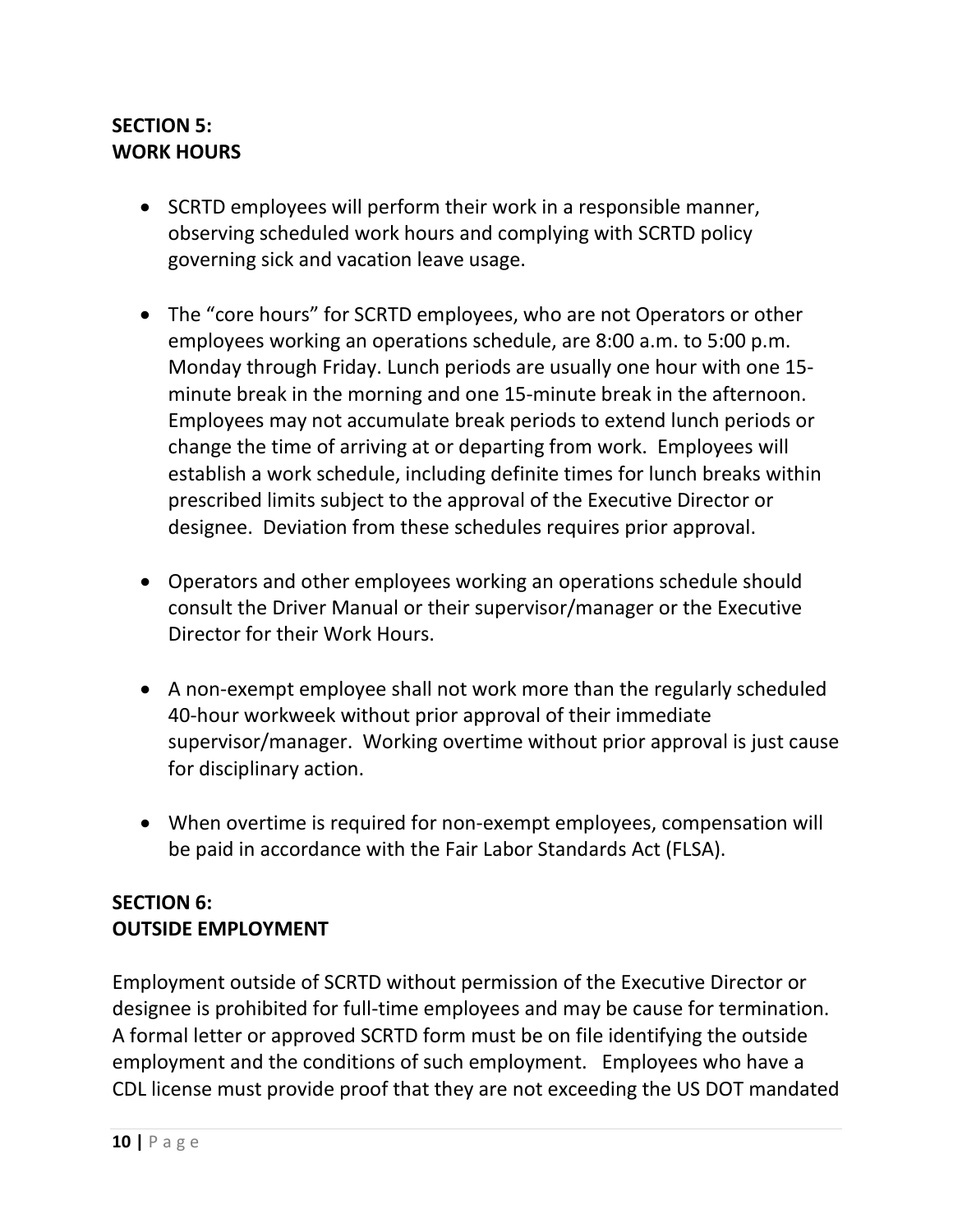number of work hours. The HR Manager will maintain these forms and review all outside employment.

No employee who is receiving Workers' Compensation total disability payments, hardship leave, or donated leave shall engage in outside employment. For purposes of this Section, self-employment is considered outside employment.

## *General Policy*

SCRTD may authorize outside employment for a period up to one year with annual renewals. Employees must request approval prior to engaging in outside employment and renew the request in January of each year. Employees approved for outside employment may not work more than a total of 60 hours per week for SCRTD and outside employment combined. SCRTD employees performing work for SCRTD beyond their normal duties may not be considered independent contractors. All such work shall be paid through the normal payroll process.

#### *Criteria for Authorization of Outside Employment*

Prior to approving a request for outside employment, the Executive Director or designee will determine whether the request meets the following criteria:

- The duties or services of the proposed outside employment will not create a conflict of interest for the employee or assigned subordinates while serving in an official capacity with SCRTD;
- The proposed outside employment will not defame, embarrass or discredit SCRTD;
- The employee has a satisfactory work record and there is a reasonable assumption that it will continue if approved.

#### *Rescission of Outside Employment Approval*

The Executive Director or designee may rescind the authorization for outside employment if such employment has a negative impact on the employee's job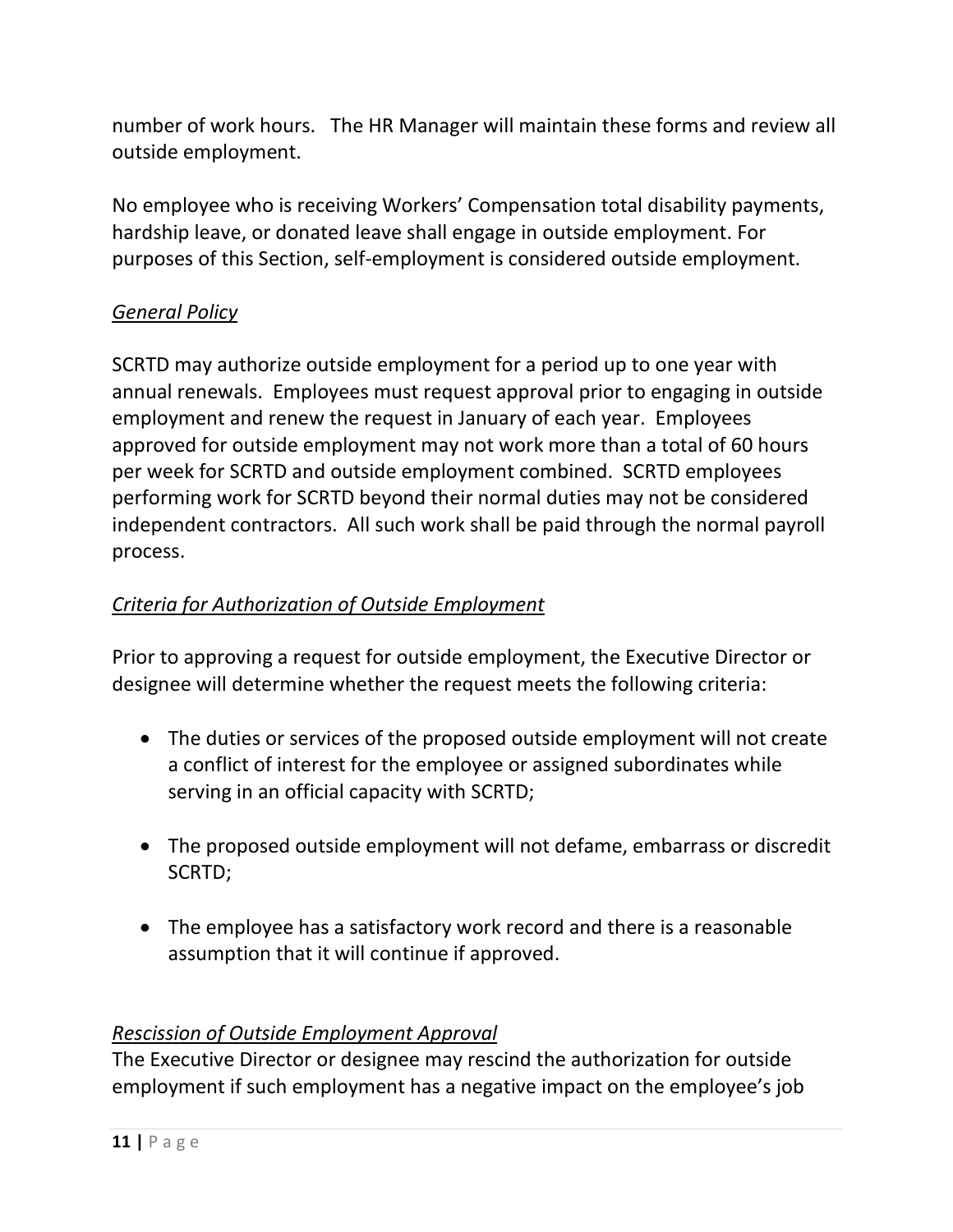performance. This action is final and is not subject to a grievance as set forth in these policies.

#### **SECTION 7: CONFLICT OF INTEREST**

- Every employee of SCRTD who has a financial interest which he or she believes or has reason to believe may be affected by an official act taken within the scope of his or her employment shall disclose the precise nature and value of such interest. The disclosures shall be made in writing to the Executive Director before entering SCRTD's employment and the month of January every year thereafter. A financial interest in this context includes an interest of either the employee or his or her spouse.
- Additionally, each employee of SCRTD has the duty to inform his or her supervisor/manager of such financial interest at the time he or she acquires it. SCRTD will make available the information on the disclosures, except for the valuations attributed to the reported interests, for inspection to any citizen of this State. The valuation shall be confidential. Filing disclosures pursuant to this Section is a condition of entering and continuing in employment with SCRTD.
- Employees shall disqualify themselves from participating in any official act directly affecting a business in which they have a financial interest.
- No employee shall use confidential information acquired by his or her employment for his or her or another's private gain.
- Violation of the provisions of this Section by any employee is grounds for disciplinary action including termination.

## **SECTION 8: PROHIBITIONS**

Employees always shall maintain their conduct at the highest personal and professional standards to promote public confidence and trust in SCRTD and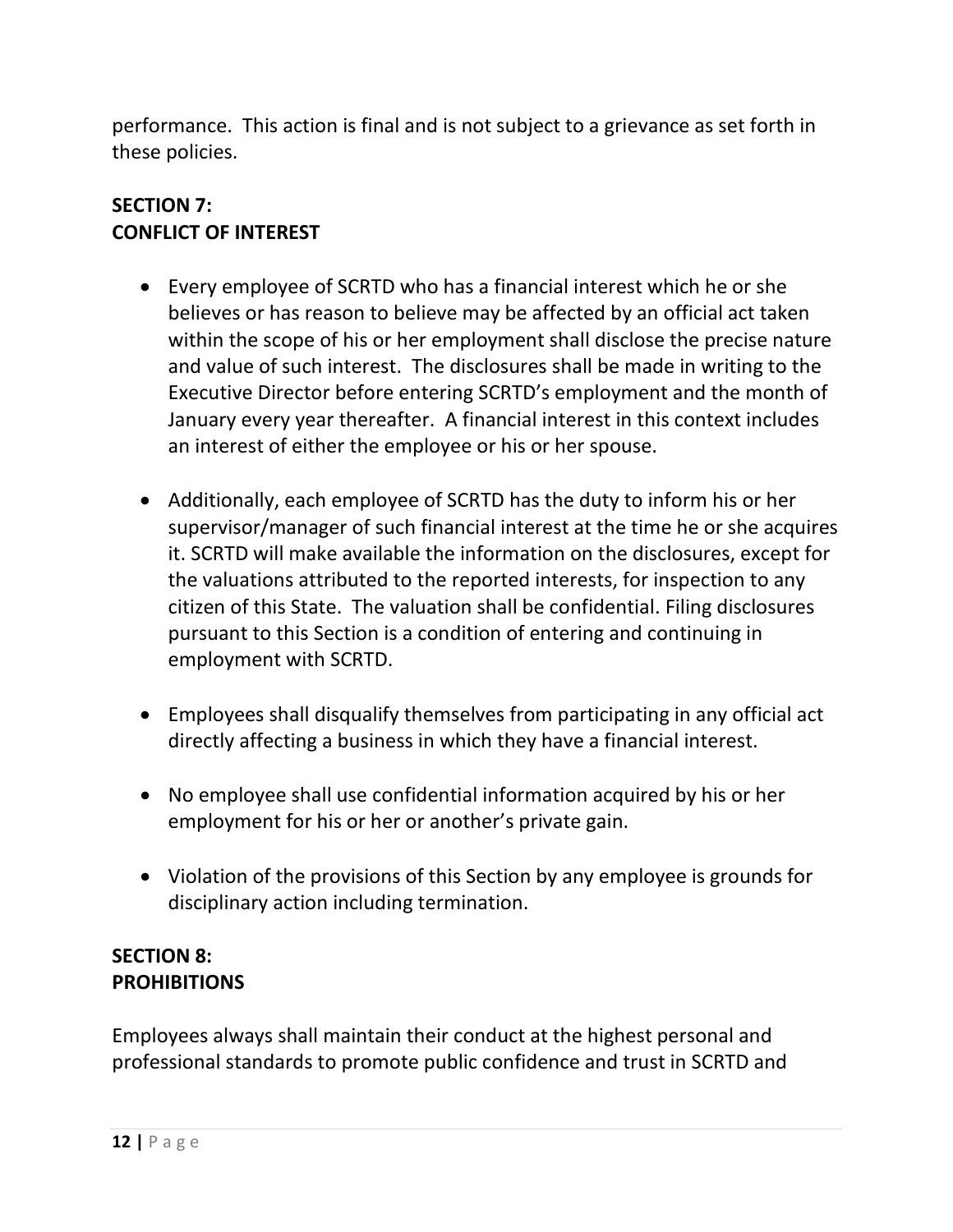public institutions and in a manner, which merits the most respect and cooperation of co-workers and the community.

No employee shall continue in the employment of SCRTD if the employee engages in activities which are likely to lead to the diminishing of the integrity or efficiency of the service.

The following are examples, but are not all inclusive, of violations which are considered just cause for disciplinary action including termination.

- Use of an employee's position or status with SCRTD to influence the support of other officials or employees of SCRTD for or against any candidate or issue in any election; provided, however, that this provision does not deny a SCRTD employee's or official's right to express their views on any issue.
- Be a candidate for or hold any elective office of any governmental entity within New Mexico State Planning and Development District 3. Employees who hold elected positions prior to employment with the SCRTD are grandfathered into their respective position and may continue to run for and hold office with prior notification to the Executive Director. It is prohibited to campaign during regular SCRTD office hours.
- No person shall willfully or corruptly make any false statement, certificate, mark, rating or report concerning any test, certification, appointment, or investigation, or in any manner commit any fraud, conceal any wrongdoing or knowingly withhold information about wrongdoing relating to employment with the SCRTD or relating to the employee's official duties.
- No person seeking appointment to or promotion in the service of the SCRTD shall either directly or indirectly give, render or pay any money, service or other valuable thing to any person for or because or relating to any appointment, proposed appointment, promotion or proposed promotion. Payments made to duly licensed employment agencies are exempted.
- A SCRTD employee shall not accept any reward, favor, gift, emolument or other form of remuneration for the performance or non-performance of his/her duties from any vendor, contractor, individual or firm doing business with SCRTD or who can reasonably anticipate doing business with SCRTD in the future or from any other source having or proposing to have any relationship with SCRTD.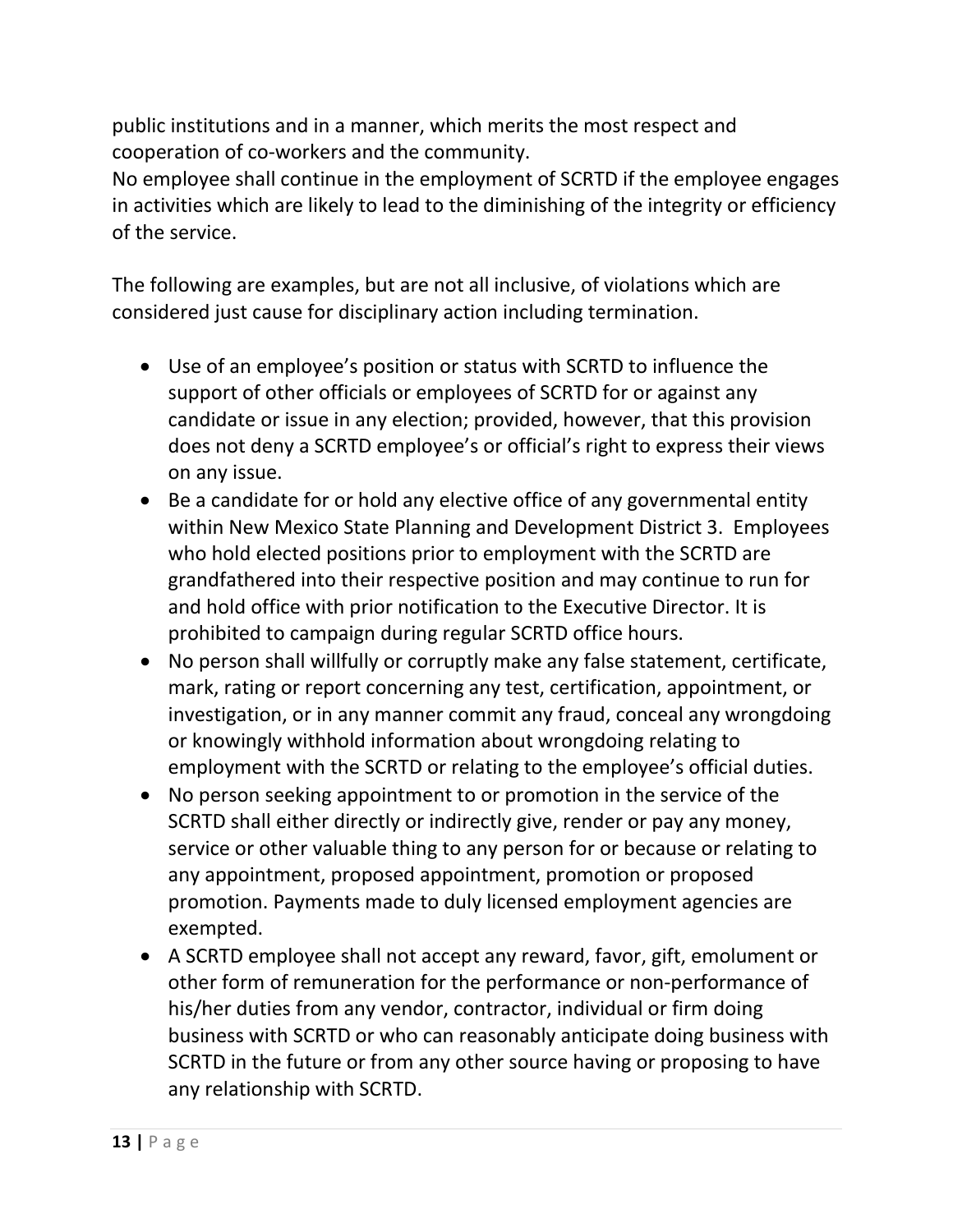This Section shall not be construed to prohibit an occasional non-pecuniary gift, insignificant in value; an award publicly presented in recognition of public service, acts of heroism, or for solving of crimes; or a commercially reasonable loan made in the ordinary course of business by an institution authorized by the laws of the State to engage in the business of making loans.

• SCRTD will not employ a relative by blood or marriage, of an employee or a Board Member in any position with SCRTD in which the employee may be able to directly supervise, control or influence the work or employment status of the relative or the affairs of the organizational unit in which the relative is employed.

# **SECTION 9: DISCRIMINATION, HARASSMENT AND RETALIATION PROHIBITED**

SCRTD is committed to a workplace that fosters mutual employee respect and promotes harmonious, productive working relationships. Everyone has the right to work in a professional atmosphere which promotes equal treatment and prohibits discriminatory practices, including harassment. SCRTD believes that discrimination, harassment and/or retaliation in any form is misconduct that undermines the integrity of the employment relationship. Therefore, SCRTD will not tolerate any form of unlawful discrimination, harassment or retaliation. Violation of this policy will result in discipline up to and including termination.

## *Sexual Harassment*

Sexual harassment is discrimination and is illegal under both federal and state laws. Sexual harassment is defined as unwelcome sexual advances/requests for sexual favors and other verbal, physical, electronic or visual conduct of a sexual nature when (1) submission to such conduct is made either explicitly or implicitly a term or condition of an individual's employment; (2) submission to or rejection of such conduct by an individual is used as the basis for employment decisions affecting an individual; or (3) such conduct has the purpose or effect of unreasonably interfering with an individual's work performance or creating an intimidating, hostile or offensive working environment. Sexual harassment may include a range of subtle and not so subtle behaviors and may involve individuals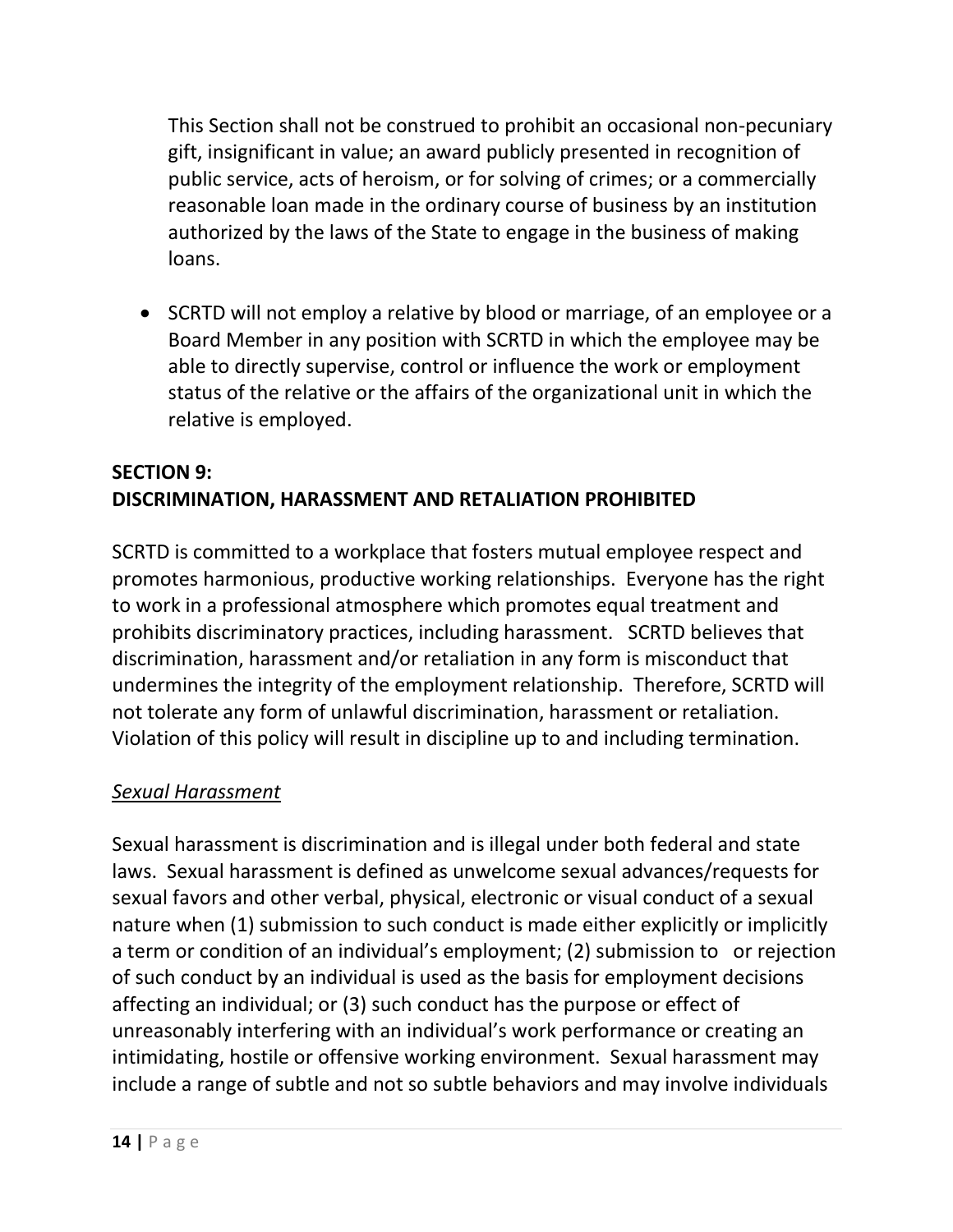of the same or different gender. Depending on the circumstances these behaviors may include but are not limited to: unwanted sexual advances or requests for sexual favors; sexual jokes and innuendo; verbal abuse of a sexual deficiencies; leering, catcalls or touching; insulting or obscene comments or gestures; display or circulation of sexually suggestive objects or pictures (including through the email) and other physical, verbal or visual conduct of a sexual nature.

# *Harassment Based on Other Protected Characteristics*

Harassment based on any other characteristic protected by federal or state law is also strictly prohibited. This harassment is defined as verbal, physical, electronic or visual conduct that denigrates, shows hostility or aversion toward an individual because of his/her race, color, religion, sex, national origin, age, disability, citizenship, sexual orientation or any other characteristic protected by state or federal law when (1) such conduct affects a term or condition of employment or (2) such conduct affects employment decisions concerning the individual or (3) has the purpose or effect of creating an intimidating, hostile or offensive work environment or has the purpose or effect of unreasonably interfering with an individual's work performance.

# *Harassment in General*

It is the policy of SCRTD to prohibit workplace harassment generally, regardless of motivation and regardless whether such harassment is specifically prohibited under federal or state law.

# *Retaliation Prohibited*

SCRTD prohibits retaliation against any individual who in good faith reports discrimination or harassment or participates in an investigation of reported discrimination or harassment. Retaliation against an individual for reporting discrimination or harassment is a serious violation of this policy and like discrimination or harassment will be the subject of disciplinary action up to and including termination.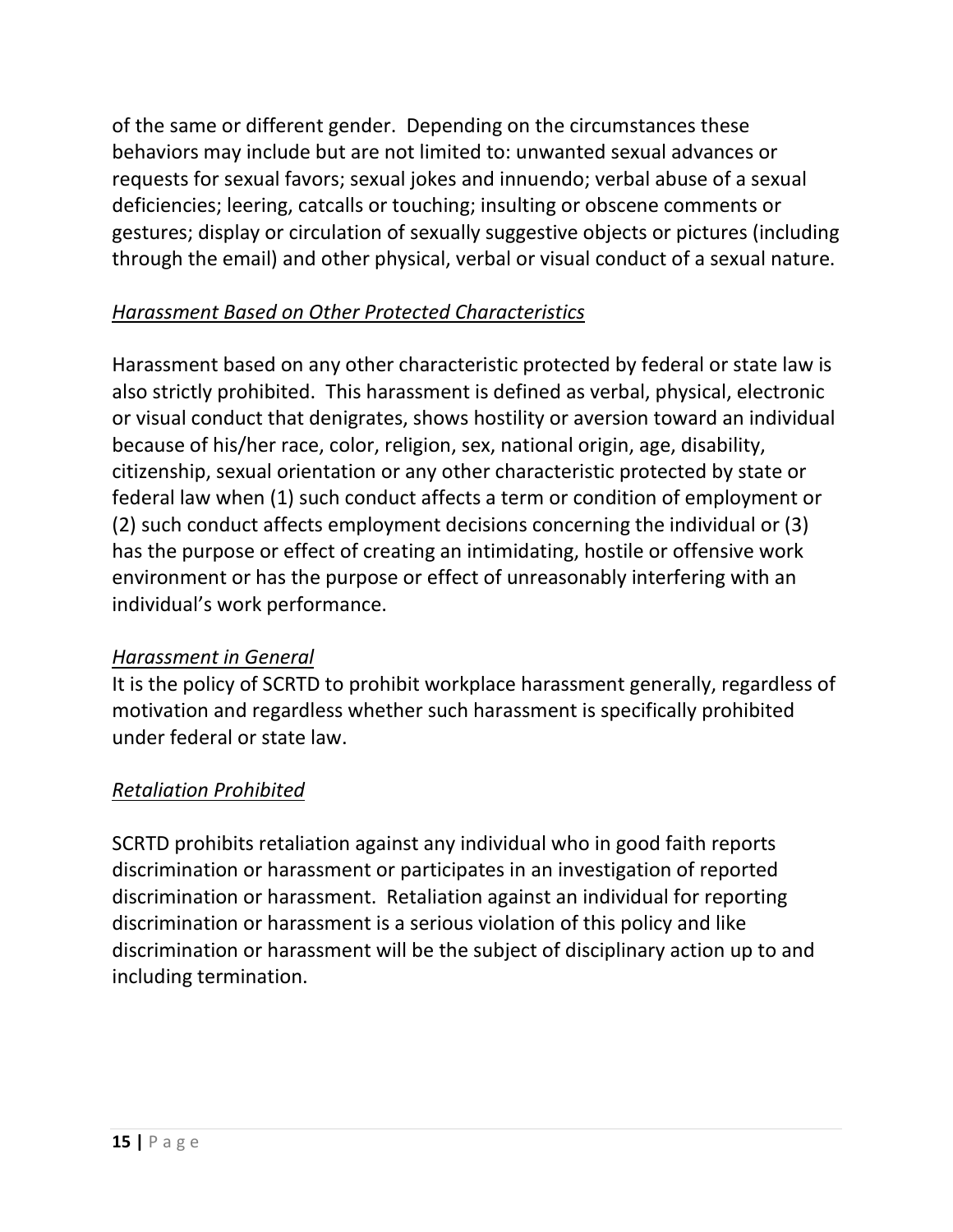## *Individuals and Conduct Covered*

Discrimination, harassment and retaliation are prohibited by and may not be directed towards co-workers, supervisors/managers, and third parties such as vendors, consultants or employees of member governments working with SCRTD. Conducted prohibited by these policies is unacceptable in the workplace and in any business-related setting outside the workplace, such as during SCRTD business trips, meetings, seminars and SCRTD business-related social events. Such conduct by an SCRTD employee will be cause for disciplinary action as provided in these policies. If an employee of SCRTD experiences such conduct by a third party regarding SCRTD business, the employee is encouraged to report the conduct to his or her supervisor or to the Executive Director so that the third party or the third party's employer can be informed and take appropriate action.

#### *Complaint Procedure – Reporting*

- Any employee who believes he/she has been subject to discrimination, harassment or retaliations may file a Complaint with his/her Manager, following chain of command before going to SCRTD's Human Resources Manager or Executive Director's Designee or directly with the Executive Director.
- Additionally, any employee has the right to file a Complaint with the New [Mexico Human Rights Bureau,](https://www.dws.state.nm.us/Human-Rights-Information) Department of Labor 1596 Pacheco Street, P.O. Box 4218, Santa Fe, New Mexico 87502; Phone (505) 827-6838 and the Equal Employment Opportunity Commission (EEOC), 505 Marquette Avenue NW, Suite 900, Albuquerque, New Mexico 87102-2189; Phone (800) 664-4000. A Complaint of discrimination, harassment or retaliation must be filed with these agencies within a certain period after the occurrence of the alleged act to be timely. The employee should contact these agencies for further information.

## *The Investigation*

• Any reported allegations of harassment, discrimination or retaliation shall be investigated promptly. The investigation will include interviews with the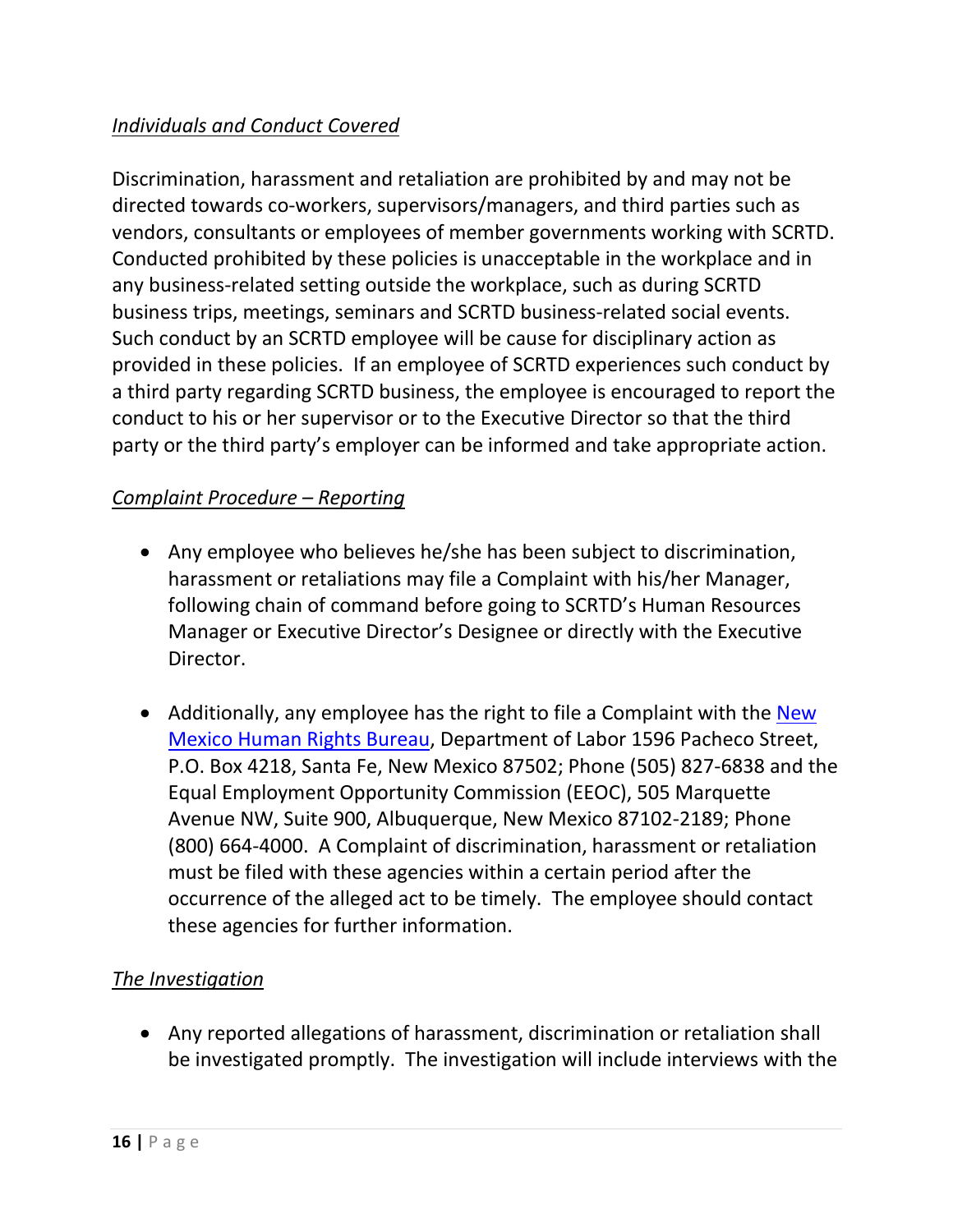parties involved and where necessary with individuals who may have observed the alleged conduct or may have other relevant knowledge.

• Complaints of harassment and discrimination will be investigated in an impartial manner. The investigation will also be conducted in as confidential manner as possible. Employees are required to fully cooperate in any investigation. Employees are also required to also answer all questions truthfully. Failure to fully cooperate and/or honestly answer questions may result in discipline, up to and including termination. A timely resolution of each Complaint should be reached and communicated to the parties involved and prompt corrective action shall be taken, if necessary.

#### *Responsibilities of Supervisory/Managerial and Administrative Personnel*

- Each supervisor, manager or other administrative personnel has a responsibility to keep the workplace free from any form of unlawful discrimination, harassment and retaliation. No supervisor or manager is to threaten or insinuate either explicitly or implicitly that an employee's refusal or willingness to submit to sexual advances will affect the employee's terms or conditions of employment.
- Any supervisor, manager or administrative personnel who receives a Complaint alleging the violation of this policy or who otherwise becomes aware of a potential violation of the policy is required to report the matter to the Human Resources Manager or Executive Director's Designee unless the Human Resources Manager or Designee is the subject of the Complaint and then it shall be reported directly to the Executive Director.

#### *False Complaints Filed in Bad Faith*

An employee who files a false complaint in bad faith is subject to discipline, up to and including termination. In no event, however, shall this finding be made without first providing the Complainant the opportunity to respond to the allegation of bad faith.

#### *Disciplinary Action*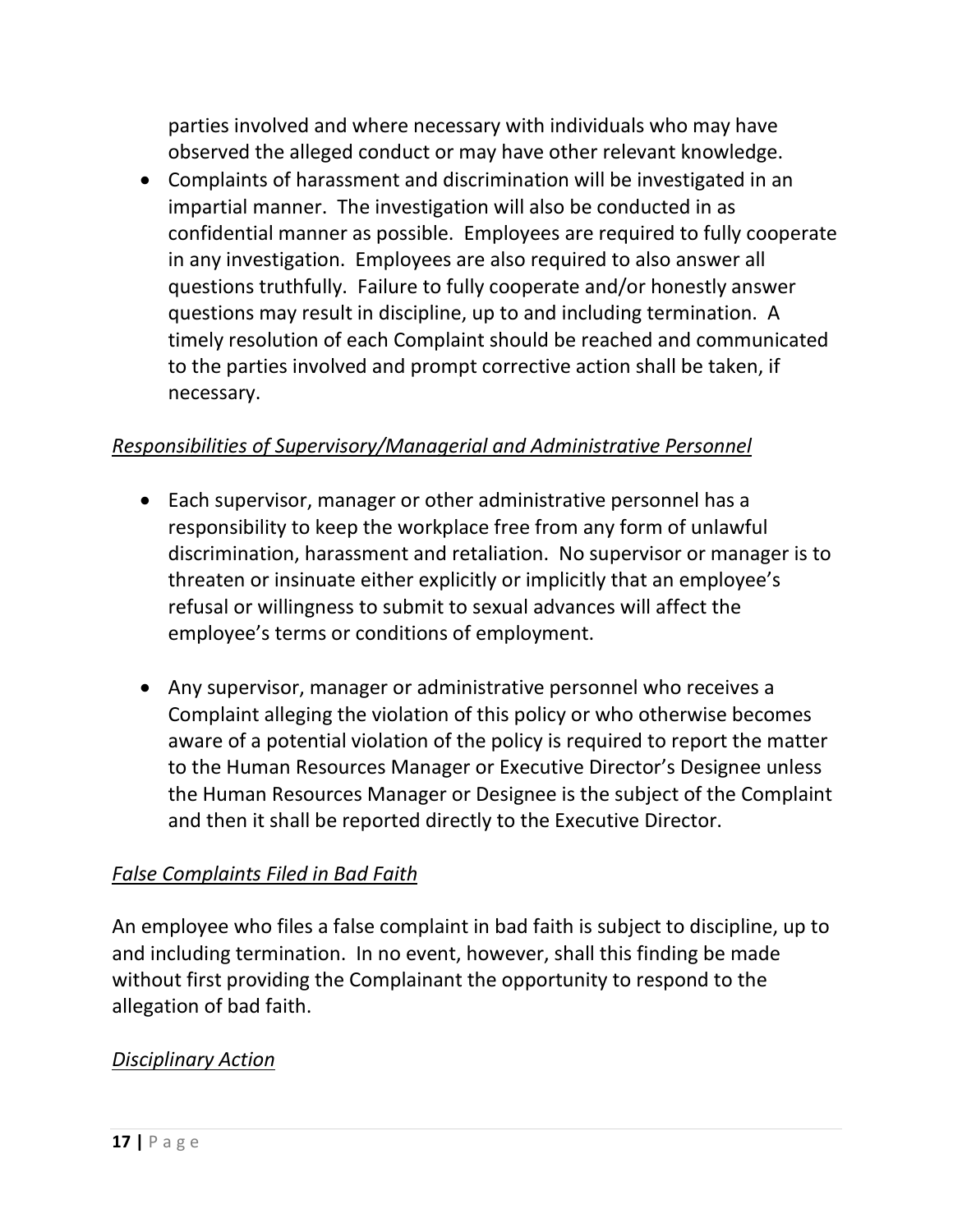Any employee who is found to have violated these policies will be subject to prompt and appropriate disciplinary action up to and including termination. **SECTION 10:**

## **DRUG AND ALCOHOL POLICY**

Employees who are in safety-sensitive positions will comply with the requirements of Title 49, Code of Federal Regulations Part 219 with respect to submission and approval of random alcohol and drug testing.

## *Policy Statement*

SCRTD is committed to providing a safe, healthy and efficient working environment for all employees. To help achieve this goal employees are prohibited from:

- Using, possessing, distributing, selling, transferring or being under the influence of any illegal drug on SCRTD premises, while on SCRTD time (including lunch and rest breaks) while on-call or while on SCRTD business which includes but is not limited to driving vehicles or operating SCRTD equipment.
- Bringing alcohol onto SCRTD premises, consuming alcoholic beverages or being under the influence of alcohol while on SCRTD premises, in SCRTD vehicles or while on SCRTD business, which includes but is not limited to driving SCRTD vehicles or operating SCRTD equipment.
- Any consumption of alcohol within a four (4) hour period immediately preceding the time the employee reports for duty.
- Abusing prescription drugs or using prescription drugs that have not been prescribed for the employee by a physician.

An employee may use prescription drugs only upon the direction of their Physician. Non-prescription drugs should be used in accordance with the recommended dosage. Employees using prescription drugs according to a physician's instructions or using over-the-counter drugs for medicinal purposes shall, in the event such drugs would impair their physical, mental, emotional or other faculties, notify their supervisor/manager and the Human Resources Manager or Executive Director's Designee prior to the start of the employee's work day or shift. In this instance, employees shall be required to provide proof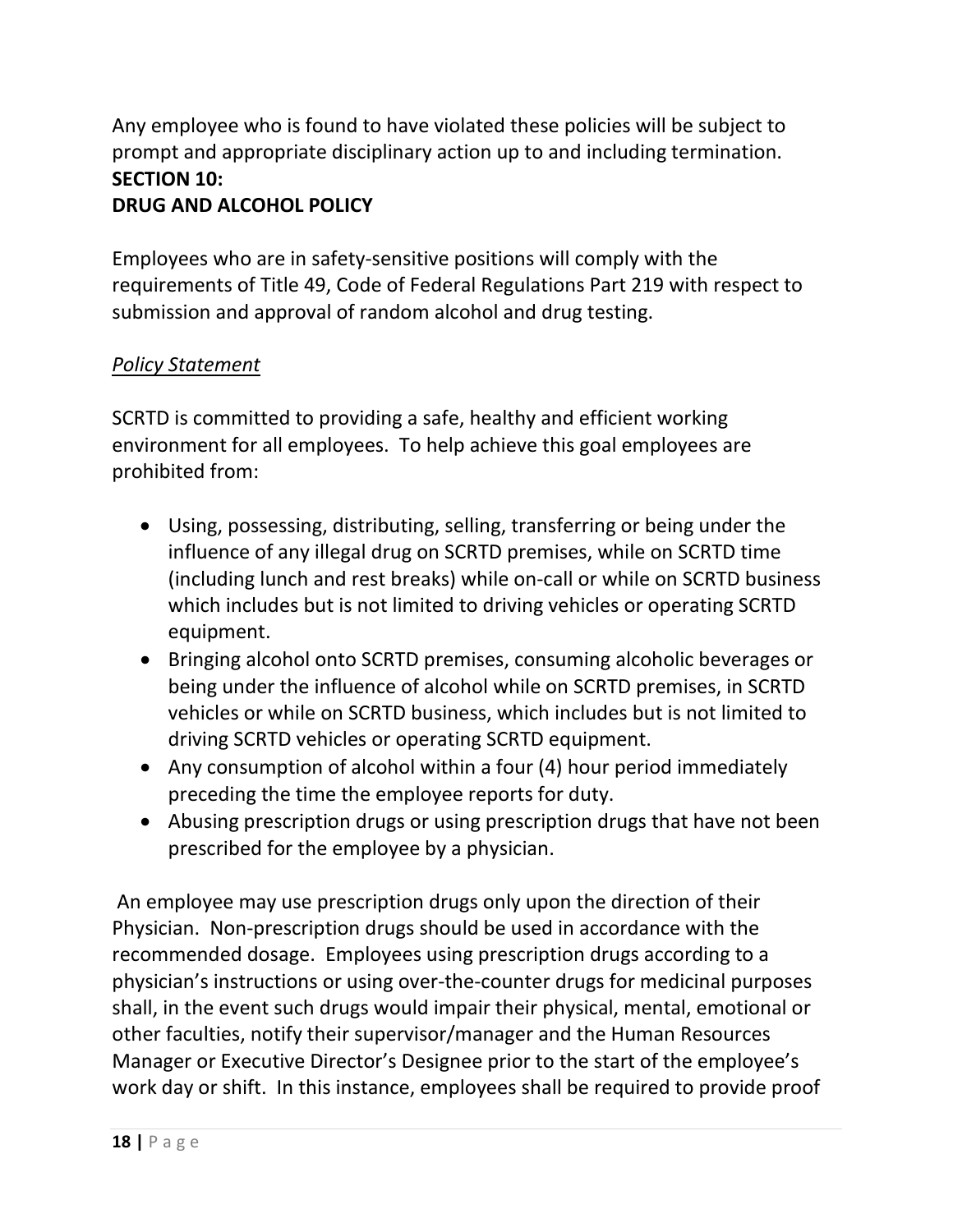of lawful prescription and/or a statement from the employee's personal physician indicating the employee's ability to perform the essential job functions while under the influence of the prescribed or over-the-counter drug(s). *Notification to Supervisor/Manager*

It is the employee's responsibility, to notify his immediate supervisor/manager in writing of any drug or alcohol related arrest, indictment, plea or conviction immediately. It is also the employee's responsibility to advise his/her immediate supervisor/manager in writing immediately upon notice of the suspensions or revocation of the employee's driver's license.

# *Violation of Policy*

Violation of the Drug and Alcohol Policy shall be grounds for denial, suspension or revocation of any SCRTD issued driver's permit to operate a motor vehicle and is considered just cause for disciplinary action up to and including termination.

# *Employee Assistance*

Employees who are concerned about possible alcoholism or addiction to drugs are strongly encouraged to seek diagnosis and where indicated to accept and complete a course of treatment. Information regarding the dangers of drug and alcohol abuse and available assistance programs may be obtained from the Human Resources Manager or Executive Director's Designee.

## *Participation in Substance Abuse Program*

SCRTD may require an employee to participate satisfactorily in a Substance Abuse Assistance or Rehabilitation Program at the employee's or his/her insurance carrier's expense. The program for such purposes is to be approved by a federal, state or local health, law enforcement or other appropriate agency. When the employee begins the program he or she is required to sign a release form with the program representative for the purpose of releasing minimal information to SCRTD, such as attendance and/or completion of the program.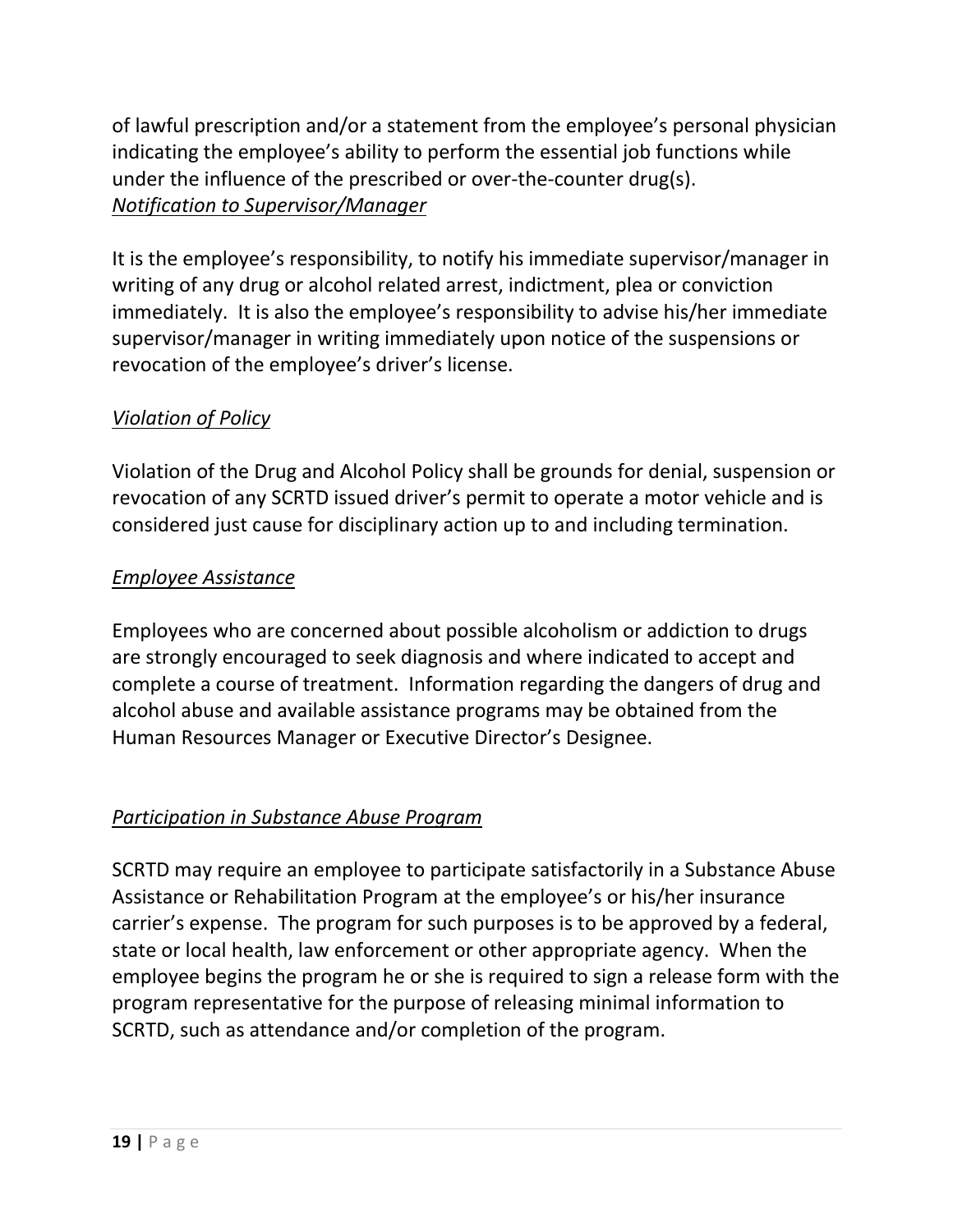# *Drug and Alcohol Testing Policy*

This policy is intended to provide a safe workplace in addition to ensuring that only alert employees are permitted to engage in work for SCRTD. This policy establishes guidelines for consistent handling of alcohol and drug usage situations throughout SCRTD. Urine and breath testing will be utilized as they are a means of identifying those employees who are using illegal drugs or abusing legal drugs or alcohol.

## *Applicability*

All SCRTD employees are subject to reasonable suspicion drug and alcohol testing. An employee may also be required to submit to drug and alcohol testing if the employee is involved in a motor vehicle accident resulting in death, personal injury or significant property damage. SCRTD employees are not subject to postoffer drug testing or random drug testing unless otherwise specifically provided in these policies.

## *Definitions*

- Alcohol: Intoxicating agent in beverage alcohol, ethyl alcohol or other low molecular weight alcohols including methyl and isopropyl contained in any beverage, mixture, preparation or medication.
- Medical Review Officer: Licensed physician (medical doctor or doctor of osteopathy) selected by SCRTD who has knowledge of substance abuse disorders and has appropriate medical training to interpret and evaluate an individual's positive test result, together with the employee's medical history and any other relevant bio-medical information.
- Prohibited Drug: Marijuana (THC), cocaine and metabolites, opiates, amphetamines, phencyclidine (PCP) and any other drugs identified by the FRA or FTA Federal Registers.
- Refuse to Submit (to a drug/alcohol test): Employee fails to provide an adequate breath or urine sample without a valid medical explanation, after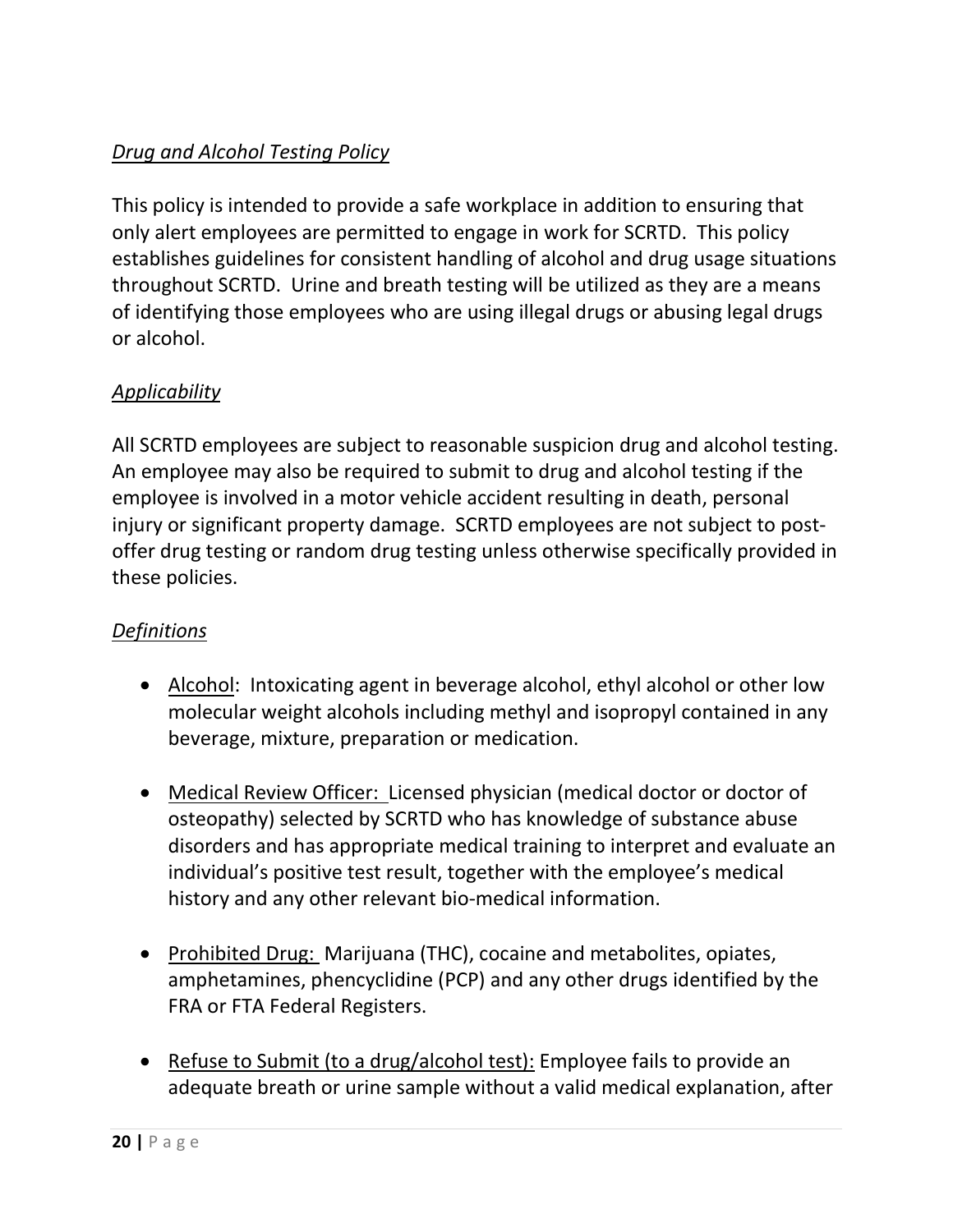he or she has received notice of the requirement to be tested in accordance with this policy, refuses to sign necessary consent forms, provides a specimen with a temperature out of range without a valid medical explanation or engages in conduct that clearly obstructs the testing process including failure to arrive at the collection in a timely manner or to arrive at all.

- Negative Test for Alcohol: Test result of less than 0.02 concentration of alcohol in grams per deciliter (g/dl).
- Negative Test for Controlled Substance (prohibited drugs): Test result that does not indicate the presence of prohibited drugs or their metabolites.
- Positive Test for Alcohol: Test result of 0.02 g/dl or greater concentration of alcohol
- Positive Test for Controlled Substances (prohibited drugs) Test result indicates the presence of prohibited drugs or their metabolites.

# *Reasonable Suspicion or Post-Accident Testing*

- Employees of SCRTD shall be required to undergo a drug/alcohol test if there is a reasonable suspicion that the employee's alcohol or drug use could impair performance and/or safety and may also be required to undergo a drug/alcohol test if involved in a motor vehicle accident resulting in death, personal injury or significant property damage.
- Reasonable suspicion shall mean that there is objective evidence, based upon known specific, contemporaneous, articulate observations which include, but are not limited to, the employee's appearance, behavior, speech or body odor that would lead a reasonable person to believe that the employee:
	- (A) Is under the influence of alcohol or drugs while on duty; or
	- (B)Is in possession of, or using, transporting, selling or purchasing alcohol or drugs during work hours including while on lunch or break or while on SCRTD property or in a SCRTD vehicle; or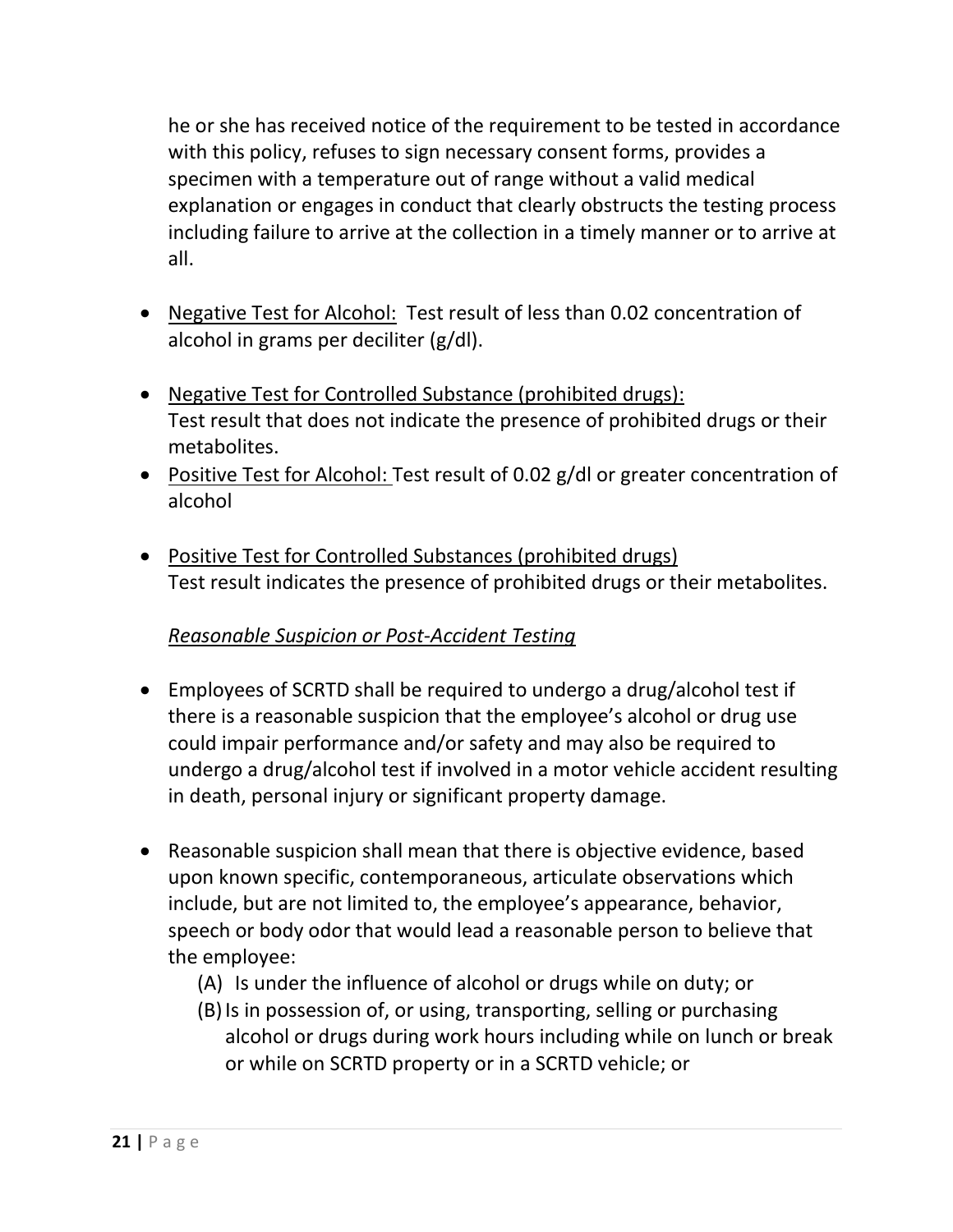- (C)An employee's admission of abuse of alcohol or use of prohibited drugs to supervisor/manager or a provider of medical services under contract with SCRTD shall constitute reasonable suspicion when the use or abuse could impair job performance and/or safety and the employee is not already a participant in a drug/alcohol treatment program.
- Any trained supervisory or managerial level employee may make the reasonable suspicion determination or determination that post-accident testing is required. The supervisor/manager shall be responsible for transporting the employee to the testing site. Supervisors/managers should avoid placing themselves or others into situations which might endanger the physical safety of those present. In the case of reasonable suspicion testing, the impacted employee shall be placed on leave with pay in accordance with these policies until test results are available and an administrative review has been conducted. An employee who refuses an instruction to submit to a drug/alcohol test shall not be permitted to finish his/her shift and shall immediately be placed on leave with pay pending disciplinary action. The supervisor/manager will assist the employee in getting home after the drug/alcohol test.
- A written record of the observations which led to a drug/alcohol test based on reasonable suspicion shall be prepared and signed by the observer(s) within eight (8) hours or prior to the release of test results, whichever is earlier. The written record shall be submitted to the Human Resources Manager or Executive Director's Designee and shall be attached to the forms reporting the test results.

## *Result of Drug/Alcohol Test*

- All testing results shall be reported to the Medical Review Officer or designee. If test results are negative, the Medical Review Officer or designee will notify the appropriate parties to that affect.
- If the laboratory reports that the result of a drug test is positive, then the Medical Review Officer shall consult with the impacted employee and determine the validity of the results. If the Medical Review Officer finds a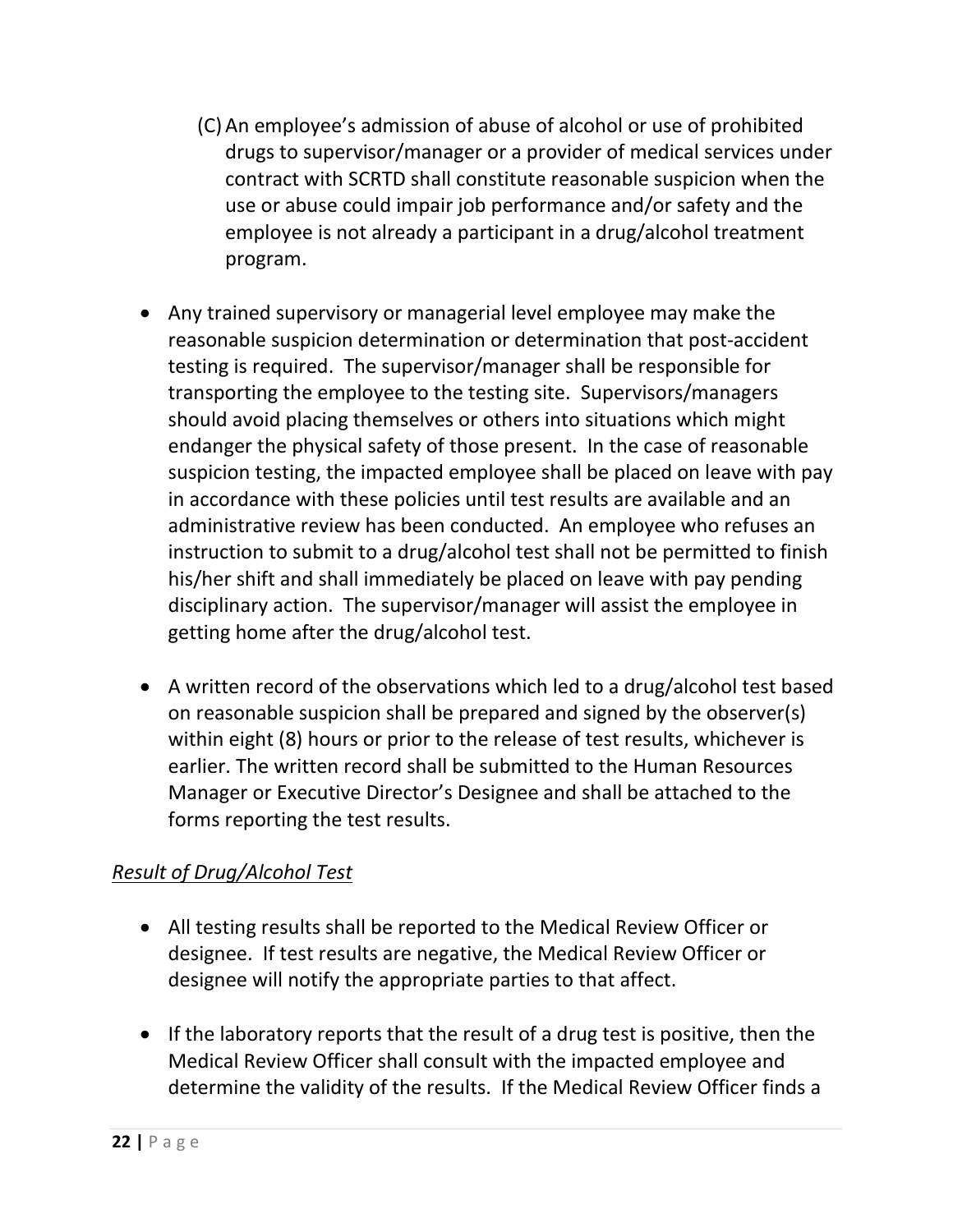valid medical explanation (i.e. prescription drugs) for the positive result, the Medical Review Officer will verify and report this test as negative and no action will be taken. If the Medical Review Officer's Assessment is to verify the positive test, copies of the testing records shall be provided to the Human Resources Manager or Executive Director's Designee.

- A positive drug or alcohol test or refusal to submit to a test is a justifiable cause for discipline up to and including termination.
- Refusal to submit to a drug/alcohol test shall be considered both a positive test result and a direct act of insubordination and shall be cause for termination.
- Unless the employee has a prior record, for the first instance of a positive test from a sample submitted as the result of a reasonable suspicion drug/alcohol test, disciplinary action against a non-safety sensitive employee shall, at a minimum, include:
	- (A) A twenty (20) day work suspension without pay; and
	- (B)Mandatory referral by the SCRTD for assessment, formulation of a treatment plan and execution of a return-to-work agreement.
	- (C) The cost and fees associated with the employee's assessment, counseling and rehabilitation shall be paid by the employee or his/her insurance plan.
	- (D) The employee's consent to a return-to-work agreement which shall provide that the employee's failure to remain compliant with terms of the agreement shall result in termination from SCRTD. Compliance with the return-to-work agreement shall mean that the employee has submitted to a drug/alcohol test immediately prior to returning to work and;
	- (E) If the result of the test is negative and if in the judgment of the treatment provider, the employee is cooperating with the recommended treatment program; and the employee has agreed to periodic unannounced follow-up testing for a period of at least 12 months and not more than 24 months. A mandatory minimum of 6 tests within the first 12 months is required. Refusal to submit to a periodic unannounced follow-up drug/alcohol test or submitting to a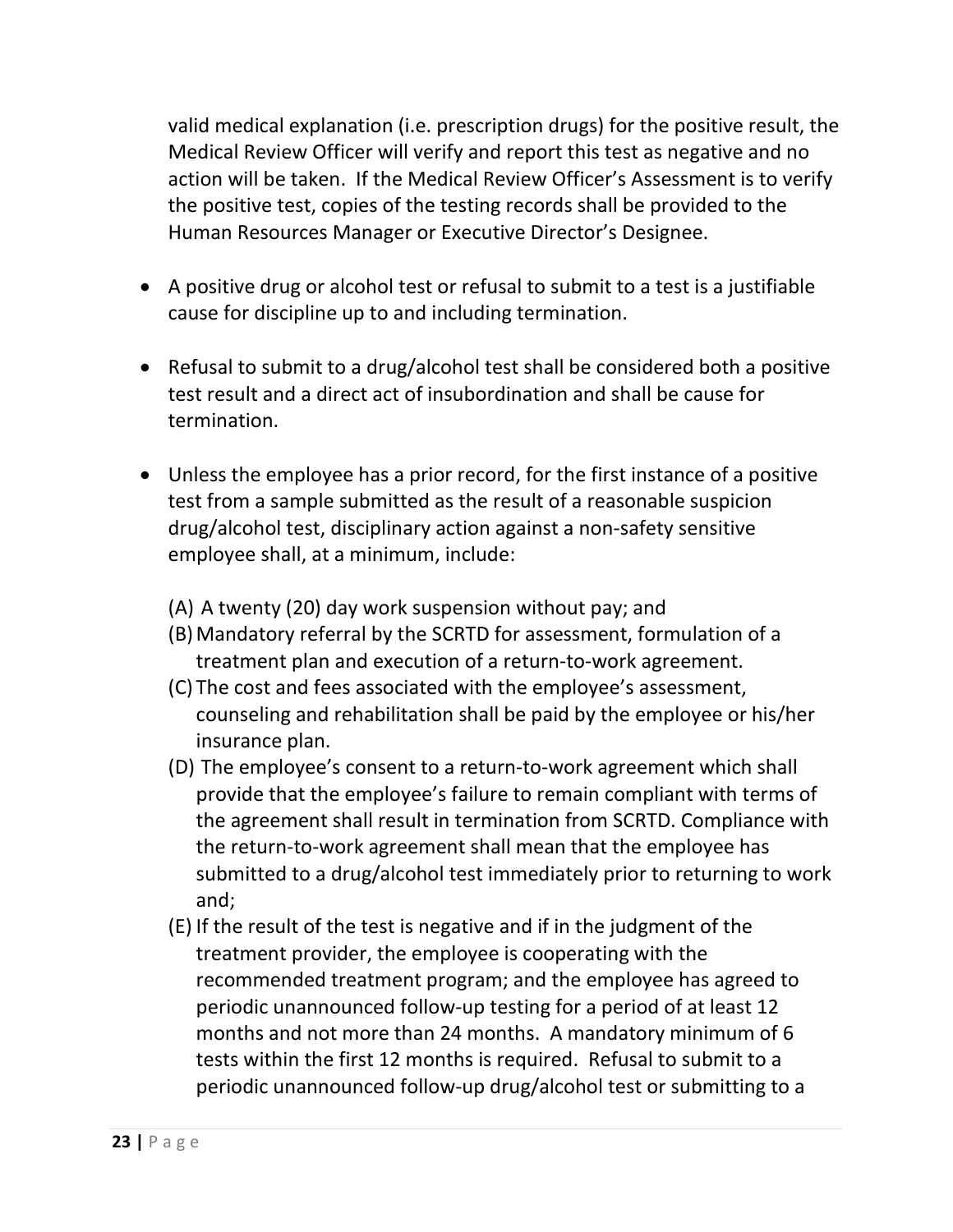follow-up test the result of which is positive shall result in termination from SCRTD employment.

- If an employee has any of the following discipline in his/her employment record, then the first instance of a positive test result shall result in termination from SCRTD:
	- (A)A total of six (6) days of suspension in the preceding two years; or (B)In the preceding year has been notified in writing that he/she has over utilized sick leave; or
	- (C)In the preceding year has received a suspension for tardiness or absenteeism
- The second instance of a positive result from a sample submitted under the reasonable suspicion drug/alcohol test provisions herein shall result in termination from SCRTD employment.

## *Grievance and Appeal*

- A non-probationary employee who is subject to termination or other disciplinary action pursuant to the Drug and Alcohol policy may grieve the termination or other disciplinary action pursuant to these policies.
- In the case of a verified positive test, the employee may request at his/her own expense the testing of the collected sample within five (5) calendar days of notice that the first test was positive. Upon receipt of such request, the Medical Review Officer will notify the testing lab and the lab will forward the reserve sample to another NIDA certified lab by a secure method. The employee will be required to pay for the cost of the test in advance. If the result of this test, however, is negative SCRTD will reimburse the employee.

# *Confidentiality and Records Release*

All information relating to drug and/or alcohol testing is to be kept confidential. Drug/alcohol testing records shall be maintained in the employee's medical file which will be maintained separately from the employee's personnel file. These medical files will be kept locked and secured. Except as provided as follows or as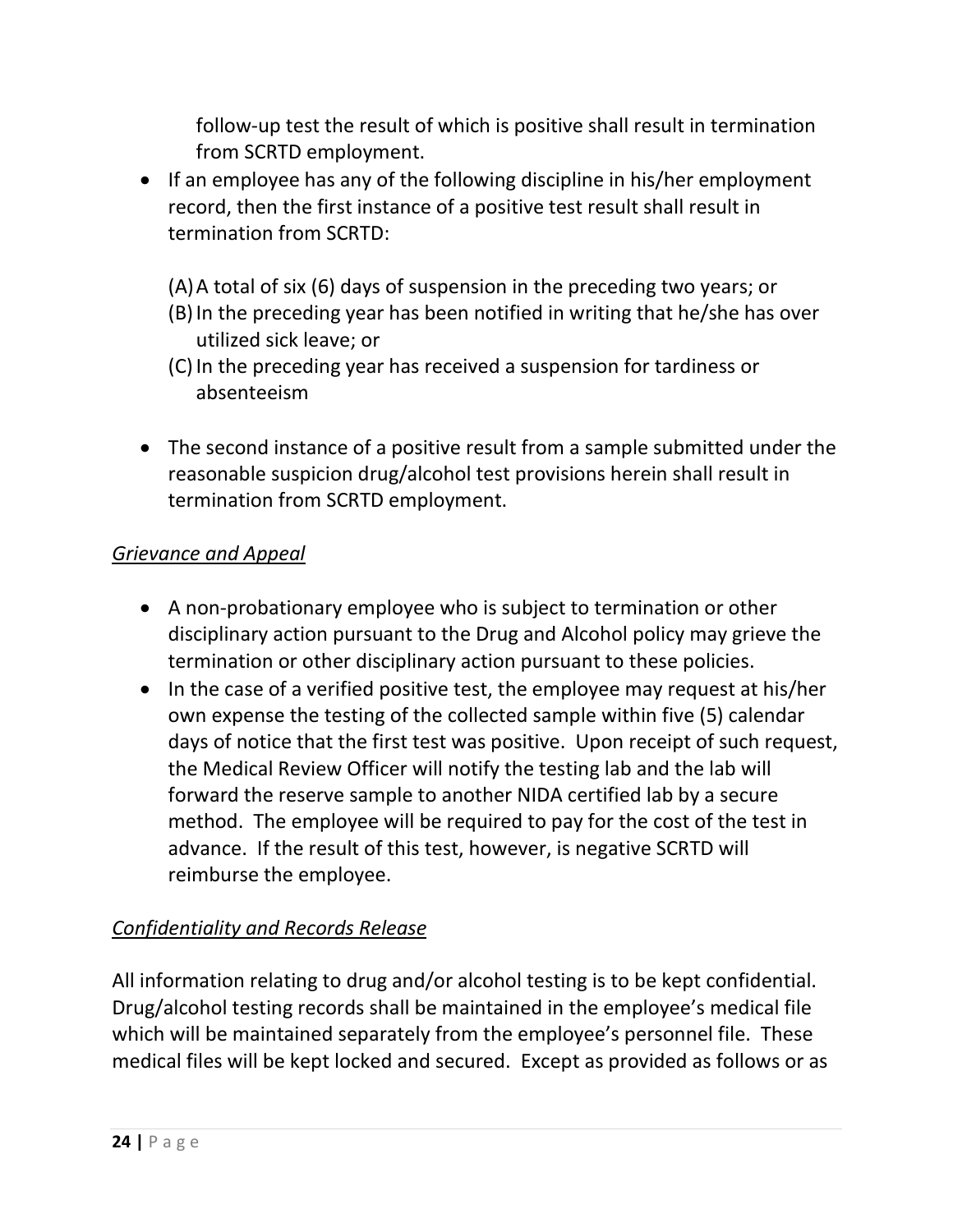required by law, the results of any drug/alcohol test shall not be disclosed without express consent of the tested employee.

- Records of verified positive drug/alcohol test results shall be released to the employee's Department head or Executive Director and treatment provider.
- Records of an employee's drug/alcohol tests shall be released to the adjudicator in a grievance, lawsuit or other proceeding initiated by or on behalf of the tested individual arising from the result of the drug/alcohol test.
- If appropriate, records will be released to the National Transportation Safety Board or D.O.T. or any D.O.T. State agency with regulatory authority over SCRTD or any of its employees. Records will also be released in response to a subpoena or other order from a court of competent jurisdiction or from an administrative agency with appropriate subpoena authority.

## *Drug Testing Procedures*

- All drug/alcohol testing shall be conducted in a manner to assure a high degree of accuracy and reliability. All laboratory tests will be performed by a NIDA certified laboratory, selected by SCRTD and equipped and trained to perform such tests. Urine samples will be taken by qualified personnel. At the designated physician's office, emergency room or laboratory.
- The laboratory will be instructed as follows:
	- (A)To test for the substances set forth under Definitions in this policy.
	- (B) To retest positive urine specimens for the substance indicated using an alternative scientific method such as the use of gas chromatography/mass spectrometry (GC/MS) analysis.
	- (C) To freeze all specimens yielding positive results.
	- (D) To utilize chain-of-custody procedures which ensure proper identification, labeling and handling of test samples.
	- (E) To have a certified breath alcohol technician conduct alcohol testing using a reliable breath-testing device.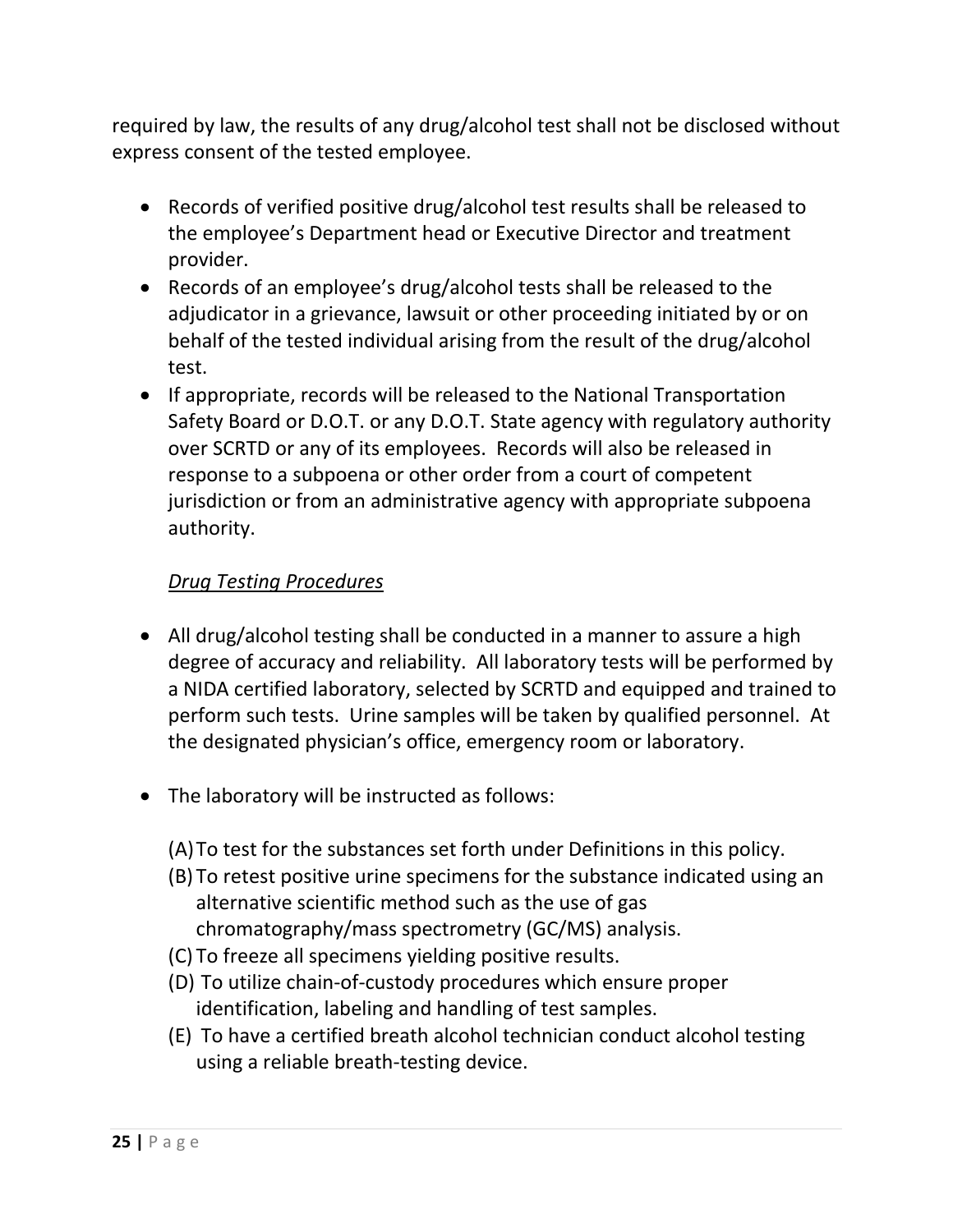- (F) To return the lab report and any printouts showing positive results to the Medical Review Officer for verification.
- The procedures will be performed in a private, confidential manner and every effort will be made to protect the employee, the integrity of the drug testing procedure and the validity of the test result.

# *Proper Application of the Policy*

SCRTD is dedicated to assuring fair and equitable application of the policy. Therefore, supervisory/management personnel are required to use and apply all aspects of this policy in an unbiased and impartial manner. Any supervisory/management personnel who knowingly disregards the requirements of this policy or who is found to have deliberately misused the policy regarding subordinates, shall be subject to disciplinary action, up to an including termination.

### **SECTION 11: USE OF SCRTD VEHICLES**

Certain job positions allow for the use of a SCRTD vehicle for business purposes. Vehicles owned, leased or rented by SCRTD may not be used for personal use without prior approval of the Executive Director. Employees are expected to use due care when operating a SCRTD vehicle.

Payment of any speeding, parking, red light violation or other traffic ticket is the sole responsibility of the employee driving the vehicle. After a third offense, the Executive Director reserves the right to progressive discipline including removal of the privilege of driving SCRTD vehicles, requiring attendance at driving school at the sole expense of the employee or termination of employment. Failure to pay such tickets within the allowed time may result in disciplinary action up to and including termination.

An employee may also be terminated or suspended, without recourse, if the employee's job requires operation of a motor vehicle and the employee's driving record is such that the SCRTD is unable to procure insurance for the employee under the SCRTD's motor vehicle insurance policy.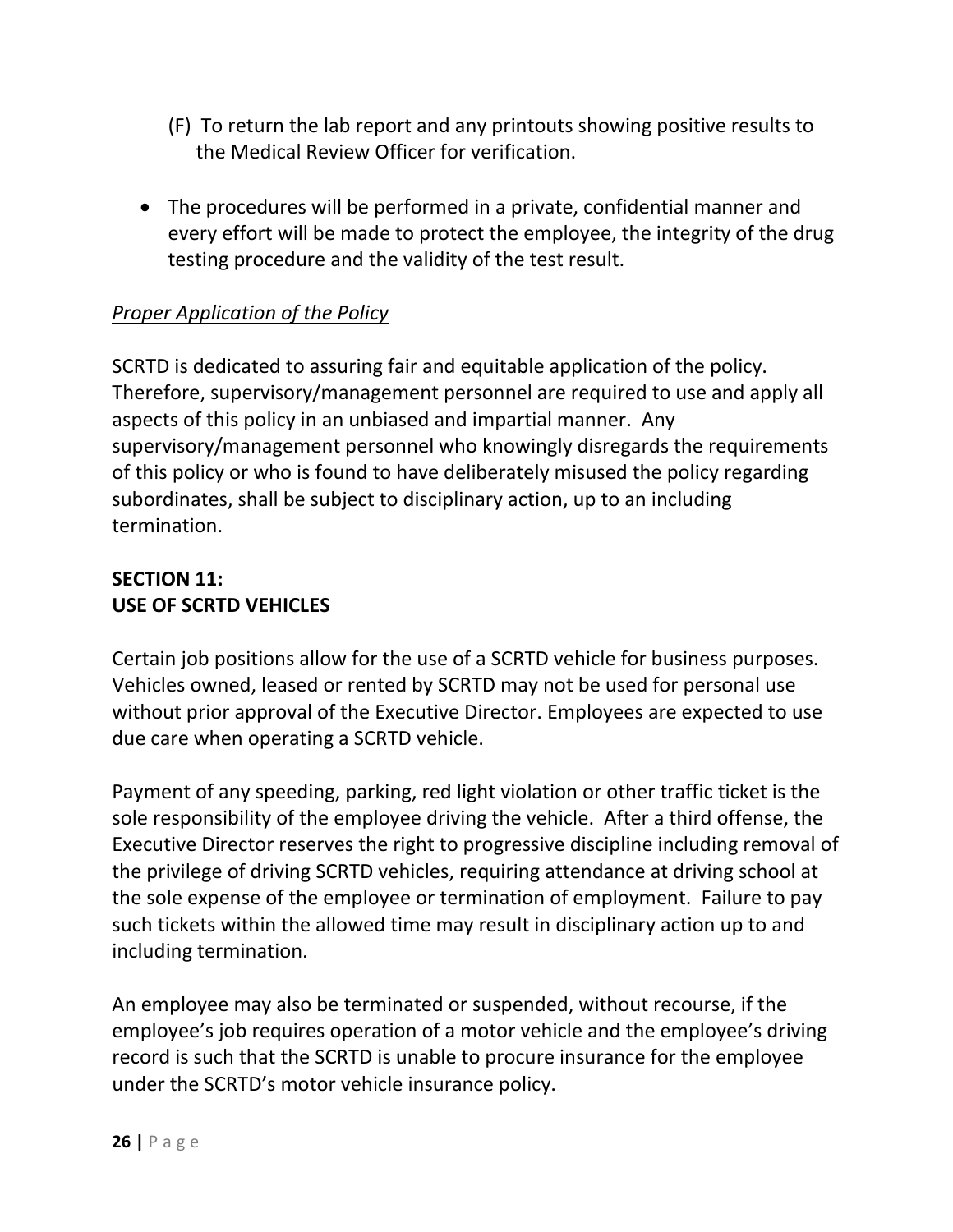Any employee who is involved in an automobile accident while driving an SCRTD vehicle must notify a supervisor/manager as soon as possible under the circumstances. Whenever it is reasonably feasible, a supervisor will travel to the scene of the accident to assess the situation.

### **SECTION 12: LEGAL HOLIDAYS**

The Executive Director shall announce annually the legal holidays for SCRTD employees. Employees will not receive pay for a holiday unless they are in a pay status for the full workday immediately before and immediately after the holiday.

If a designated legal holiday falls on a Saturday or Sunday, the day off will be the preceding Friday or the following Monday.

Employees who work less than 40 hours per week will receive prorated holiday pay according to the route bid selected by the driver. If an exempt employee or a part-time employee who does not work five (5) days per week is required to work on a legal holiday, the employee is entitled to an alternate day off within 9 days after the holidays unless prior approval for an extension is approved in writing from the employee's immediate supervisor/manager.

## **SECTION 13: Personal Time Off (PTO)**

SCRTD provides PTO which may be taken for vacation or illness.

- Employees with 0 to 48 months of Continuous Service will accrue PTO at 3.85 hours biweekly to a maximum of 120 hours annually.
- Employees with more than 48 months to 9 years of Continuous Service will accrue PTO at 4.62 hours biweekly to a maximum of 140 hours annually.
- Employees with more than 9 years to 14 years of Continuous Service will accrue PTO at 5.54 hours biweekly to a maximum of 160 hours annually.
- Employees with more than 14 years of Continuous Service will accrue PTO at 6.93 hours biweekly to a maximum of 200 hours annually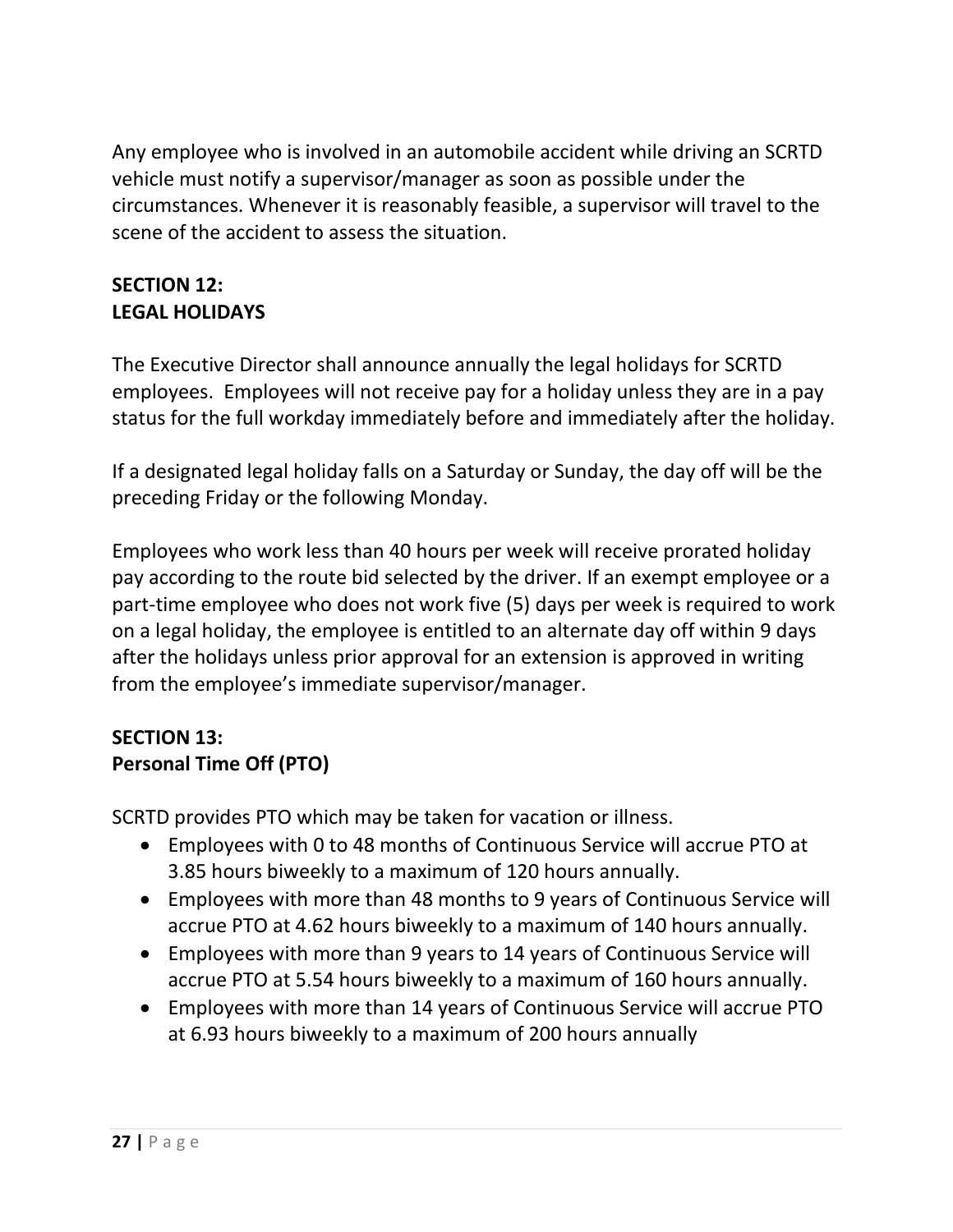Employees who were hired at SCRTD prior to November 1, 2016 will be grandfathered at their biweekly accruals of 3.69 for vacation and 3.69 for sick leave and not participate in PTO Leave for period November 2017 to May 1, 2020. From May 2, 2020 all employees will participate in PTO based on their service time.

- A legal holiday which would have been a regular workday for the employee, which occurs during the employee's PTO, will be charged as a holiday, not PTO.
- Up to three (3) days of Bereavement may be used for the death of a spouse, domestic partner or other immediate family member.
- The employee's supervisor/manager, Executive Director or Designee must approve requests for PTO unless it is an Emergency.
- Upon the death of an SCRTD employee, SCRTD will pay accrued but unused PTO to the employee's designated beneficiary.
- In the event of the dissolution of SCRTD or employee layoff or reorganization of SCRTD, employees will be paid accrued, unused, PTO as of the date of termination of employment.

## **SECTION 14: Paid Time Off**

# **POLICY:**

It is the policy of SCRTD to provide personal time off to its employees. Participation in this plan does not constitute a right to continued employment with SCRTD. It is the District's intent to continue this program; however, the District reserves the right to amend or terminate it at any time.

SCRTD has established this plan as a means of providing its employees with time off for vacation, holidays, personal days, sick days and bereavement. The District recognizes the value of rest and relaxation and all eligible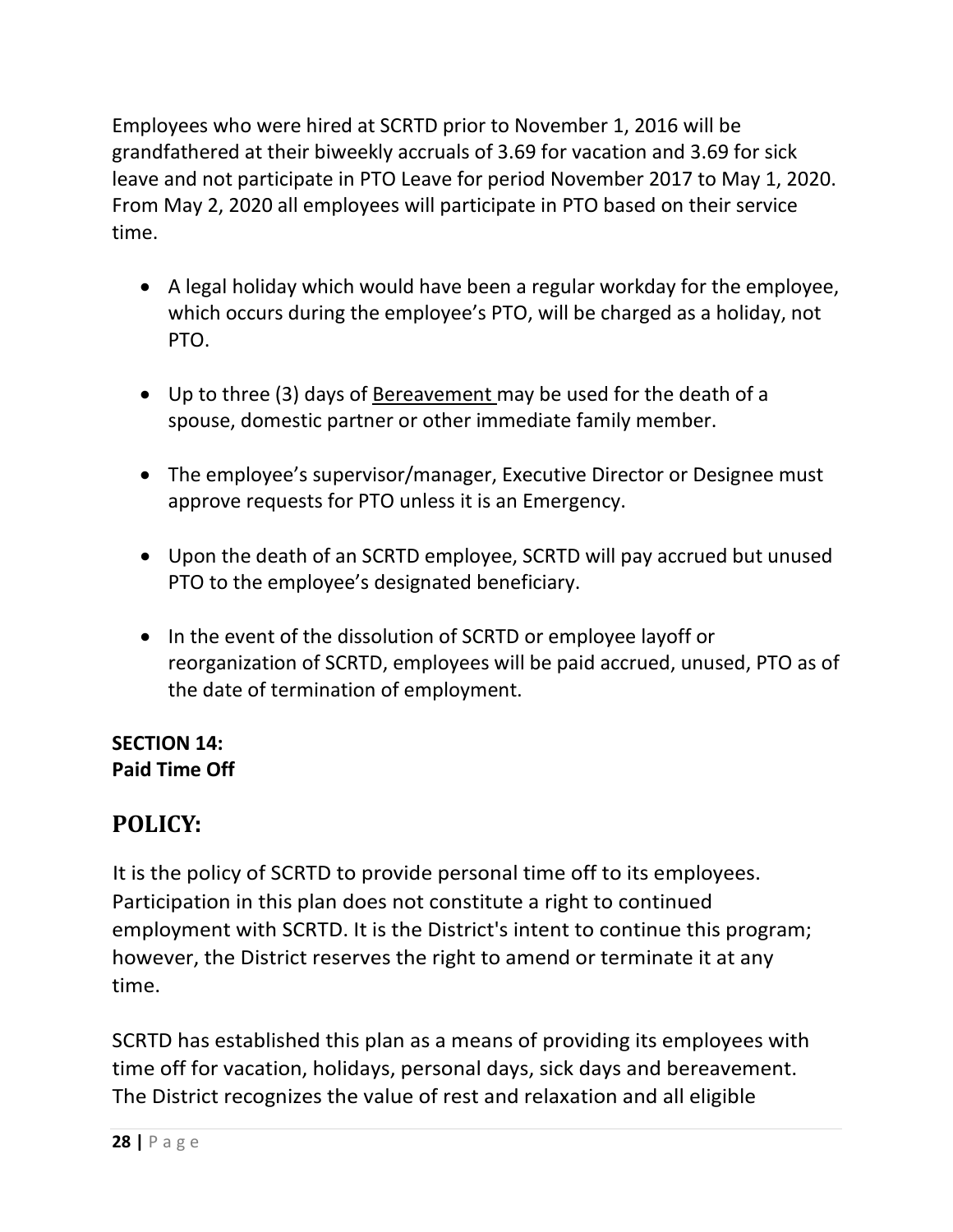employees are encouraged to schedule time away from work in accordance with our policies. Properly scheduled, PTO can be used for anyreason.

# **PROCEDURE:**

# *Eligibility and Waiting Period*

All full and part-time employees regularly scheduled to work a minimum of 20 hours a week are eligible to receive PTO in accordance with this plan. "Temporary," part-time employees working fewer than 20 hours per week, and per diem are not eligible for paid time off benefits.

Eligible employees will start to accrue PTO on their date of hire and will continue to accrue PTO hours every pay period consistent with their length of service. PTO hours will appear on the employee's check stub and will be available for use on the 91st day of employment.

Employees on inactive status or on a leave of absence will resume their PTO accrual upon their return to eligible active status.

## *Negative Balances*

Requests for PTO in excess of the employee's available balance are not allowed.

# *PTO Schedule of Benefits*

Starting with the eligible employee's date of hire, PTO benefits will accrue according to the length of service as outlined on the following schedule. Employees realizing an anniversary date that results in a higher accrual rate will accrue hours at the higher rate for the entire pay period in which the anniversary occurs. Employees accrue PTO based on hours worked up to a maximum of 40 hours per week.

# **PTO's will not accrue on overtime.**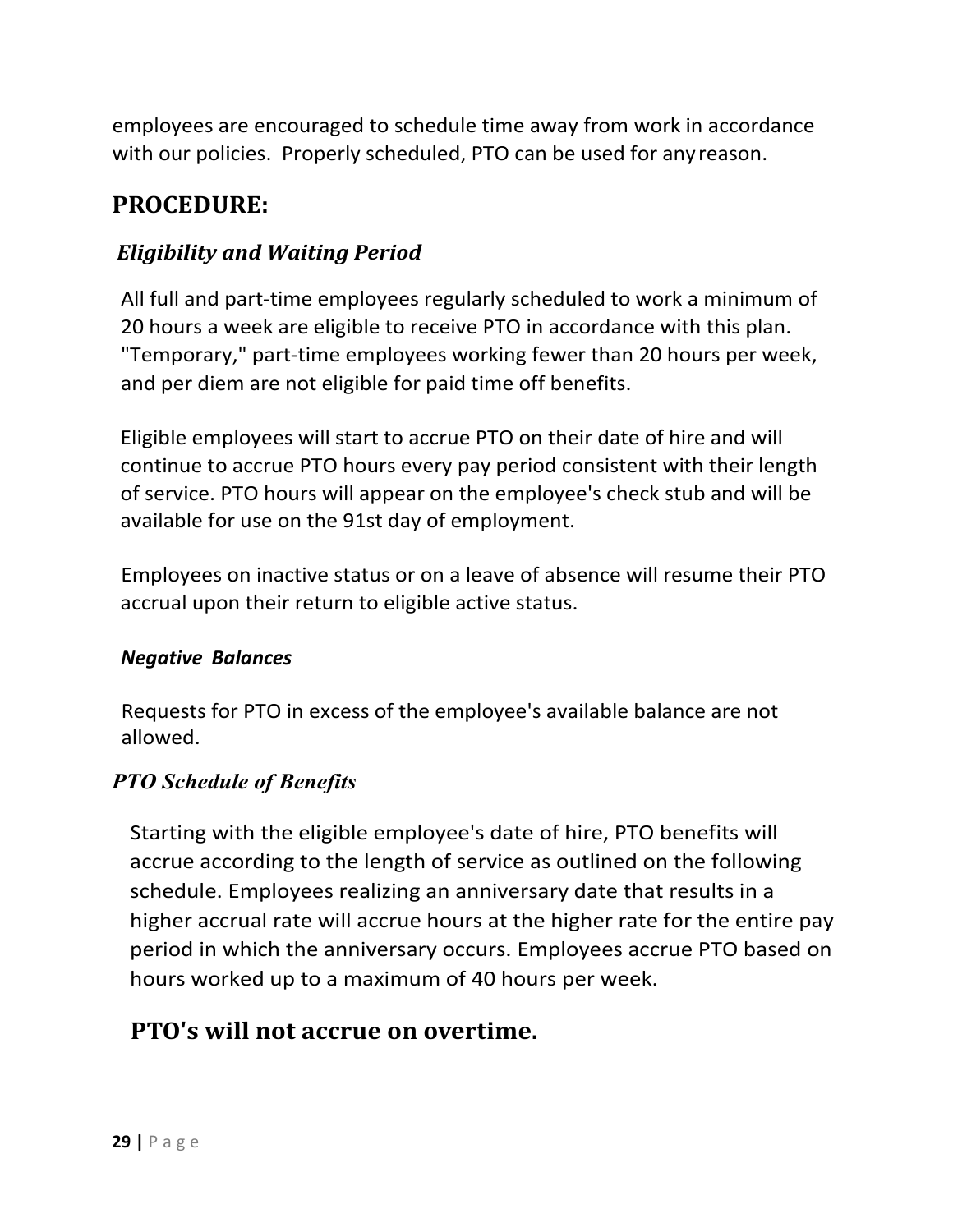## *Holiday PTO Pay*

Non-exempt/hourly employees will be allowed to request PTO for a holiday worked, in addition to their regular rate of pay, for their regularly scheduled hours (up to a maximum of twelve (12) hours) for each of the following six (6) holidays:

- 1. New Year's Day
- 2. Martin Luther King Day
- 
- 3. Memorial Day 4. Independence Day (July 4)
- 5. Labor Day
- 6. Thanksgiving Day
- 7. Christmas Day

Requesting PTO pay for a holiday worked is at the discretion of the employee and will not be paid automatically. Employees wishing to receive PTO for a holiday worked must follow the same procedure for requesting a day of PTO. Additionally, this request will only be accepted in the pay period in which the holiday occurred.

Exempt employees are required to request PTO for a holiday, if they don't work that day, in order to get paid for it.

# **Holiday PTO's can be used even if it is before an employee's 90-day probation period.**

# *Requests. For Time Off*

Exempt/salaried employees may request PTO in full-day or half day increments only. Exempt/salaried employees must submit and have approved by their Department Manager/Supervisor a **Personal Time Off Request's**  form, to record use of PTO's.

For non-exempt or hourly employees, a day of PTO is based on the employee's regularly scheduled day (up to a maximum of twelve (12) hours). For example, an employee who is scheduled to work an 8- hour day and requests PTO for that day, would be paid PTO that is also equal to 8 hours, or their regularly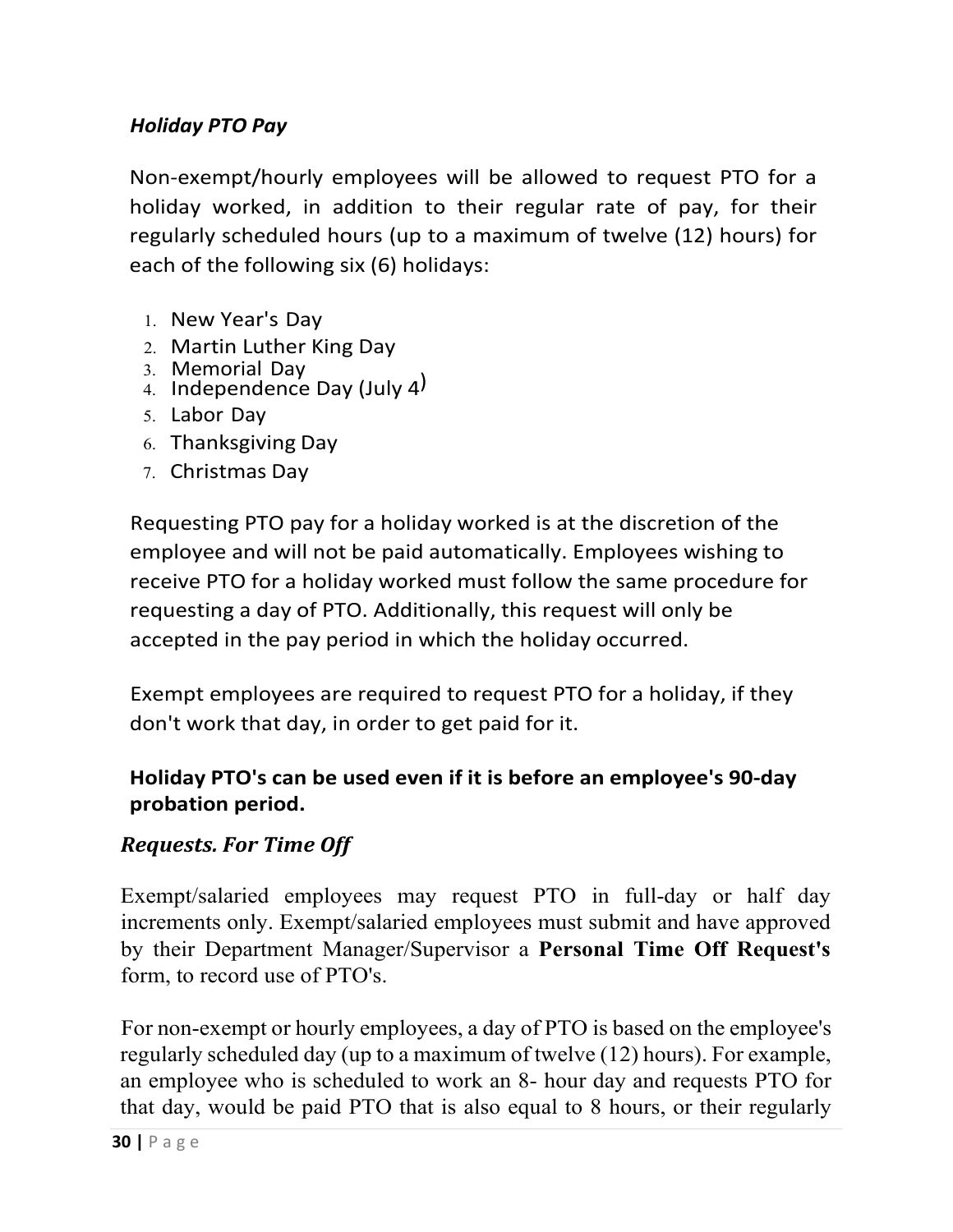scheduled hours. PTO must be requested in writing using a **Personal Time Off Request's** and submitted to the Department Manager/Supervisor as far in advance as possible; it is recommended that requests for PTO be submitted at least four (4) weeks in advance, but not less than two (2) weeks prior to the date requested.

PTO is scheduled on a first-come, first-served basis; priority may be given to seniority when more than one request is received for the same period at the same time. In addition to the cancellation provisions outlined below, supervisors are not obligated to grant PTO to solely meet the needs of the employee. As a practical matter, PTO properly requested and scheduled will be granted at the convenience of the employee; however, the work requirements of SCRTD must take priority over the scheduling of any PTO requests. For those employees who wish to take more than two (2) weeks off must be employed for a minimum of two (2) years and is approved at the discretion of that department manager and must be approved by the Executive Director, especially if you are leaving the country. If approved, the employee is responsible for covering their position.

Additionally, the employee may be required to provide a physician's medical certification documenting the need to take time off due to medical reasons as well as an authorization to return to work. PTO can only be used if the employee follows the policy of calling in to their supervisor in advance of their scheduled shift. Failure to call in with appropriate notice may result in forfeiting the PTO for that day. If the employee has an unexcused absence the day before and/or the day after approved PTO, payment of the PTO will be denied.

# *Cash Payment of accrued PTO or Deferred Compensation*

Hours paid under PTO are considered non-worked hours and will **not** be paid at an overtime, weekend, or shift differential rate. Nor will they count toward the accumulation of hours to justify overtime payment. A cash payment, of up to 80 hours, may be requested on the employee's anniversary month, or the month in which they were hired. This will be the only opportunity to request a cash payment of accrued PTO hours without taking the time off. To request a PTO cash payment, the employee must submit a written request using the **Personal Time Off Request's (Section 2)** form, to the Payroll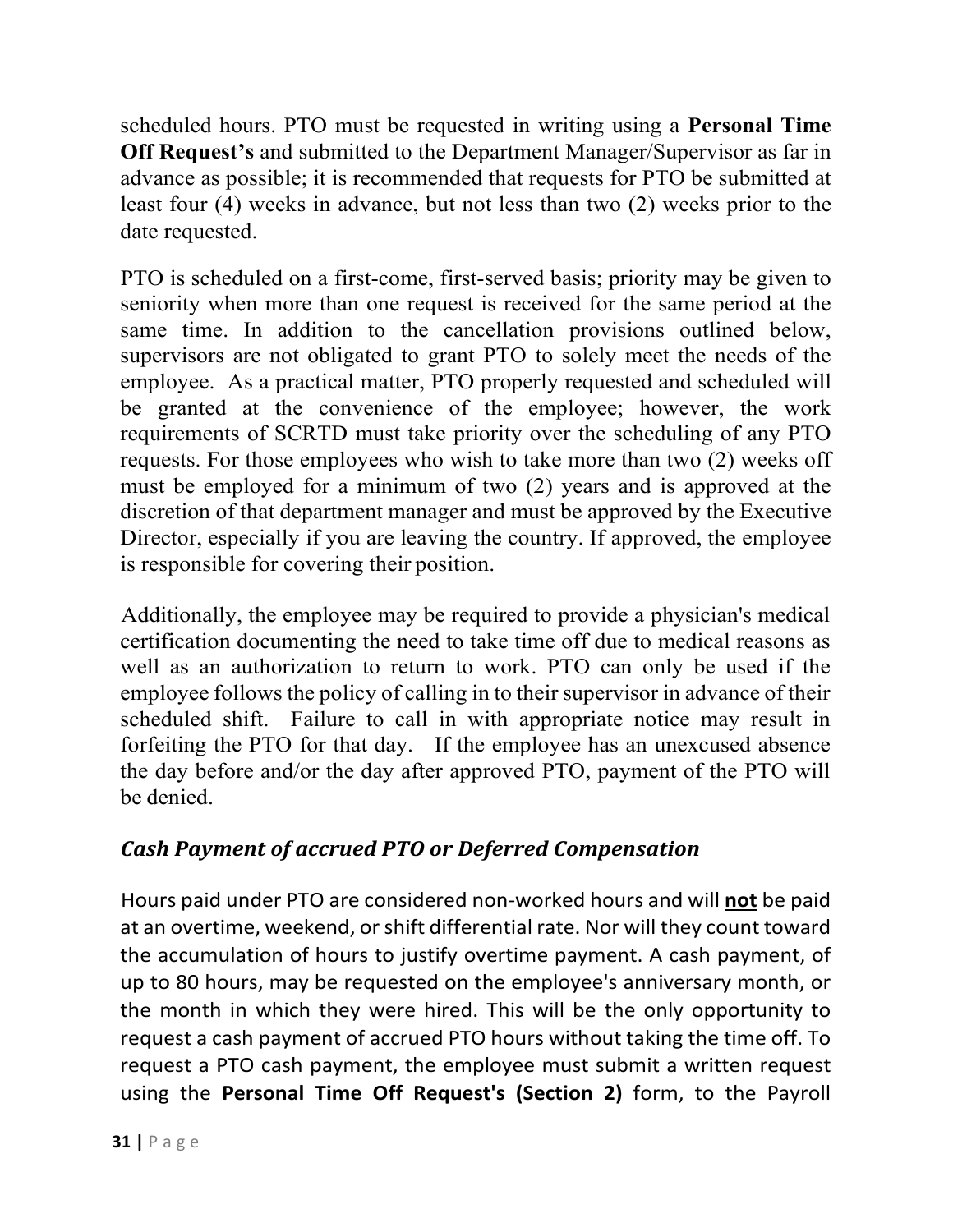department, at any time during the anniversary month; however, requests will not be approved past the employee's anniversary month. Also, an employee may request transfer of up to 80 hours of PTO to the NM PERA deferred compensation program. Participation in the NM PERA SmartSave is optional.

# Transfer from Eligible to Non-Eligible Status

When an employee transfers to an ineligible status (Example - An employee who goes from Full Time or Part Time to PRN status) they will be paid their accrued PTO as outlined in the section "Benefits upon Termination of Employment."

# *Transfer from Non-Eligible to Eligible Status*

When an employee changes from an ineligible to an eligible status, they will accrue PTO starting with the effective date of their status change based on the service level using their original date of hire. Employees having such a status change will not have to satisfy a waiting period to use PTO.

# *Leaves of Absence*

An employee on an approved leave of absence may request to use their available balance of PTO while on leave. PTO hours may be used while the employee is receiving disability benefits, thus allowing the employee to receive up to one hundred percent (100%) of their pre-disability earnings. PTO hours may also be integrated with military pay to employees serving in the Reserves or who are called to ·'active" status; military orders must be submitted before payment of the PTO will be authorized.

# *Cancellation*

The Department Manager/Supervisors and/or Administration may cancel approved PTO at any time based on work needs, staffing requirements, or other needs of the District.

# *Benefits upon Termination of Employment*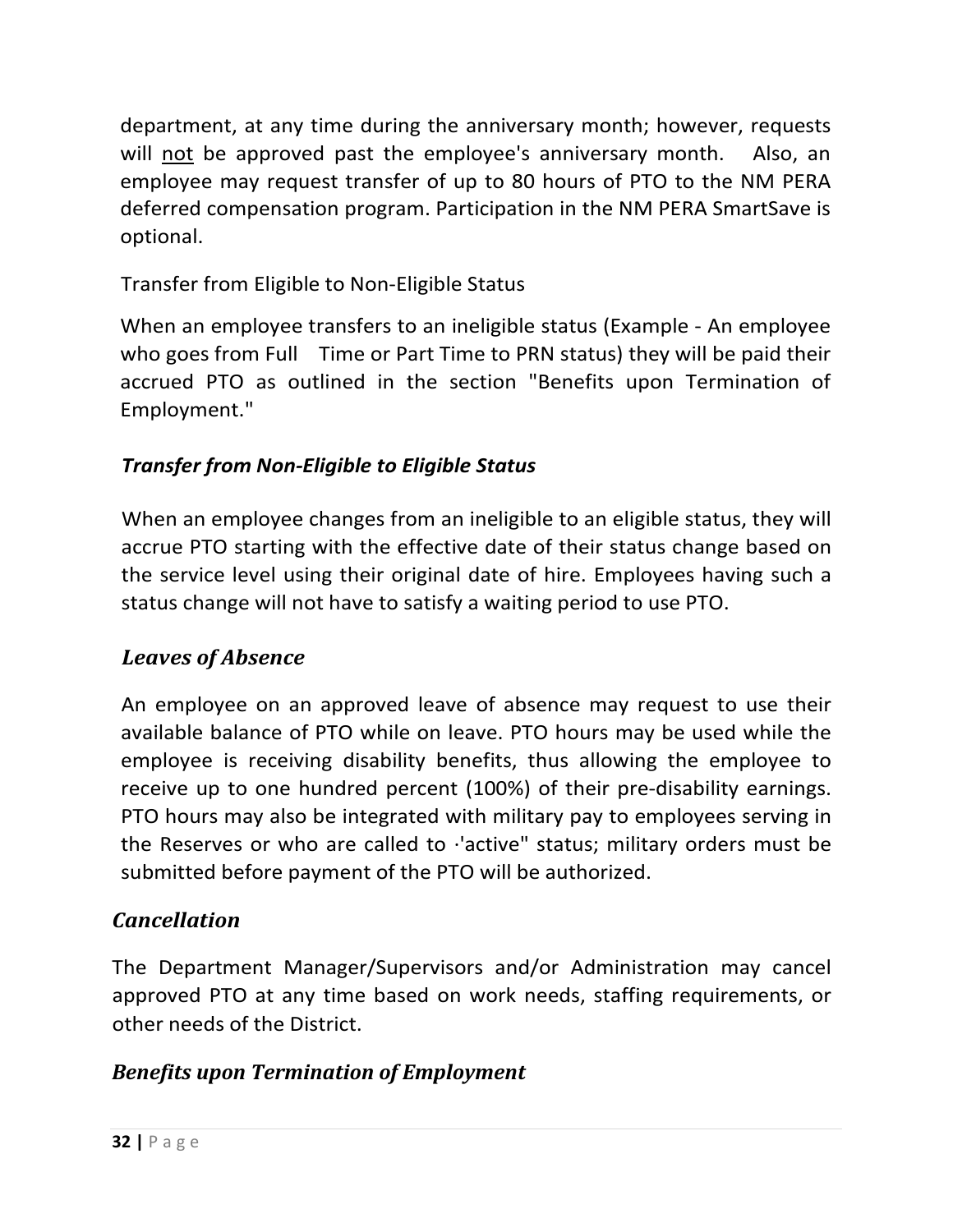Employees who terminate their employment with the District are entitled to be paid 100% of their earned and unused PTO balance. The amount of earned and unused PTO will be paid to the employee in full at the time the employee would receive their final payroll check.

# **SECTION 15: DONATION OF PAID LEAVE**

Donations of PTO assist SCRTD employees who have been with SCRTD a minimum of two (2) years continuous service and have a life-threatening illness or injury to the employee, the employee's spouse, domestic partner, child or parents.

## *Eligibility for Donated Leave*

An employee must meet the following criteria to request donated leave:

- Have a minimum of two years continuous service;
- Exhaust all accrued PTO and have no other paid leave options
- Have a life-threatening illness or injury or have a spouse, domestic partner, child or parent with a life-threatening illness or injury;
- Demonstrate acceptable performance; and
- Have not received donated leave, injury time or hardship leave in the 12 months preceding the request

# *Procedure for Donated Leave*

An eligible employee, or the Human Resources Manager or Executive Director or Designee, may on the employee's behalf, request a donation of paid leave by applying to the Executive Director that includes the following:

- The employee's name, social security number and rate of pay;
- A description of the life-threatening illness or injury which has prompted the request which includes a general medical statement of diagnosis, prognosis and return to work if applicable, which does not violate privacy laws.
- The anticipated amount of donated leave the employee will require.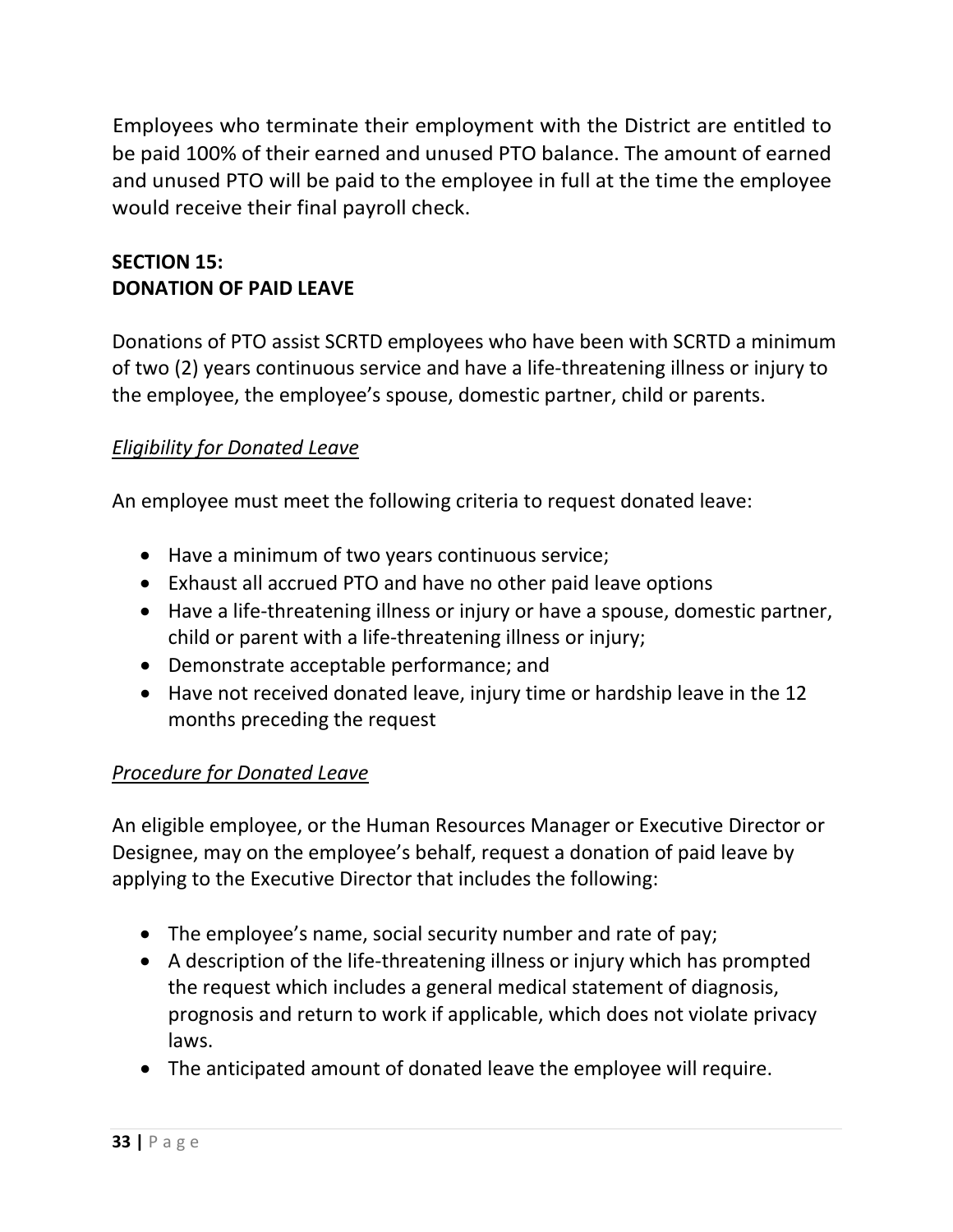The Human Resources Manager or Executive Director or Designee will determine whether the requesting employee meets the eligibility criteria. If the Executive Director approves the request, it will then be given to the requesting employee. *Conditions of Donated Leave*

- Donated leave will be converted to a dollar value based on the donor's hourly rate and then converted to hours based on the recipient's hourly rate.
- Donated leave may be requested by or for an employee only one time during a 12-month period.
- The donated leave recipient will not accrue PTO while on donated leave status.
- Once an employee returns to work from donated leave, either working fulltime or part-time, all remaining donated leave hours will be reinstated to the donating employee(s) in proportion to the amounts of leave originally donated by each of them.
- Provisions regarding the confidentiality of medical records and information shall govern. Posted solicitation for donated leave will ensure the privacy of medical information. Disclosure of such information may be made only with the express written consent of the affected employee.
- Donated leave will not be granted as an extension of injury time, hardship leave or leave without pay of more than two weeks.
- Donation of PTO is strictly voluntary. Denial of a request to receive donated leave cannot be grieved.

## **SECTION 16: EMPLOYEE MEDICAL LEAVES**

SCRTD may grant eligible employees up to twelve (12) work weeks of unpaid medical leave provided the employee provides SCRTD the required documentation for the requested medical leave.

## *Substitution of Paid Leave*

Employees may use accrued PTO. After accrued PTO is exhausted, the employee may use unpaid leave. Donated leave or injury time, excluding light duty, will be charged to medical leave.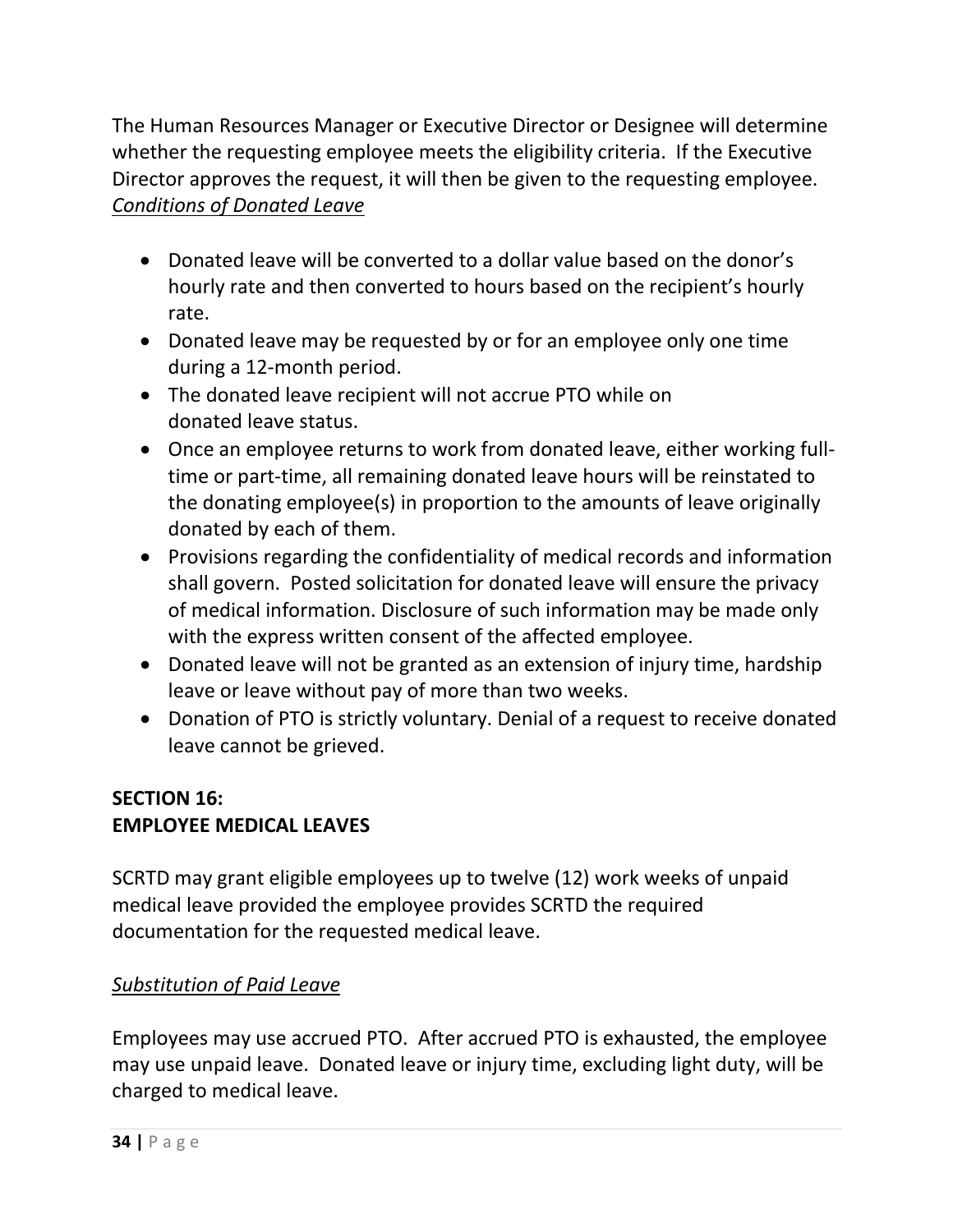# *Employee Rights and Responsibilities While on Medical Leave*

- During paid sick leave or PTO, annual leave and sick leave or PTO, as appropriate may continue to accrue and will be prorated if appropriate. PTO will not accrue during any unpaid medical leave.
- SCRTD will continue to pay its share of life and health insurance premiums while the employee is on paid sick leave, annual leave or . However, the employee will be responsible for the full payment of insurance premiums while on unpaid medical leave for a full pay period or longer. SCRTD has the right to recover premiums it paid if the employee does not return to work after the medical leave.
- Employees on unpaid medical leave will not pay PERA contributions for that period of unpaid leave nor will the employee receive service credit for retirement purposes while on unpaid leave.
- While on medical leave an employee must contact his/her supervisor/manager by telephone at least weekly to report on their status and intention to return to work at the end of his/her medical leave. If the circumstances of the employee's leave change and the employee can return to work earlier than anticipated, the employee must notify the supervisor/manager at least two (2) workdays before the date the employee intends to report to work.

## *Return to Work After Medical Leave*

An employee returning to work following a medical leave must submit a physician's statement certifying that he/she can return to work and can perform the essential functions of the job, with or without reasonable accommodations. If an employee requires an accommodation under the American with Disabilities Act, a request must be submitted to the Executive Director.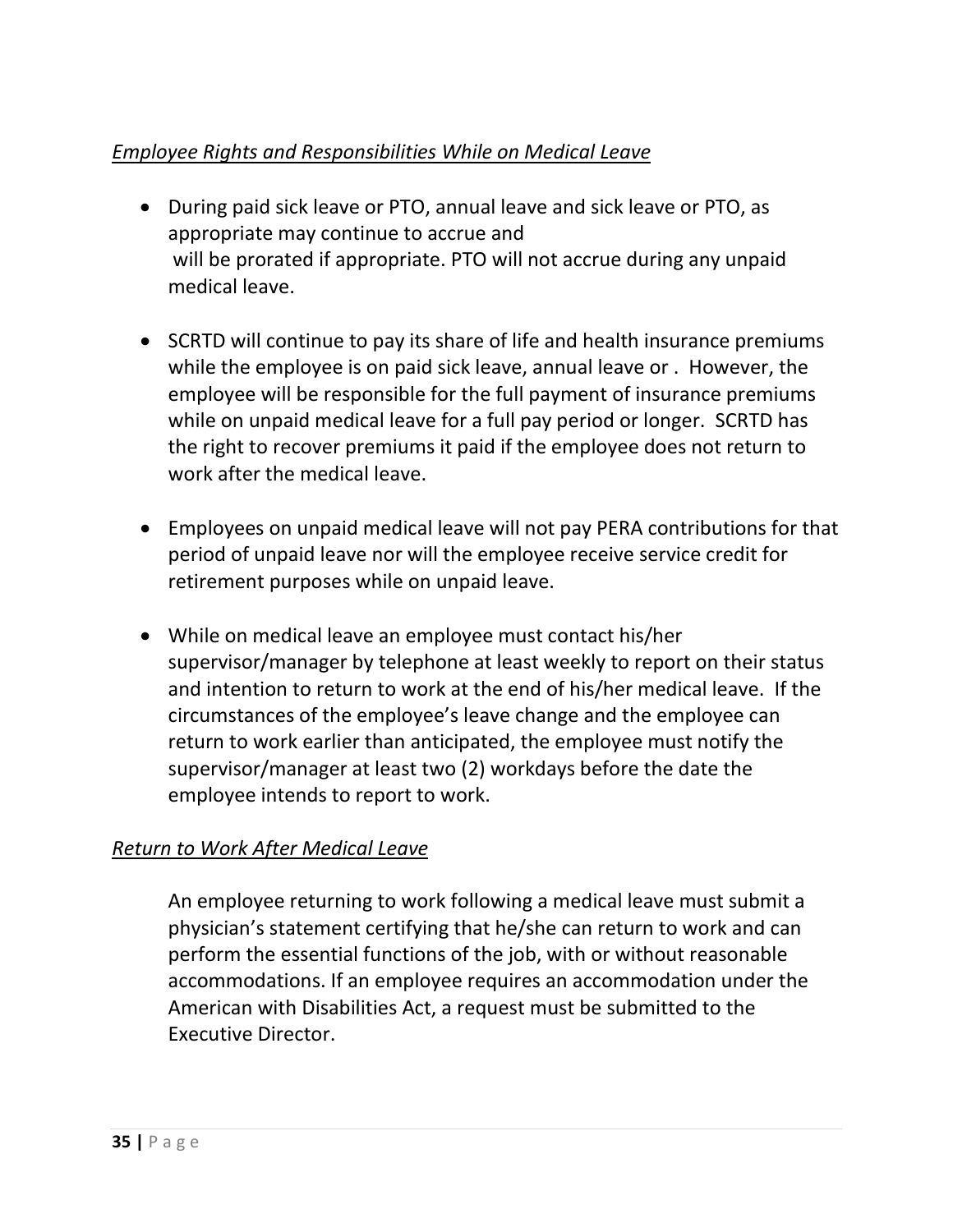## *Reimbursement of Health Insurance Premiums*

If an employee does not return to work after the medical leave has expired, the employee may be required to reimburse SCRTD for any health insurance premiums paid by SCRTD during the period the employee was on medical leave.

## *Confidentiality of Medical Information*

- SCRTD maintains records and documents relating to medical certifications, re-certifications and medical histories of employees or employee's family members in separate files and treats them as confidential medical records.
- Supervisors and managers may be informed about necessary restrictions on the work and necessary accommodations. First aid and safety personnel may be informed if medical conditions require emergency treatment. Government officials shall be provided relevant information upon request, subject to the confidentiality provisions of federal (HIPPA) and state law.

### **SECTION 17: OTHER LEAVES**

#### *Leave to Vote*

All employees who are registered to vote and whose normal workday hours begin less than two (2) hours after the opening of polls or end less than three (3) hours prior to the closing of the polls may use two (2) hours with pay for voting. The employee's supervisor/manager should schedule the time off for voting so that offices remain open and the work of SCRTD is affected as little as possible. Employees may not use voting time for any other purpose. The Executive Director may require an employee to prove that he/she is a registered and eligible voter. Abuse of this time is just cause for disciplinary action up to and including termination.

#### *Military Leave*

• SCRTD grants military leave with pay to employees who are members of the National Guard, Air National Guard or any organized reserve unit of the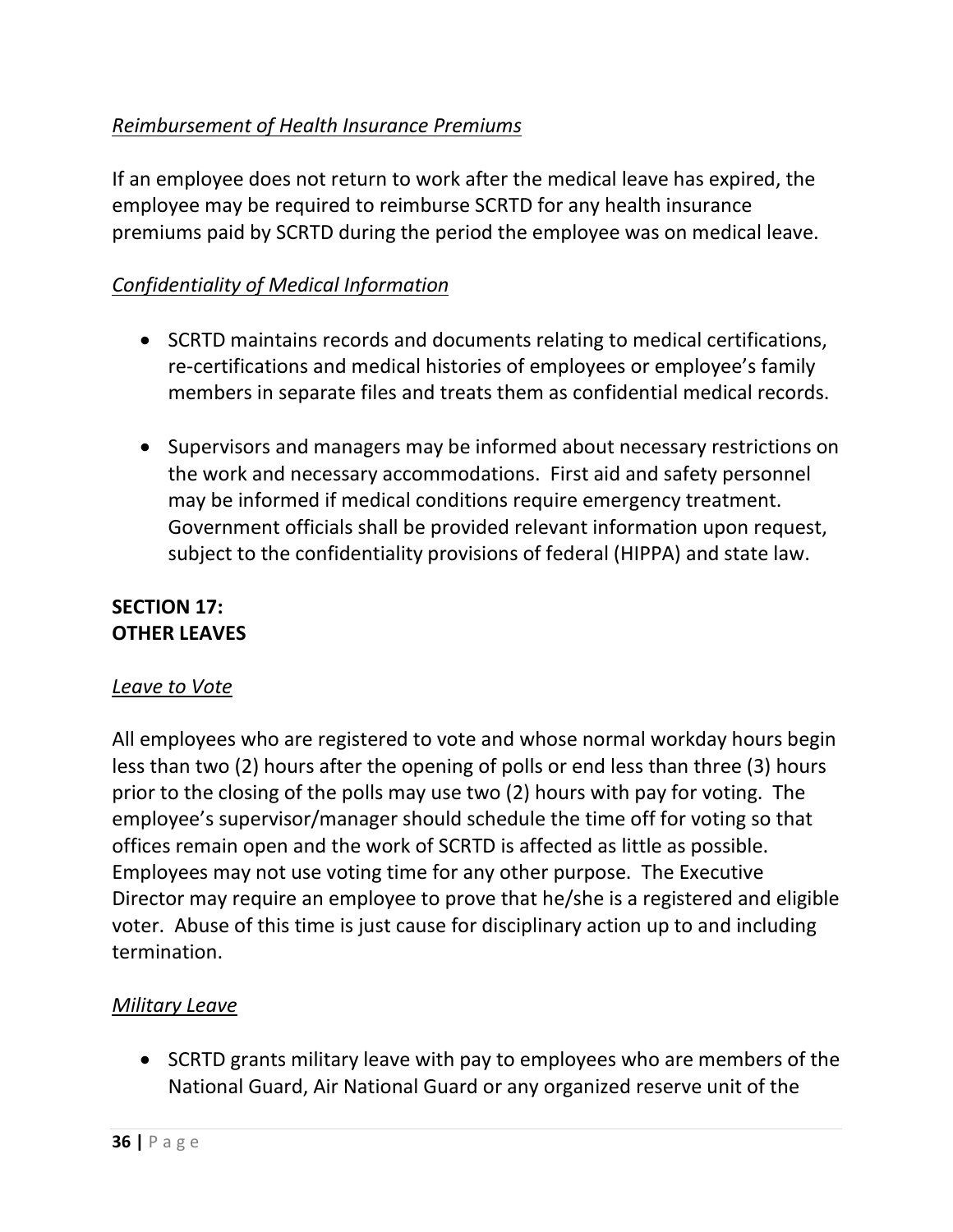Armed Forces of the United States, including the Public Health Service, to participate in annual training. SCRTD also grants military leave with pay to employees who are members of an unorganized reserve component, as sanctioned by the State of New Mexico or the Federal Government, for attending organized courses of instruction or training periods.

- Military Leave for these purposes will not exceed 15 workdays in each Federal fiscal year, October 1 through September 30. A workday is eight hours for purposes of military leave. This leave is in addition to other authorized leave, when an employee is ordered to active duty training with such units. Employees working part time will receive military leave on a prorated basis. Once the 15-workday period is used, the employee is on military leave without pay for the remainder of the absence. Military leave is paid at the employee's straight-time rate of pay for a 40-hour workweek. Time in active duty status with the military will not count toward completion of probation.
- SCRTD grants military leave as required by Federal law to employees who are required to serve on active duty as part of a reserve or ROTC obligation or who voluntarily enlist for military service. Except for periods of up to 15 workdays total during each Federal fiscal year, military leave for these purposes is leave without pay. Military leave without pay is limited to a cumulative five (5) years during the employee's employment. Any single period of leave is limited to the period of the tour of duty plus the time allowed by law for the employee to request reinstatement to employment. Employees may choose to use accrued PTO for part of the Military Leave. Federal law governs all employee benefits and restoration to employment at the end of the leave.
- To request a Military Leave, the employee or his/her designated representative must attach a copy of the orders to a written request for Military Leave. In the event official orders are not issued, the employee will be required to provide verification of attendance from his/her Commander. All requests must be approved by the Executive Director.

#### *Hardship Leave*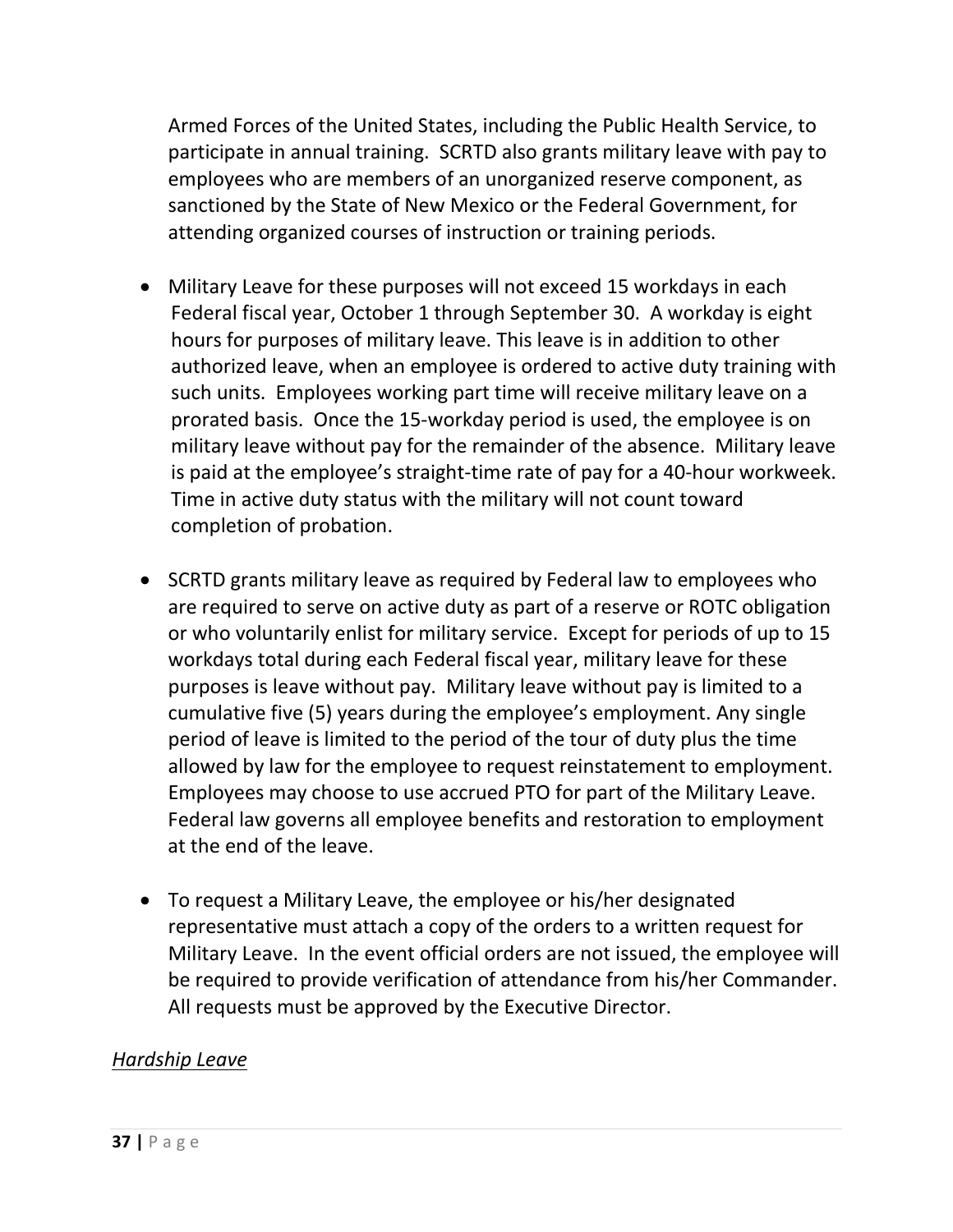Upon recommendation of the employee's supervisor/manager, the Executive Director may grant a leave with pay to a qualified employee upon demonstration of extreme hardship due to a life-threatening illness or injury to the employee. Employees who have at least five (5) years of continuous service may be eligible for Hardship Leave not to exceed six (6) calendar months. Employees who have at least ten (10) years of continuous services may be eligible for twelve (12) calendar months of Hardship Leave. Employees working less than 40 hours or more a week but working at least 20 hours a week will be eligible for Hardship Leave on a prorated basis. Hardship Leave will only be granted after the employee has exhausted PTO and only if the employee is not eligible for pension benefits from SCRTD or the New Mexico State retirement programs or under Federal Social Security. Employees on Hardship Leave will not accrue PTO.

No employee will be eligible for Hardship Leave unless his/her supervisor/manager and the Executive Director determine the employee has clearly exhibited exceptional performance of duties. A decision of the Executive Director not to such a Hardship Leave will not be the subject of a grievance.

### *Managerial Leave*

Employees who are exempt under the Fair Labor Standards Act (FLSA) are required to perform certain functions regardless of the number of hours necessary to complete assigned tasks. Supervisors/managers and other exempt employees are encouraged to use flexible work schedules as appropriate. Circumstances occasionally place extra demands on employees which require work involving a substantial number of hours that cannot be accommodated through flexible work schedules.

Managerial leave is paid leave granted to exempt employees who have been required to perform significant work tasks in addition to or outside of their regular work schedules. Routine or periodic meetings or assignments outside of the normal workday do not justify managerial leave. Managerial leave is generally discouraged.

Managerial leave must be authorized by the Executive Director who in each case will provide specific criteria, including the maximum award for such leave and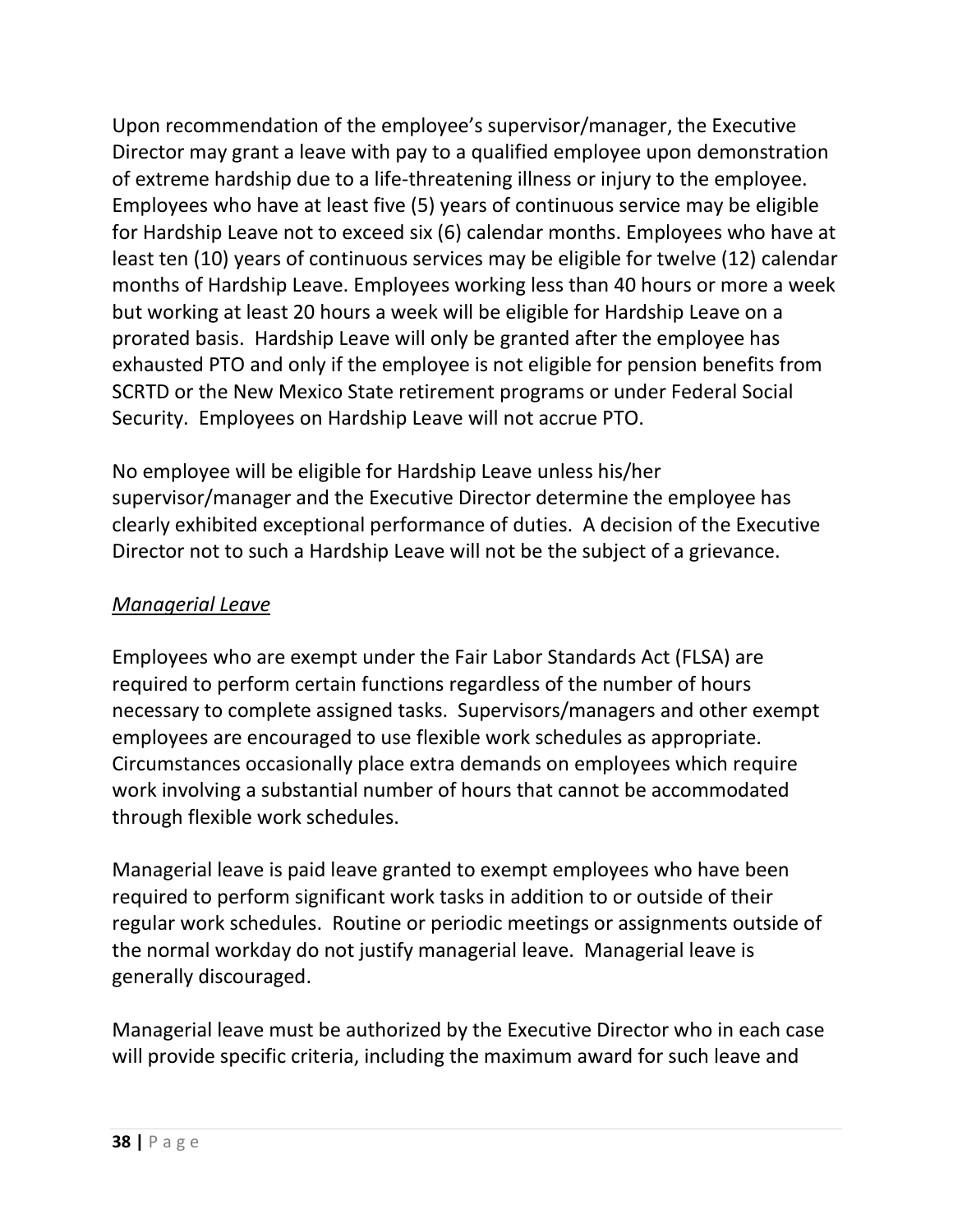date by which leave must be used. Managerial leave may not be converted to cash payment under any circumstances.

#### *Court Service*

Employees who are called for jury duty or to testify on behalf of SCRTD in court during normal work hours will be paid at their regular pay for the time their service is required. The employee must pay all fees received back to SCRTD. The employee must notify his/her supervisor/manager of jury duty or other required court service as soon as possible.

#### *Leave with Pay*

The Executive Director may authorize leave with pay for services or activities of employees outside the scope of their employment, which can reasonably be anticipated, directly or indirectly to benefit SCRTD. Such leave will not exceed 80 hours.

#### *Administrative Leave with Pay*

The Executive Director may place an employee on Administrative Leave with Pay while SCRTD investigates allegations of misconduct or for any good and sufficient reason that is in the best interest of SCRTD.

- Employees on paid Administrative Leave shall be available between the hours of 8:00 a.m. and 5:00 p.m., Monday through Friday. During this period, the Executive Director may also assign the employee duties and responsibilities that benefit SCRTD. An employee's failure to comply with assigned duties and responsibilities shall constitute an unauthorized leave of absence without pay. The Executive Director will document in writing the Administrative Leave and include expectations of the employee while on Leave, including but not limited to the return of any SCRTD property and equipment.
- Administrative Leave with Pay under these circumstances does not constitute discipline and may not be appealed under SCRTD's Appeal Procedures.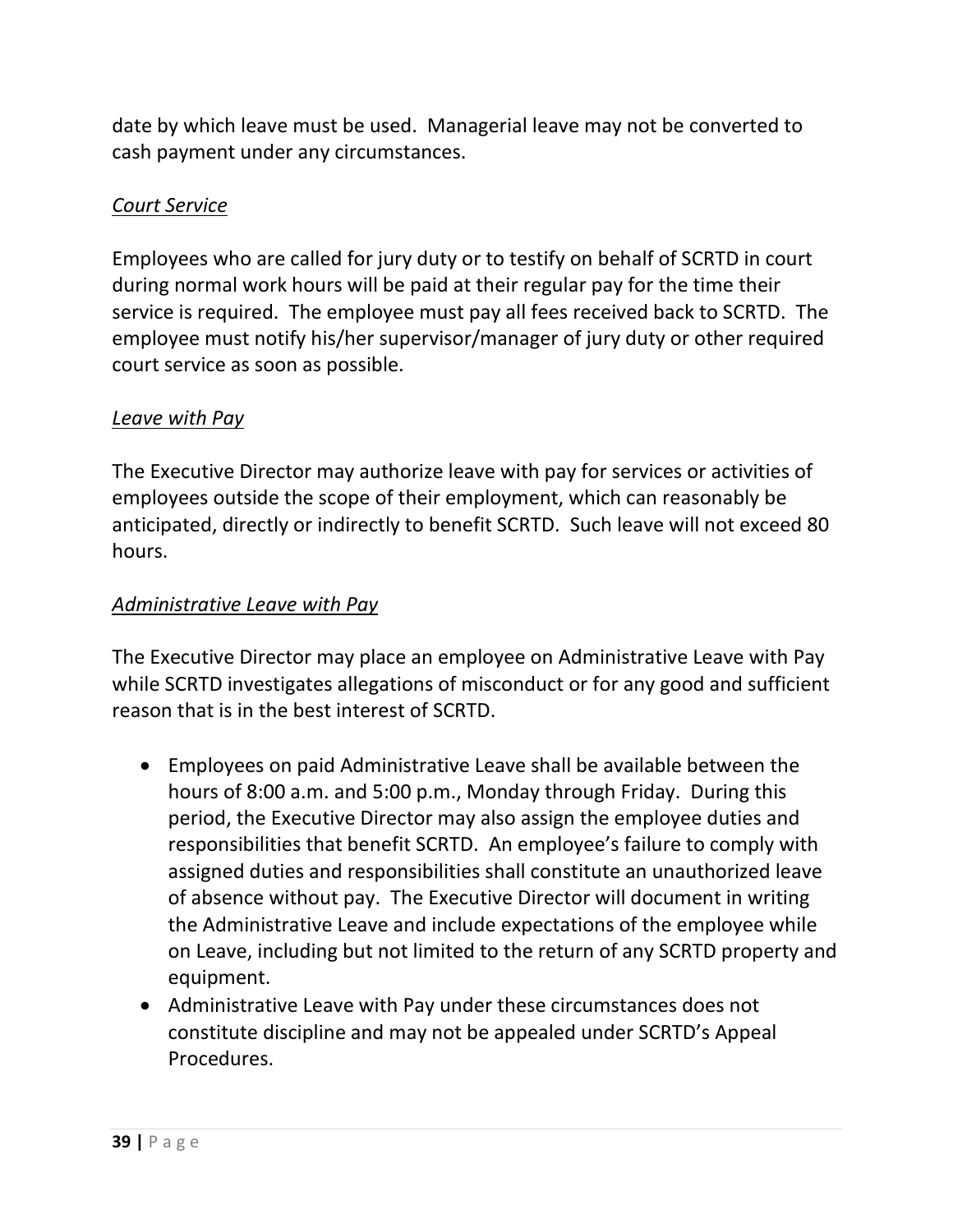- If allegations of misconduct against an employee are substantiated, disciplinary action may be taken in accordance with SCRTD policy.
- Administrative Leave during an investigation shall normally be limited to 30 workdays. If it is necessary to extend the Administrative Leave beyond 30 workdays, the Executive Director will review the status of the investigation and if appropriate extend the Administrative Leave.

### **SECTION 18: LEAVE WITHOUT PAY**

SCRTD may grant employees Leave without Pay. A classified SCRTD employee with a minimum of 12 months continuous service is eligible for a Leave without pay not to exceed 12 months. A Leave without pay for probationary employees is limited to 30 calendar days. The probationary period will be extended for a period equal to the Leave. Leave without pay must be approved by the Executive Director or a designee specifically authorized by the Executive Director to approve a request for leave without pay.

- Employees may be granted Leaves without Pay for the following reasons:
- Due to illness or disability documented by a medical doctor
- To run for public office
- To hold public office
- To attend school when it is demonstrated that the subject is job related
- For additional vacation time; or
- For good and sufficient reason which the Executive Director considers to be in the best interest of SCRTD.
- Except under unusual circumstances, voluntary separation to accept employment outside SCRTD service is not sufficient reason for granting Leave without Pay. Positions will not be held open for employees who are granted leave without pay for more than 30 days unless the Executive Director agrees otherwise prior to the leave. An employee on Leave without Pay for more than 30 days may return to work provided there is an available position and the employee notifies SCRTD of his/her desire to return to work at least 30 days prior to the scheduled end of the Leave. Any agreement between SCRTD and an employee for Leave without Pay including whether the employee's position will be held vacant, must be in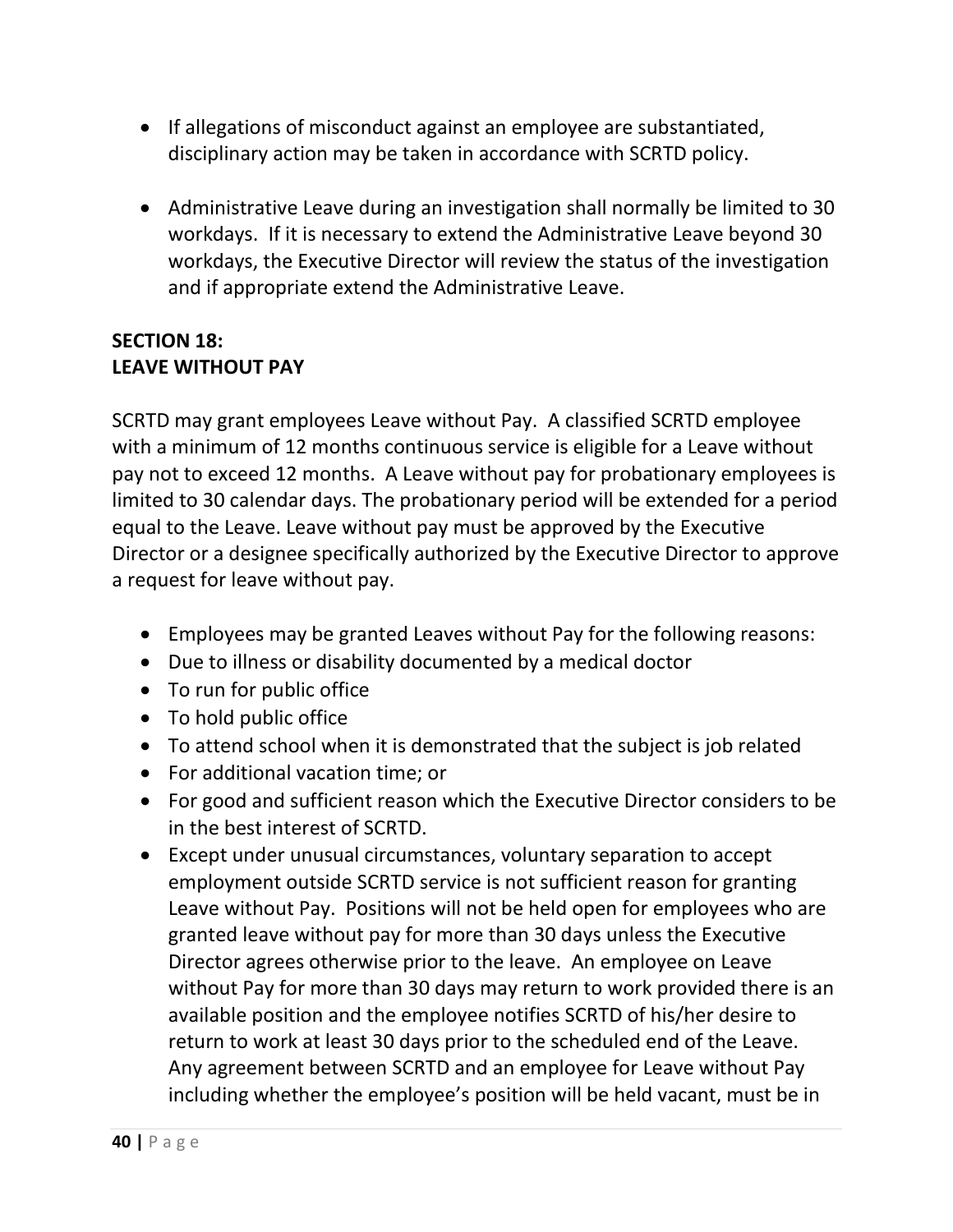writing. Employees must exhaust all accrued PTO prior to receiving approval for Leave without Pay.

• Employees on Leave without Pay will not accrue PTO or any other benefit. Employees must directly pay full contributory benefits when in an unpaid status for one pay period or longer. In some circumstances, leave without Pay will not count as service credit for PERA retirement purposes. Employees should contact PERA regarding applicable PERA rules and policies.

# **SECTION 19: PROFESSIONAL DEVELOPMENT AND EDUCATIONAL LEAVE**

SCRTD, subject to the availability of funds, encourages the professional development of its full-time, non-probationary SCRTD employees, through educational leave, tuition assistance and payment of membership in professional organizations when it is determined to be of mutual interest to SCRTD and the employee.

The Executive Director may grant up to three (3) hours per week of educational leave from SCRTD work time for job-related education subject to the following conditions:

- The employee provides an equal amount of off-duty time attending a course;
- The education is only available during normal working hours unless justifiable reasons prevent the employee from attending after working hours;
- Continued employee productivity is expected;
- Satisfactory job performance record; and
- Satisfactory academic record.

An employee should submit an Education Leave request to his/her supervisor/manager for recommendation in sufficient time for the Executive Director to approve/disapprove before the beginning of the course.

## *Tuition Assistance*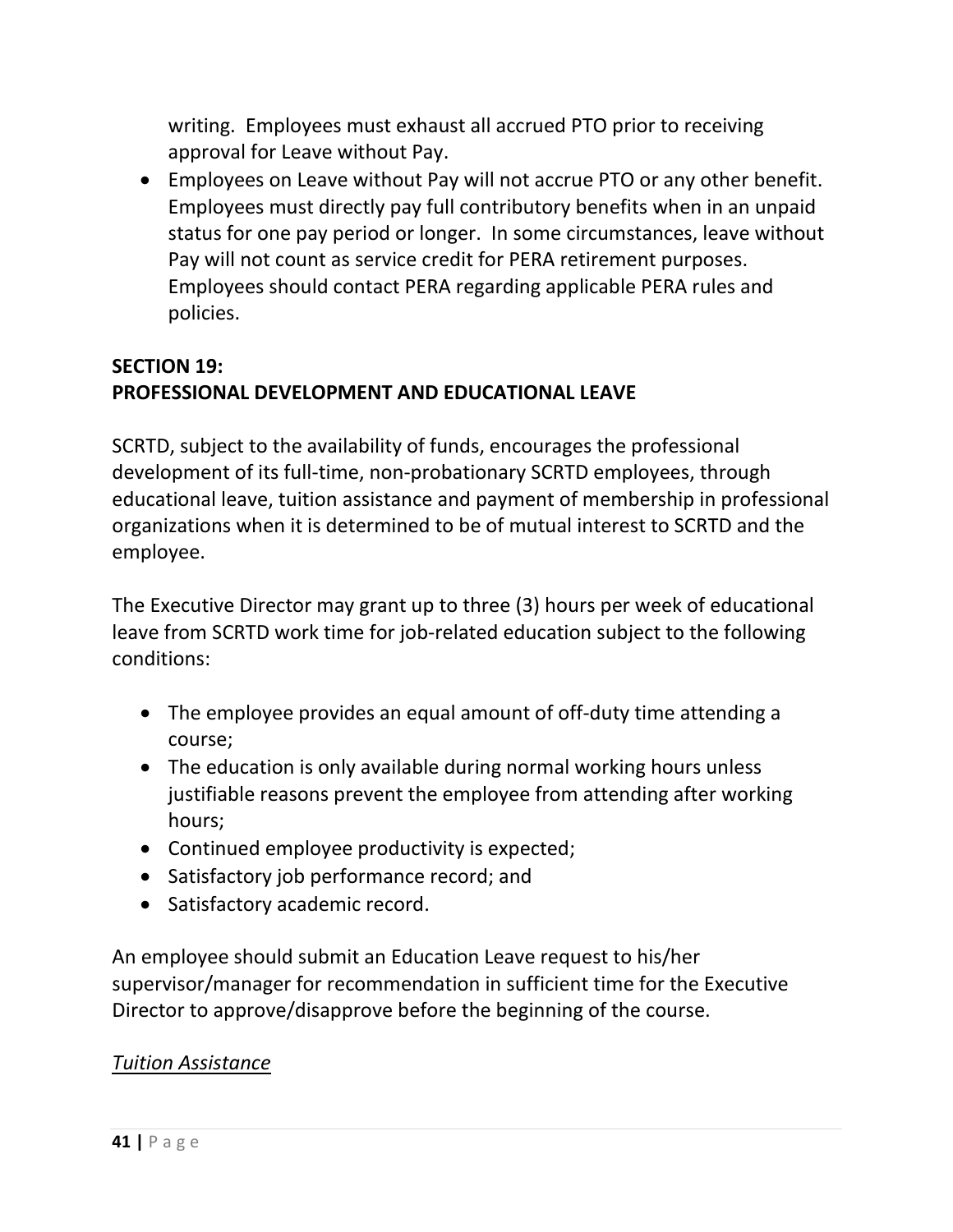The Executive Director may grant Tuition Assistance for courses or degrees that enhance or create a skill that directly relates to the employee's current job and demonstrates a direct, tangible benefit to SCRTD.

An employee should submit a request for Tuition Assistance to his/her supervisor/manager for recommendation in sufficient time for the Executive Director to approve/disapprove before the beginning of the course.

Tuition Assistance is subject to the following:

- The employee is solely responsible for payment of all tuition related expenses;
- Reimbursement will be made upon receipt of proper documentation that the employee achieved a grade C or above, following completion of the course;
- Reimbursement is limited to the following maximum awards per fiscal year; nine credit hours at New Mexico State University; four credit hours at other approved institutions;
- Employees are responsible for purchase of textbooks; and
- Employees terminated prior to completion of courses are not eligible for reimbursement.

# *Professional Memberships*

SCRTD may pay annual dues for membership in one professional or technical society for full-time, non-probationary employees. The membership shall be appropriate to the position or field of expertise and must produce a direct, tangible benefit to SCRTD, as determined by the Executive Director. Payment is subject to availability of funds and shall not exceed \$250 per person per fiscal year.

# **SECTION 20: INSURANCE BENEFITS**

SCRTD offers a variety of contributory and non-contributory insurance benefits. This coverage is available to a domestic partner of a SCRTD employee as well as a spouse of a SCRTD employee. Insurance booklets containing information on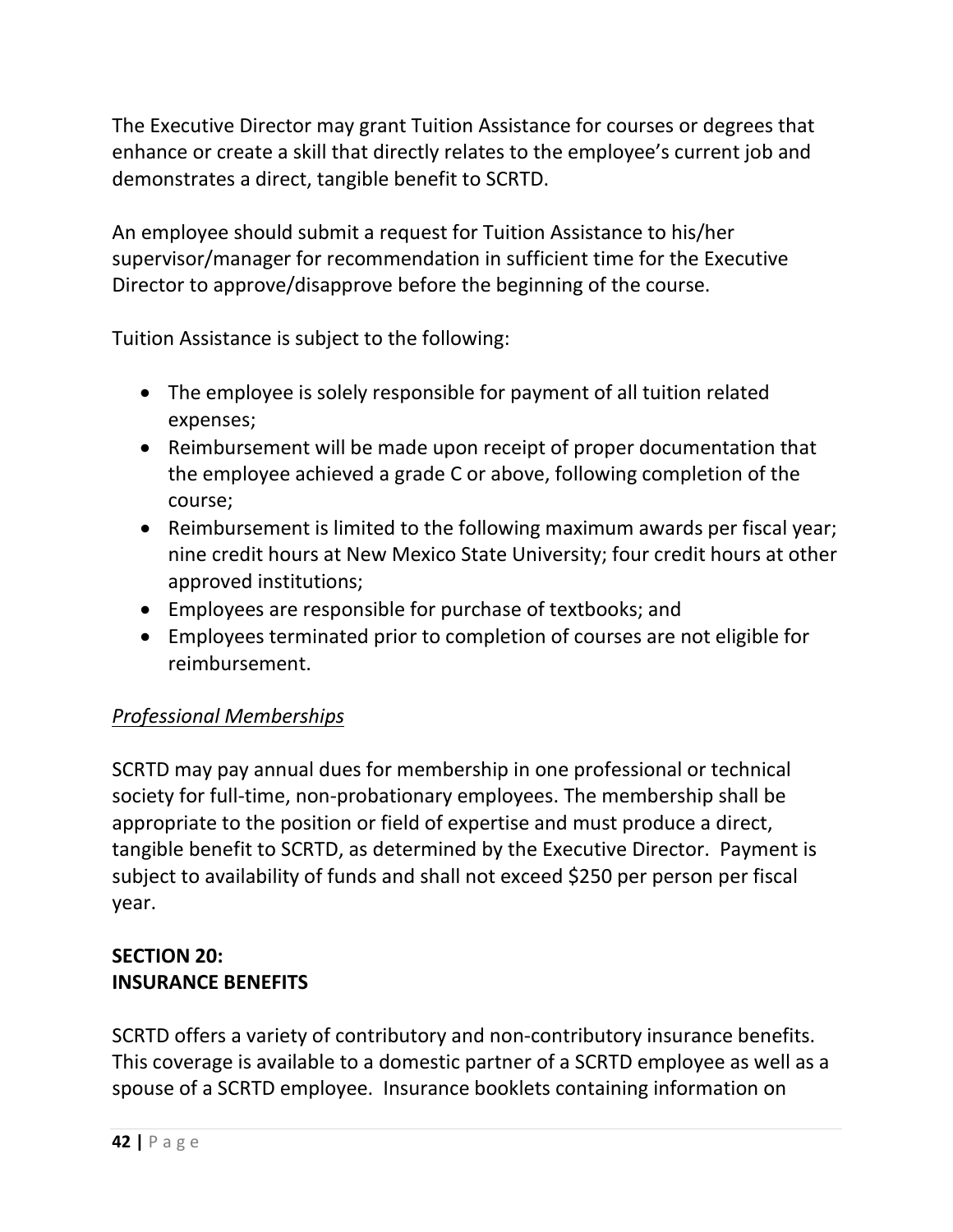insurance benefits are available to SCRTD employees from the Human Resources Manager or Executive Director's Designee.

### *Group Life Insurance*

All employees of SCRTD receive life insurance protection, effective 30 days from the commencement of employment. The amount of life insurance protection is determined according to the employee's basic annual earnings. Life insurance protection will be adjusted, if necessary, to correspond to pay rate changes. Group life insurance will continue for 31 days after an employee terminates employment. During this period, the employee may convert the group policy to an individual policy.

## *Optional Contributory Health/Dental Insurance*

- Employees may enroll in contributory health or dental insurance within 30 days of the date employment begins. Coverage begins on the first day of the full pay period immediately following submittal of enrollment documents. Dependents are eligible to be included on the same date the employee becomes insured or on the date he/she acquires an eligible dependent. SCRTD and the employee share the cost of contributory premiums for the employee only.
- Employees may sign up for coverage during an open enrollment period each year, usually during the month of May. Under the Health Insurance Portability and Accountability Act of 1996 (HIPPA) an employee may enroll within 30 days of the date the employee marries or acquires a child through birth or adoption. An employee should make any changes to insurance benefits in person at the SCRTD office.
- When an employee is in non-pay status for one full pay period or longer, he/she must arrange for direct payment to maintain any contributory benefits.

## *Optional Supplemental Life Insurance*

• Employees who work at least 20 hours per week may participate in the Supplemental Life Insurance Program. Participation is subject to specific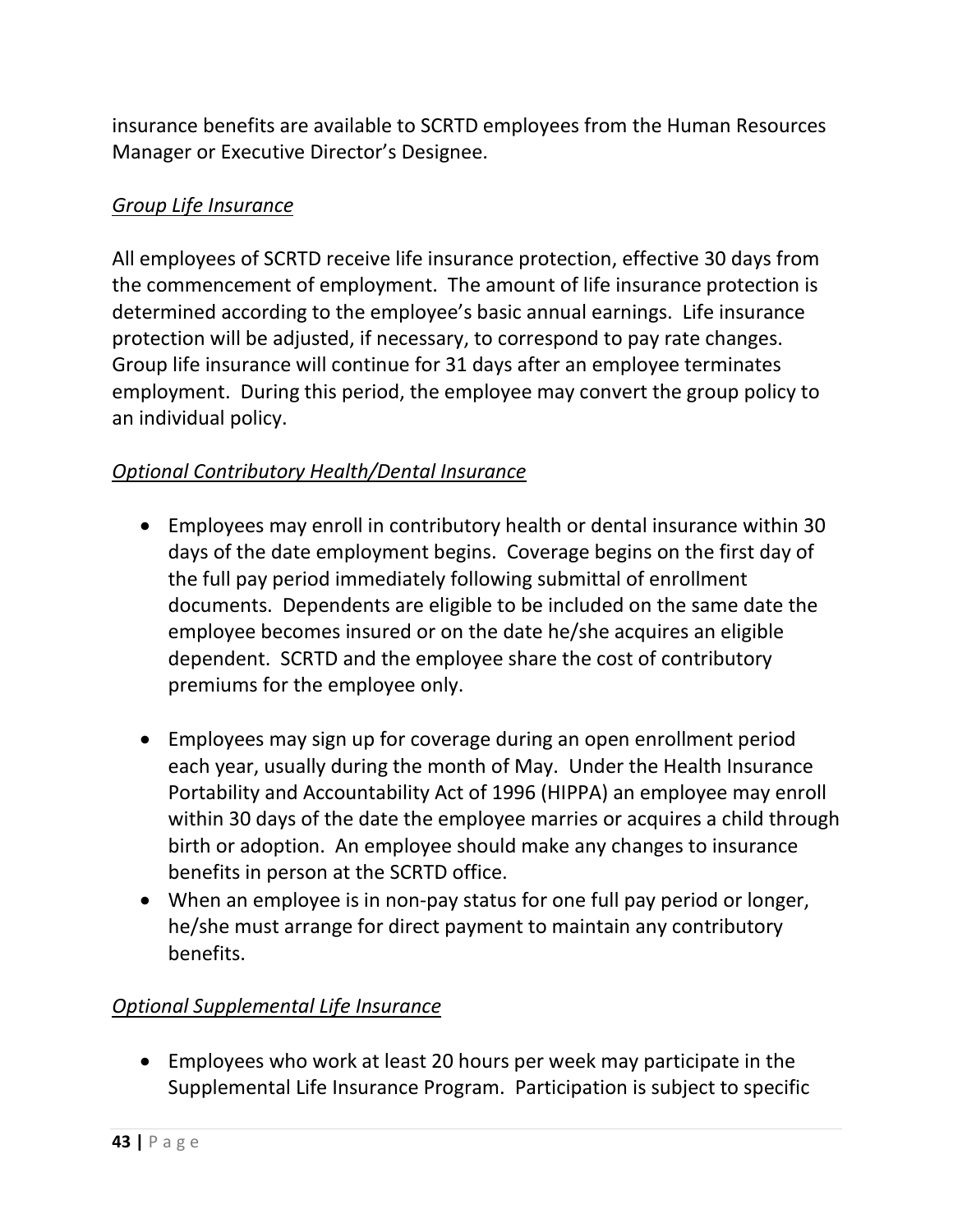eligibility requirements. Eligible employees must enroll within 30 days of date of hire, during the open enrollment period or within 30 days of acquiring eligible dependents. The total premium cost is the responsibility of the employee with no contribution by SCRTD.

• If an employee leaves SCRTD, Supplemental Life Insurance will continue through the end of the pay period in which the employee terminates. An employee may convert to an individual policy at the time of termination.

## *Continuation of Health Insurance*

The Consolidated Omnibus Budget Reconciliation Act (COBRA) of 1986 provides for the continuation of health care coverage for a covered employee and covered dependents due to a qualifying event that causes loss of health coverage. COBRA continuation coverage may be available for 18 months in the event of termination of employment or 36 months in the event of death, divorce/legal separation, entitlement to Medicare or loss of dependent status.

- To be eligible for COBRA coverage, the qualified beneficiary must be enrolled in SCRTD's group health plan on the day before the qualifying event takes place or a child is born to or placed for adoption with a covered employee during the COBRA coverage period.
- A qualifying event is defined as termination of employment (other than for gross misconduct) or reduction in hours of employment; death of a covered employee; a divorce or legal separation of a spouse from a covered employee; entitlement to Medicare of a covered employee; or a child no longer satisfying the Plan's definition of a dependent child.
- The covered employee or dependent is required to notify Human Resources or the Executive Director's Designee of a divorce, legal separation or change in the status of a dependent child within 60 days of the date of the event. If notification is not received within this time period, COBRA continuation coverage will not be provided.
- If a SCRTD employee and/or eligible dependents are covered under a non-SCRTD sponsored health care plan that is terminated through no fault of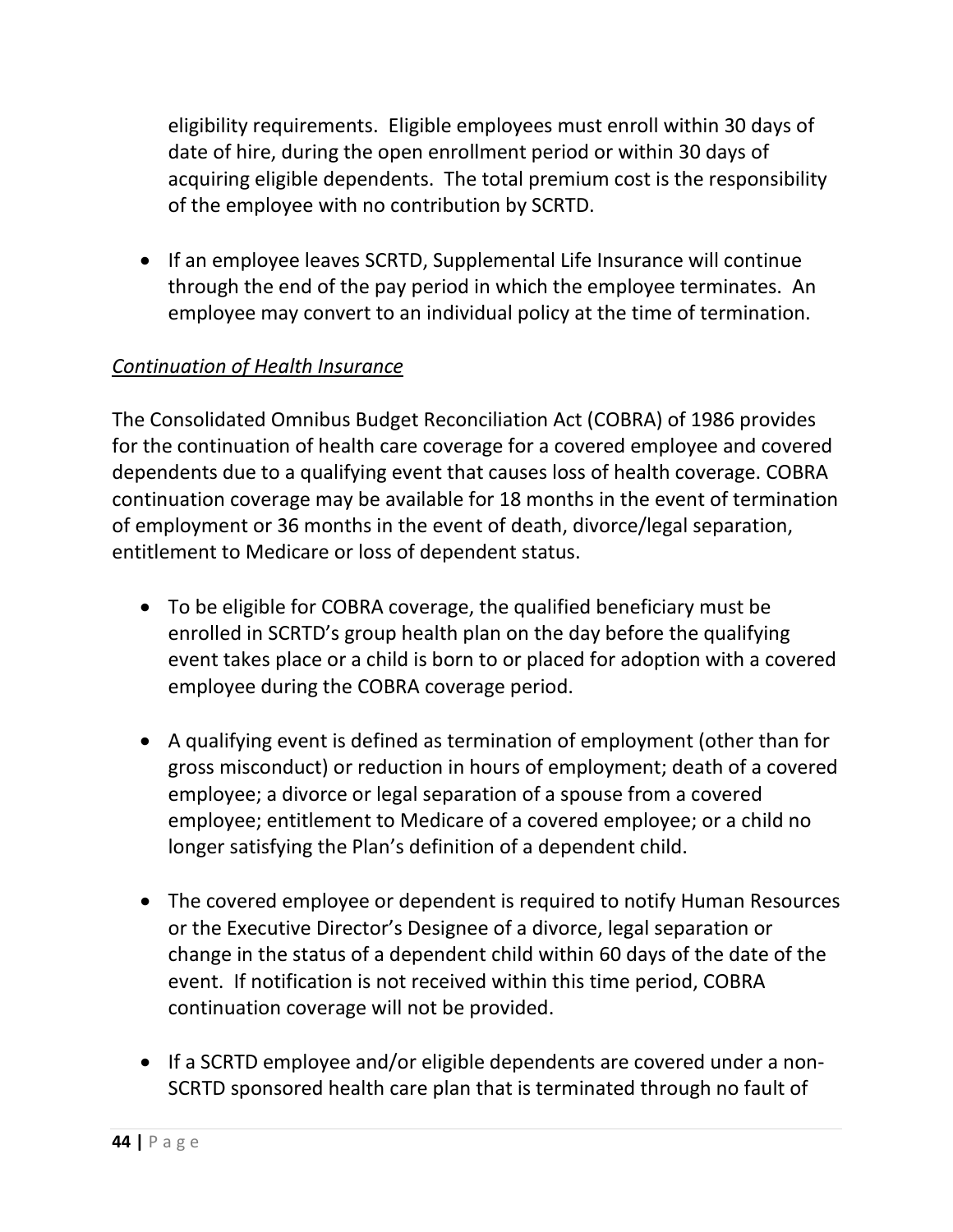the insured, the employee and eligible dependents may enroll under a SCRTD health care plan within 31 days of termination of coverage, with no lapse in coverage, subject to proof of prior coverage and proof of coverage termination.

## **SECTION 21: PERSONNEL RECORDS**

SCRTD maintains the required information in employees' personnel records. Use of these records is restricted to the interest of the employee, as well as for the efficient conduct of the SCRTD's business. Certain portions of personnel records are not confidential and will be made available upon a proper request under the New Mexico Inspection of Public Records Act, Sections 14-2-1 through 14-2-12 and NMSA 1978.

## *Access to Personnel Records*

Access to confidential materials contained in an employee's personnel record is restricted to the following:

- The employee;
- The employee's representative in a SCRTD grievance or appeal with written authorization by the employee;
- SCRTD Executive Director or Designee, employee supervisor/manager, SCRTD attorney;
- Another person with written authorization signed by the employee and with a legitimate purpose;
- Persons providing a subpoena or order for production duly issued by an authorized administrative agency or a court of competent jurisdiction.

# *Contents of Personnel Records*

• Employee information that should be maintained in the employee's personnel file and be accessible to the public includes the employee's application for employment and resume; Personnel Action Forms; PERA membership application/documents; and certifications; degrees; permits; licenses and awards.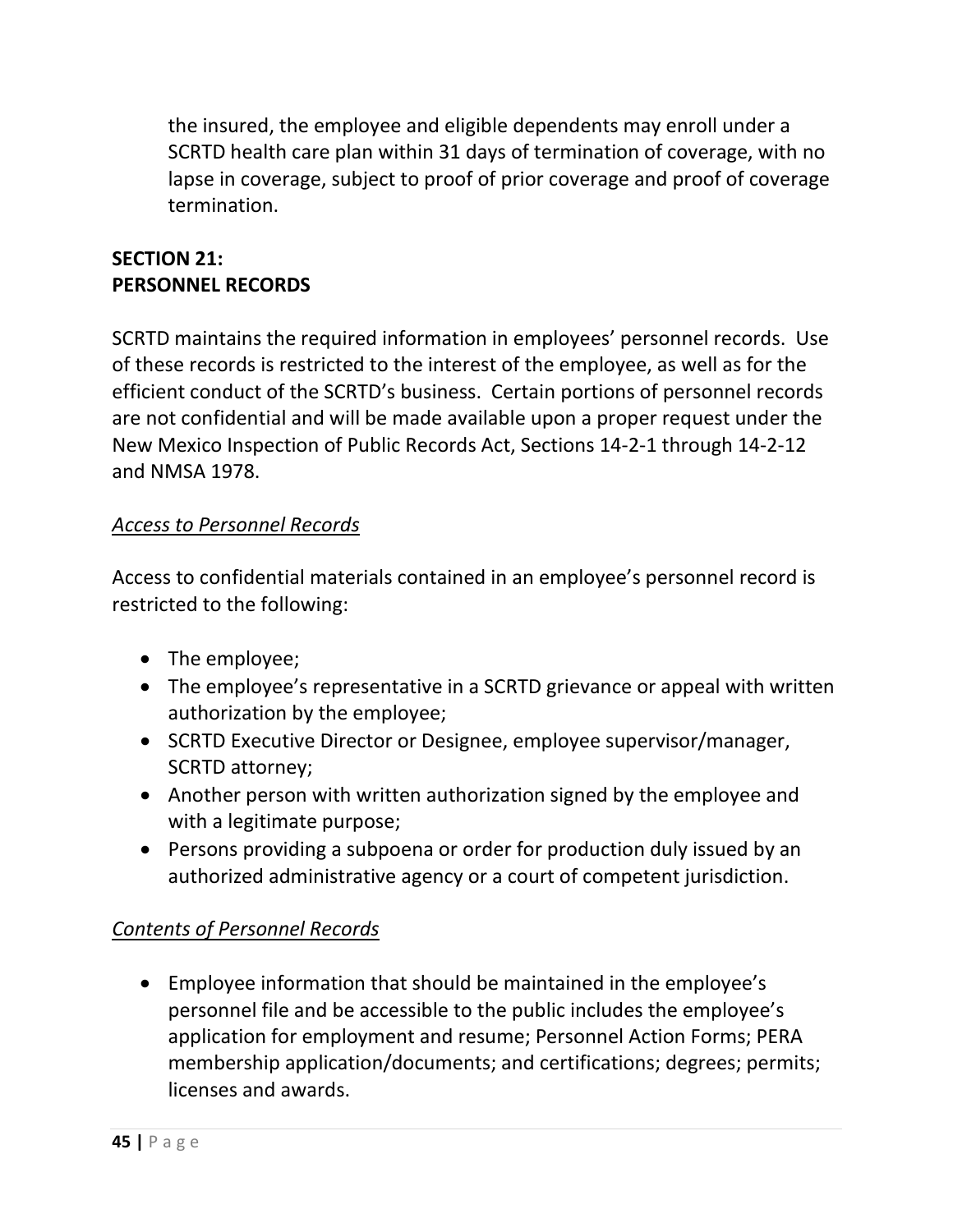- Confidential information that should be maintained in the employee personnel file includes letters of reference; performance evaluations; letters of commendation/recommendation; the employee's home address; employee's home telephone number; employee's social security number and records relating to disciplinary action.
- Only the Executive Director may authorize permanent removal of material from an employee's personnel record.

Records relating to SCRTD's compliance with the Immigration Reform and Control Act of 1986 are maintained in separate files.

### **SECTION 22: SEPARATION FROM EMPLOYMENT**

#### *Retirement Generally*

The State of New Mexico requires all new SCRTD employees to join the Public Employees Retirement Association of New Mexico (PERA). The information in these policies is included only as an aid for SCRTD employees. State law regulates PERA benefits and employees are encouraged to contact PERA with questions.

An initial membership fee will be withheld from the first paycheck and thereafter a percentage of pay will be deducted each pay period, consistent with the Plan currently in effect for the employee group.

Employees leaving SCRTD may withdraw PERA contributions in accordance with PERA rules and policies. If an employee leaves SCRTD prior to eligibility for retirement and has more than five (5) years' service, he/she may withdraw their PERA contributions or leave the contributions for a deferred retirement benefit. Contributions withdrawn may be replaced, with payment of interest, to build retirement credit if hired by another PERA member agency.

An employee retiring through PERA is eligible for a retirement pension as provided by state law. The current requirements are as follows:

- 25 or more years of service at any age;
- 20 or more years of service at age 60;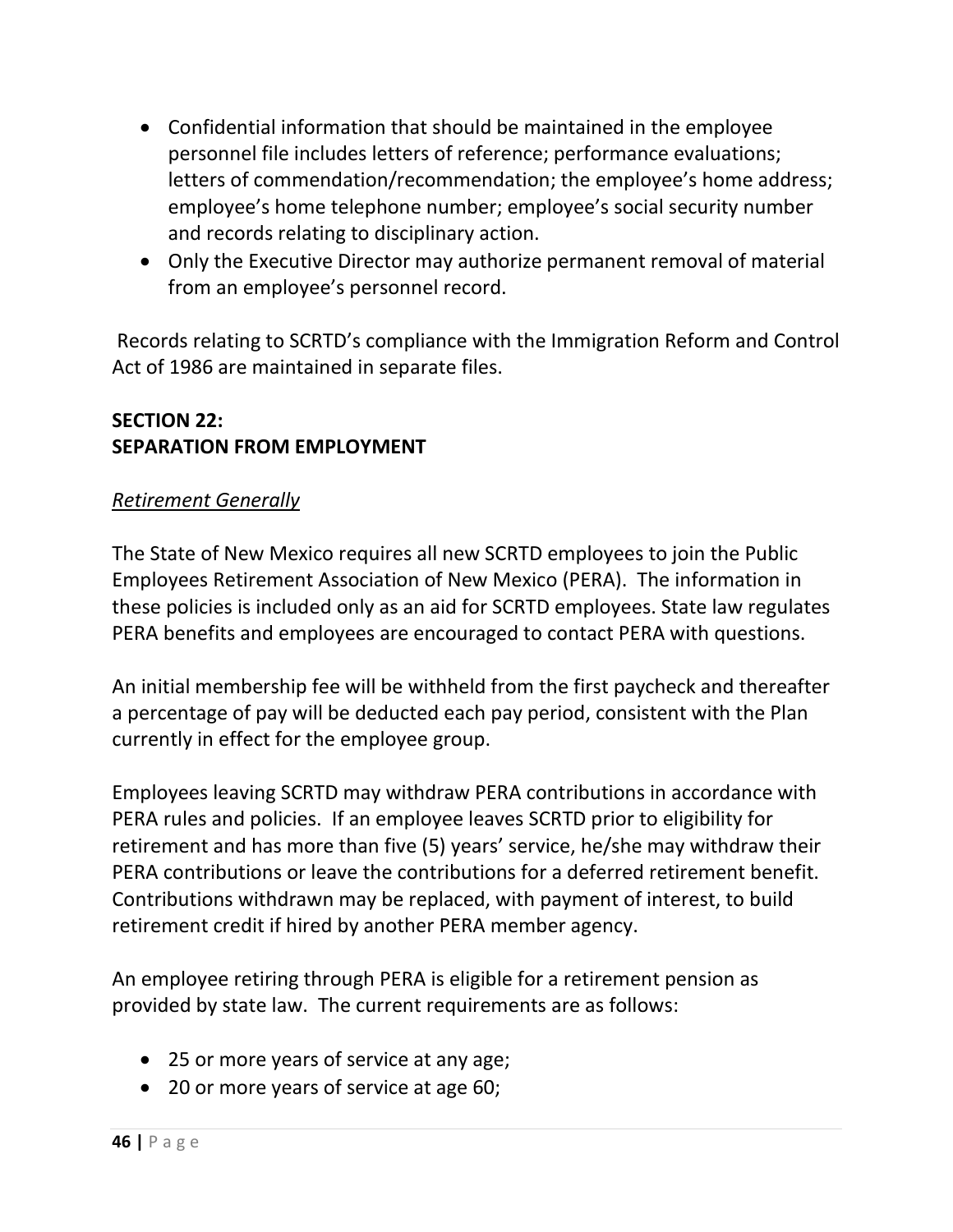- 17 or more years of service at age 61;
- 14 or more years of service at age 62;
- 11 or more years of service at age 63;
- 8 or more years of service at age 64;
- 5 or more years of service at age 65.

There are additional benefits, including duty and non-duty related disabilities, and general death benefits resulting from any cause.

The Human Resources Manager or Executive Director's Designee, processes retirement for SCRTD's employees. The following provides some guidelines.

- Employees should plan to begin processing for retirement at least three (3) months before the projected date of retirement. The employee should request a confirmation of service credits from PERA and submit a memorandum to the Executive Director which includes the effective date of retirement. To insure a timely annuity, final retirement processing should be completed at least 30 days prior to the retirement date.
- At retirement the amount of the group life insurance policy is reduced to one-half. Retiring employees and eligible dependents may elect to transition to the Retiree Health Insurance Plan offered by the State of New Mexico.

#### *Early Retirement*

Immediately prior to retirement from active service with SCRTD an employee may take leave with pay equivalent to the amount of PTO the employee has accumulated. An employee in Early Retirement is entitled to all benefits except Donated Leave and Hardship Leave.

#### *Separation before Retirement*

• SCRTD employees who wish to resign in good standing prior to retirement shall submit a letter to his/her immediate supervisor/manager at least two weeks before leaving employment, stating the date the resignation shall become effective. Employees who resign before they are eligible for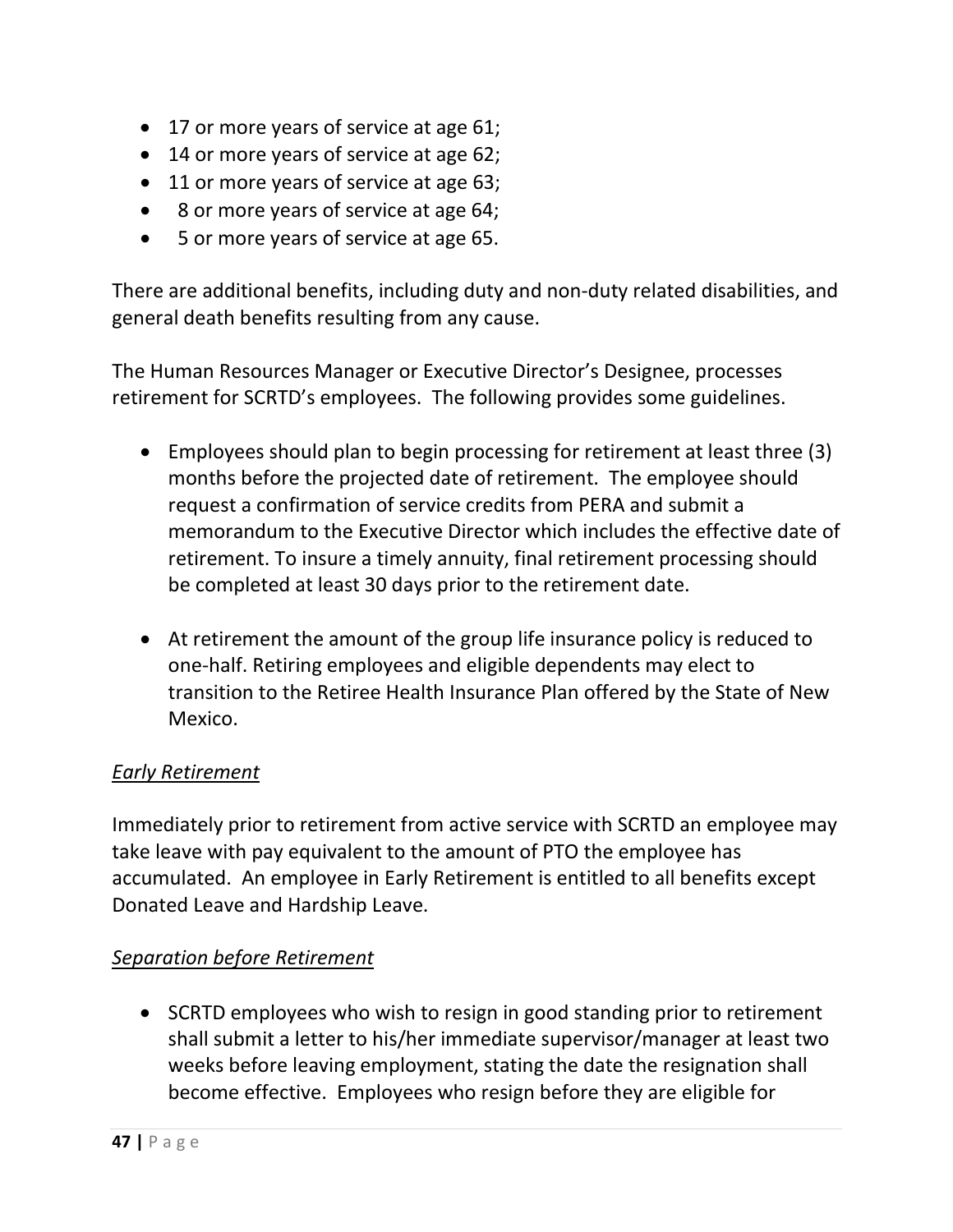retirement may request a refund of contributions from the Public Employees Retirement Association (PERA) of resignation is not the subject of a grievance as defined in these policies but is subject to pre-disciplinary procedures.

• Upon the death of a SCRTD employee, the SCRTD will pay to the employee's beneficiary PTO accrued at the time of death, in addition to final wages. PERA also provides Death Benefits under state law.

### **SECTION 23: DISCIPLINARY ACTIONS**

SCRTD expects its employees to perform their work in accordance with supervisor/management expectations and to follow Personnel Policies as well as other rules and guidelines that apply to employment with SCRTD. Occasionally, however, discipline is the only alternative to correct employee behavior or performance which fails to meet expectations. The type of corrective action depends on the severity of the infraction and the employees previous work record. Progressive discipline will be used when appropriate. Disciplinary actions may be in the form of a verbal or written reprimand, suspension without pay, demotion or discharge from employment. Each case of inadequate performance or act of misconduct will be evaluated individually. Continual infractions of the same type, however, may be considered in the aggregate when appropriate.

## *Reasons for Disciplinary Action*

Disciplinary action will be based on just cause. Just cause for discipline is any behavior significant or substantial in nature relating to the employee's work that is inconsistent with the employee's obligation to SCRTD.

Employees may be reprimanded (orally or in writing), suspended without pay, demoted or discharged for any just cause including but not limited to:

• Violence or threats of violence on SCRTD premises or on SCRTD time. SCRTD premises include but are not limited to work sites, property or vehicles (owned, rented or leased) and parking lots.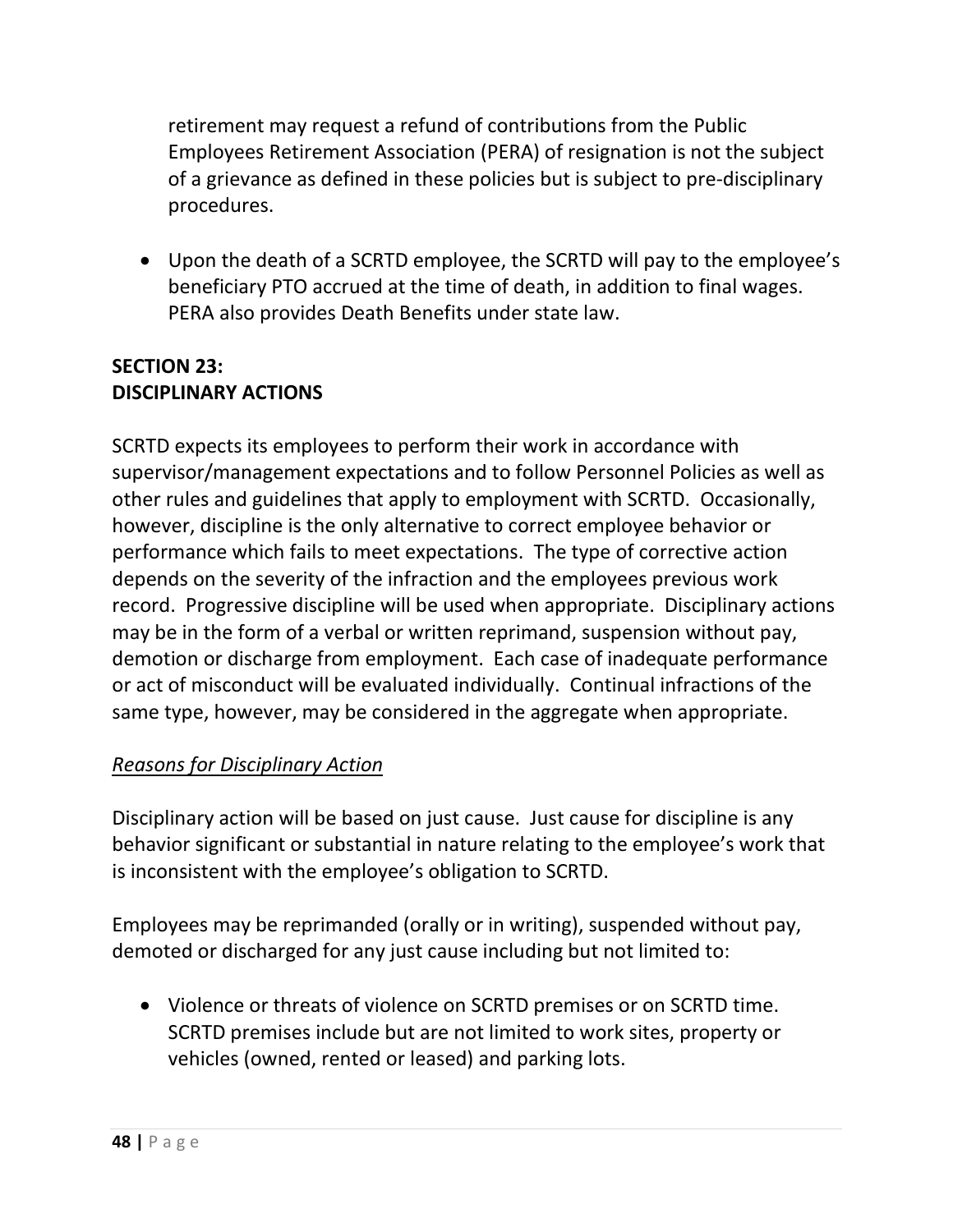- Commission of a felony or misdemeanor related to the position held by the employee; or
- Conviction of a crime involving moral turpitude;
- Incompetence, inefficiency or inadequate performance of an employee's duties;
- Deliberate falsification or omission of information on an employment application, resume, timecard/record or other SCRTD document;
- Insubordination or uncooperative behavior;
- Misappropriation or personal use of SCRTD funds, property, possessions or resources;
- Theft or fraud;
- Sexual harassment or other prohibited harassment;
- Violation of confidentiality;
- Absent from duty without prior authorization;
- Violation of Personnel Policies; or
- Misconduct or other action on or off-duty which negatively impacts SCRTD.

#### *Disciplinary Procedures*

Before discipline is imposed, the employee shall be notified of the reasons for which the discipline is contemplated, a summary of the evidence against the employee and the employee's right to respond to the proposed action. The notice shall designate a time and place for the employee's response and include the employee's right to respond in writing. A disciplinary decision will be made only after consideration of the employee's response, unless the employee fails or refuses to respond. At the discretion of the Executive Director or the employee's supervisor, an employee may be placed on administrative leave with pay during the time that a disciplinary decision is pending, as provided in Section 16.

#### *General Provisions*

The Executive Director may issue any level of discipline. A supervisor/manager may issue a reprimand and suspend an employee without pay for up to one day after informing the Executive Director. Suspensions shall not exceed 30 calendar days for any offense.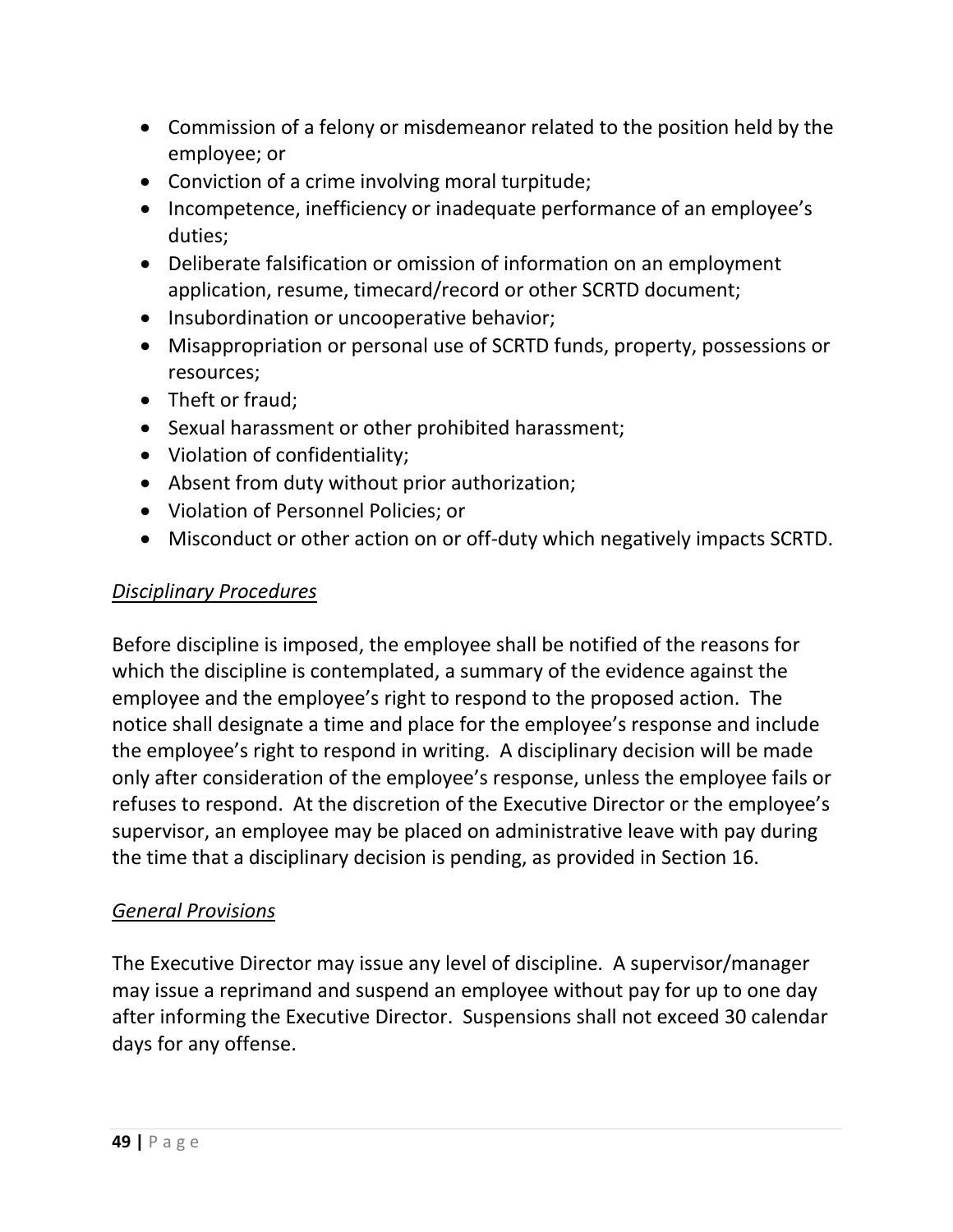Disciplinary actions, with the exceptions of discharges, may be held in abeyance for no more than six (6) months. All disciplinary actions shall be noted in the employee's personnel file. Disciplinary actions held in abeyance will not be placed in the employee's personnel file until the discipline is given.

## **SECTION 24: APPEAL FROM SUSPENSION, DEMOTION AND DISCHARGE**

The Appeal procedure offers a process for a classified employee to appeal a suspension without pay, demotion for disciplinary reasons or discharge. The entire Appeal process shall operate without discrimination, restraint, coercion or reprisal on the part of any supervisor/manager or employee.

The filing of an Appeal, or the intention to file, does not relieve any employee in any way of his/her responsibility to perform all his/her assigned duties promptly, efficiently and completely.

## *Hearing Officer*

A Personnel Hearing Officer shall be an attorney licensed to practice in New Mexico or a person experienced in employer-employee relations or personnel administration. The Personnel Hearing Officer shall exercise his or her responsibilities in accordance with the principles set forth in the Code of Judicial Conduct, Rules 21-001, et.seq. NMRA, as it applies to probate, part-time magistrate judges and municipal judges.

## *Appeal Procedures*

An employee may appeal discipline within ten (10) calendar days of the disciplinary decision by submitting a written statement to the Executive Director containing the following:

- Employee's name;
- Employee's job title;
- Employee's immediate supervisor;
- Discipline imposed and a summary of the offense for which the discipline was imposed; and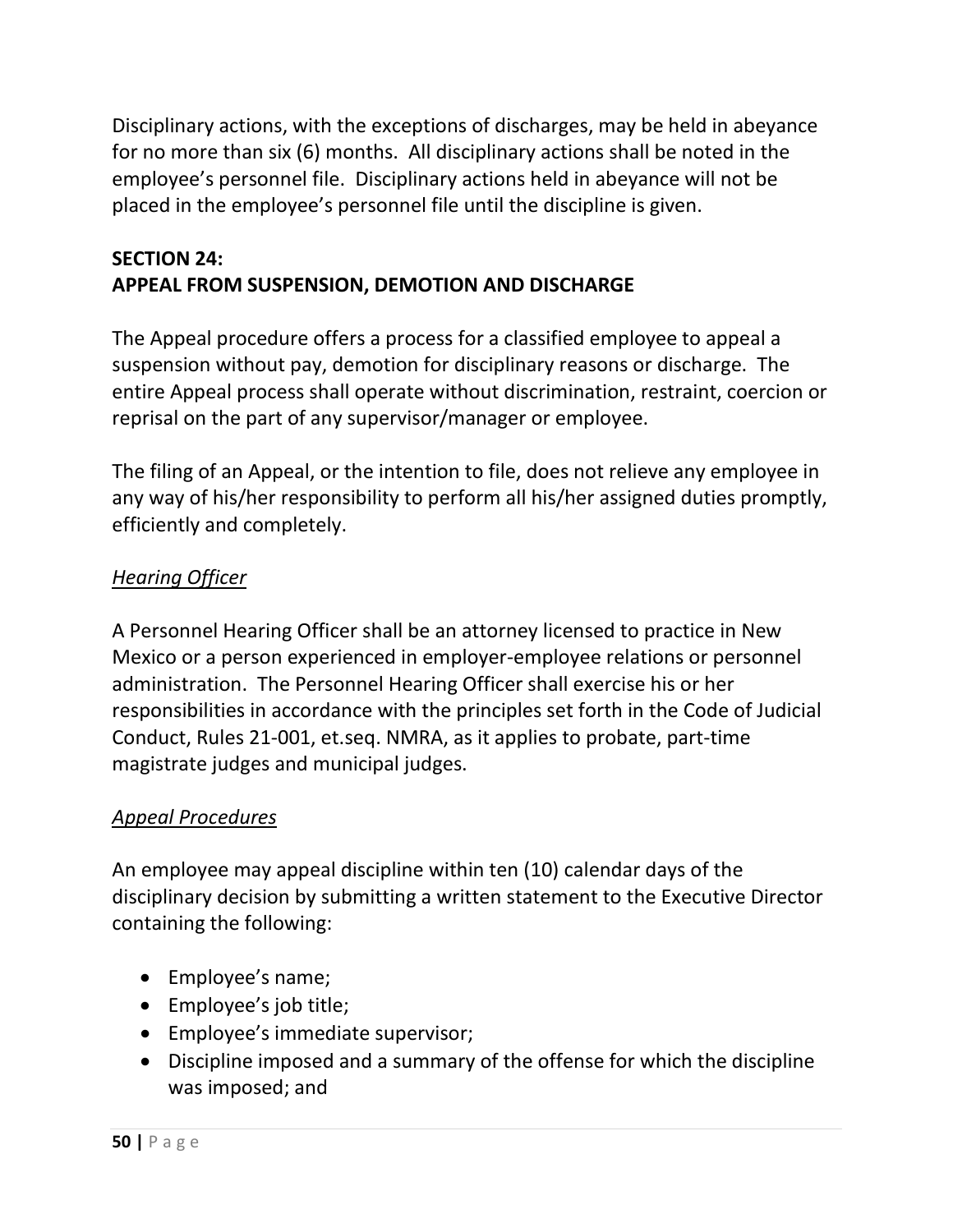• The reason the employee disagrees with the discipline imposed.

Within five (5) business days of receiving the employee's Appeal, the Executive Director will schedule a meeting with the employee to discuss the circumstances of the discipline and explore whether SCRTD and the employee can reach an amicable resolution. If this meeting does not resolve the Appeal the Executive Director will appoint a Hearing Officer within five (5) business days after the meeting.

Within ten (10) business days of receiving the appointment, the Hearing Officer will confer with SCRTD and announce a date for a Hearing. The Hearing shall generally take place during normal work hours. The Hearing Officer will conduct an evidentiary Hearing at which the parties may present the testimony of witnesses and documentary evidence. The Hearing will be recorded either by audio recording or a transcript prepared by a certified court reporter. The Hearing Officer may accept any testimony and evidence, including documents and things, that are reasonably relevant to the matters of concern, but shall not be bound by the New Mexico Rules of Evidence or any other evidentiary rules of the New Mexico courts. All evidence and exhibits presented at the hearing shall be retained in a secure location to be available in the event of a further appeal. As soon as possible, but not later than 30 calendar days after concluding the Hearing, the Hearing Officer shall transmit a Report containing a summary of the evidence, proposed findings of fact and recommendation to the Executive Director and the subject employee. The Executive Director or Designee may grant a time extension in the event it is not feasible for the Hearing Officer to meet this time limit.

The Executive Director shall review the Hearing Officer's Report and notify whether he/she will accept the Hearing Officer's recommendation within ten (10) business days of receiving the Report. If the employee does not accept the Executive Director's decision the employee may appeal the decision to the Personnel Board by submitting the Appeal to the Chair. The employee's appeal will include a written statement why the employee disagrees with the decision and a copy of the Hearing Officer's Report.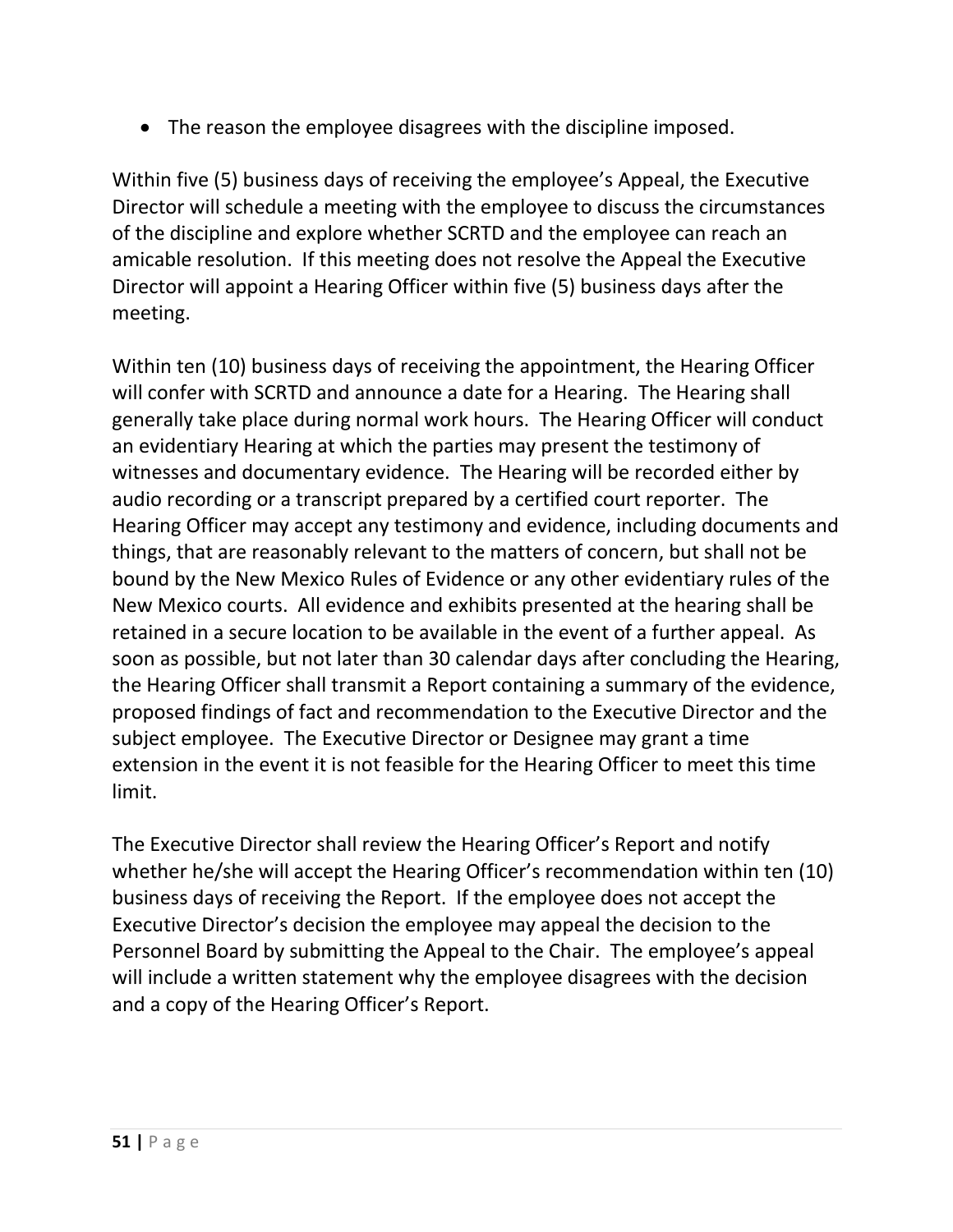## *Personnel Board*

As soon as possible after the Chair receives the Appeal, the Chair shall appoint a Personnel board which shall schedule a meeting to decide the matter. The Chair of the Executive Board of SCRTD (hereafter "Chair") will select three (3) of SCRTD's member governments to act as a Personnel Board to hear an employee's Appeal of a suspension without pay, demotion or discharge. The Chair will try to select three (3) individuals who will constitute a neutral board. The individuals selected to serve on the Personnel Board must be experienced in human resources, personnel administration or employer-employee relations and be free from potential conflict of interest. The Personnel Board will follow the provisions of the New Mexico Open Meetings Act as it pertains to personnel issues.

The meeting should normally be within 30 days of receiving the employee's Appeal. SCRTD management and the employee may submit exceptions and written argument to the Hearing Officer's Report no later than ten (10) days before the scheduled Personnel Board meeting. When deliberating on an Appeal the Personnel Board will limit its consideration to the material in the Hearing Officer's Report, written submissions by the parties, and/or at the request of the Personnel Board, oral argument by the parties concerning the evidence admitted at the hearing. The Personnel Board shall not hear any testimony but may review and rely on the testimony and evidence presented before the Hearing Officer. The burden of proof is preponderance of the evidence. The Personnel Board's decision shall be determined by the vote of a majority of the members. A tie vote on the decision upholds the decision of the Executive Director.

The Personnel Board may take one of the following actions:

- Accept the decision of the Executive Director
- Reverse or modify the Executive Director's decision by issuing a written statement explaining the reasons for the decision
- Remand the matter to the Hearing Officer for further Hearing

The employee or SCRTD may appeal the decision of the Personnel Board to District Court in accordance with applicable provisions of the New Mexico Statutes Annotated and the New Mexico Rules of Procedure for the District Courts.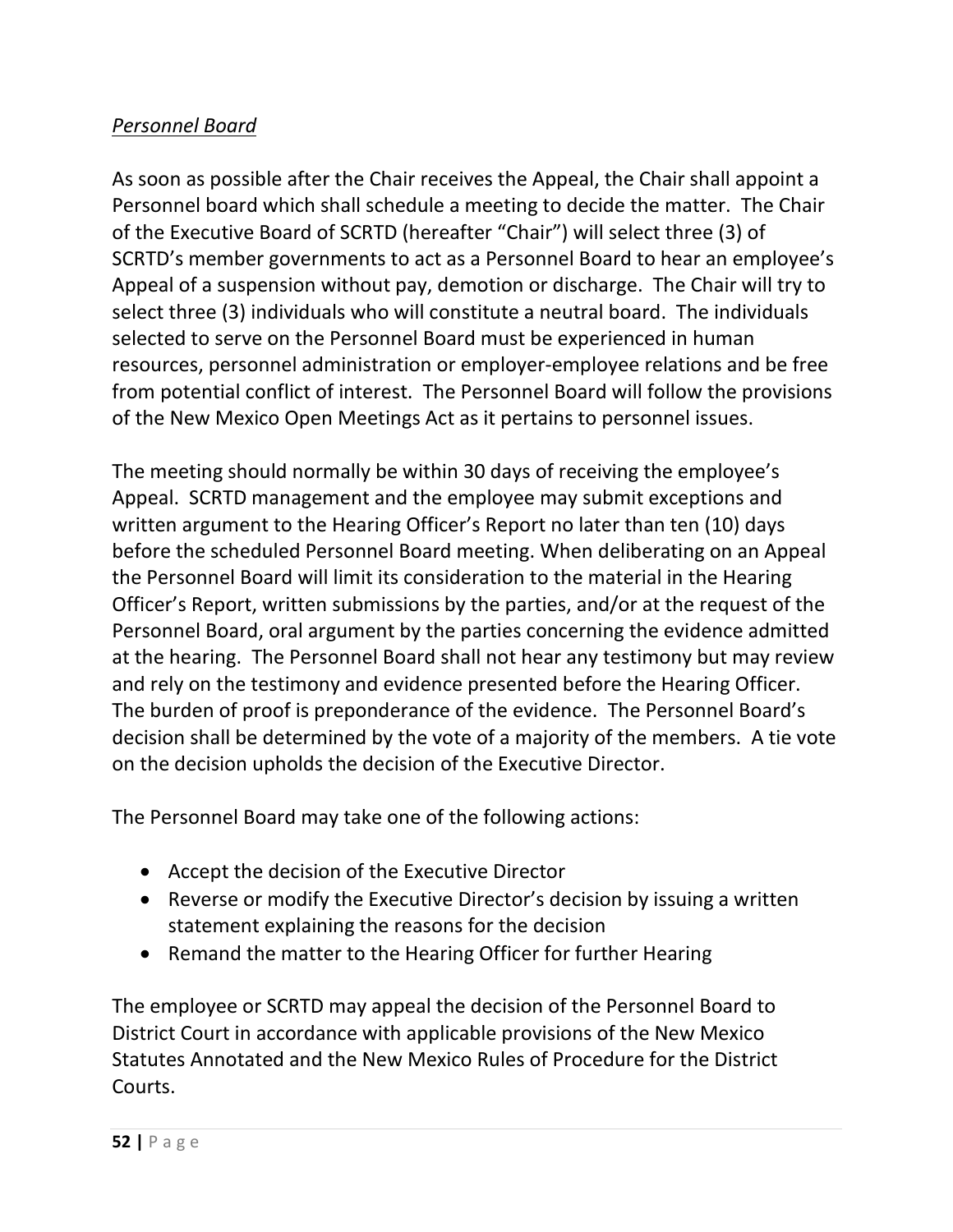The foregoing appeal process may be terminated at any time if the employee fails to comply with any of the above provisions, including deadline.

## **SECTION 25: RESOLUTION OF NONDISCIPLINARY CONCERNS**

SCRTD strives for a harmonious working environment. Despite everyone's best efforts, disagreements among employees, supervisors and managers occasionally occur. The following procedures provide classified employees with a means to secure, at the lowest possible level, equitable solutions to employee concerns other than a suspension, demotion or discharge. Employees may use this procedure to appeal a letter of reprimand. A concern raised under this procedure is known as a grievance.

# *Step One: Meeting with Supervisor*

The employee is required to contact his supervisor within five (5) days of the incident of concern. The employee and supervisor will meet within three (3) working days to explore ways to resolve the concern informally. Within three (3) working days after the meeting the supervisor shall provide the employee with a written decision.

## *Step Two: Meeting with Human Resources Manager or Executive Director's Designee*

If the employee is dissatisfied with the supervisor's determination, the employee will submit a written request to the Human Resources Manager or Executive response, asking for a more thorough review of the matter. Within three (3) working days the employee will receive a written response.

# *Step Three: Meeting with the Executive Director*

If the employee considers the previous attempts to resolve the problem unsatisfactory the employee may appeal the situation to the Executive Director by submitting a written appeal within three (3) business days of receipt of the Step Two response.

The Executive Director may call a special meeting, with the concurrence of the affected employee, to review the circumstances of the incident leading to the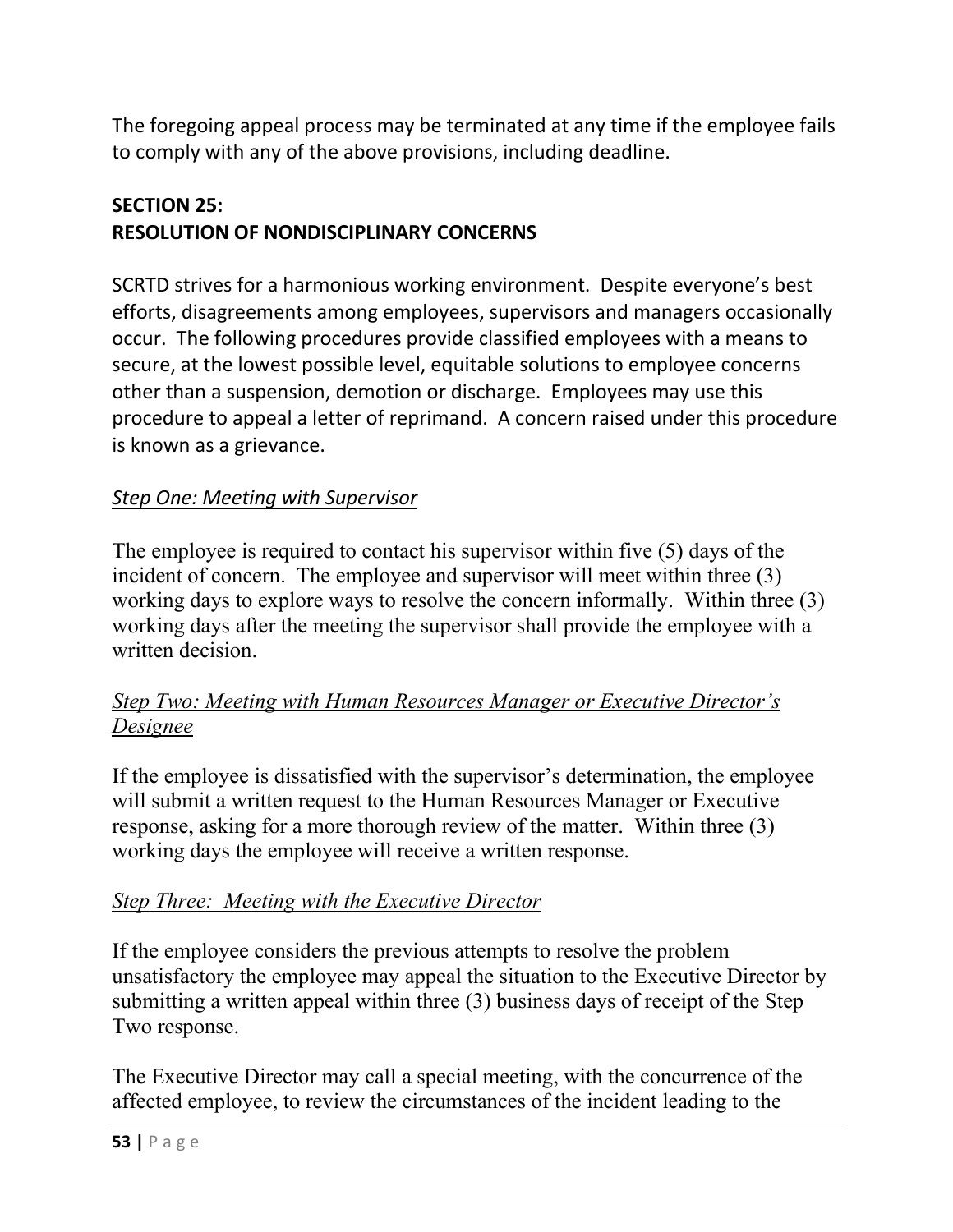grievance. Within five (5) working days of receiving the employee's appeal, the Executive Director will notify the employee when a meeting will be held.

Within five (5) working days of the meeting the Executive Director will respond in writing to the employee. The Executive Director's response will be final.

Supervisory/management employees who report directly to the Executive Director shall consult with another supervisory/management employee for Step One and Step Two and for Step Three the employee may choose the Chair of the Executive Board to make the final determination.

#### **SECTION 25: EFFECTIVE DATE**

This policy is effective as of the date of the Executive Director's signature.

4-22-2020

4-22-2020 David Armizo

Date David Armijo Executive Director